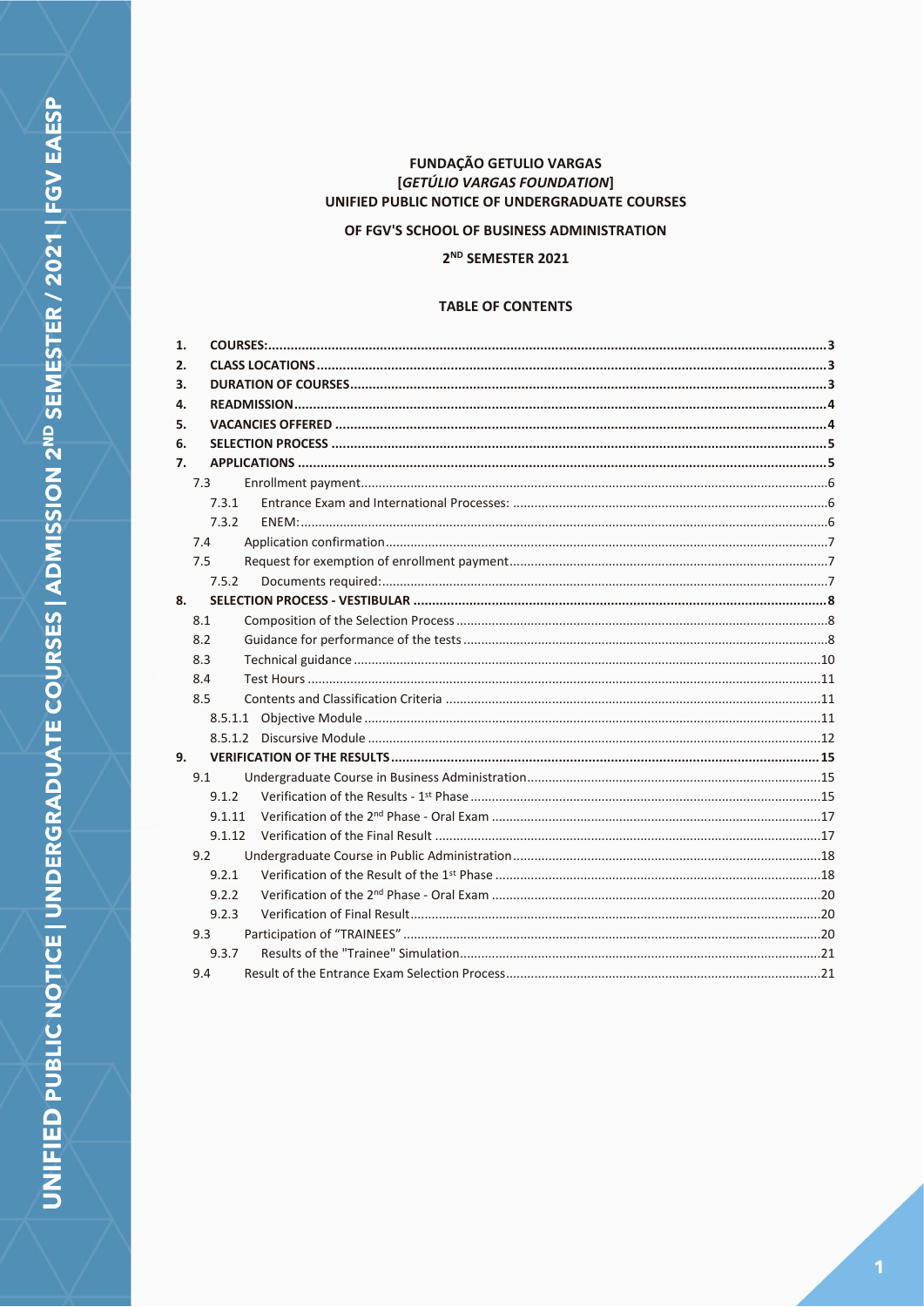| 10.  |                                                                                           |  |
|------|-------------------------------------------------------------------------------------------|--|
| 10.1 |                                                                                           |  |
| 10.2 |                                                                                           |  |
|      | 10.2.2                                                                                    |  |
|      | 10.2.3                                                                                    |  |
|      | 10.2.4                                                                                    |  |
| 10.3 |                                                                                           |  |
|      | 10.3.2                                                                                    |  |
|      | 10.3.3                                                                                    |  |
|      | 10.3.4                                                                                    |  |
| 10.4 |                                                                                           |  |
| 11.  | INTERNATIONAL SELECTION PROCESS BASED ON THE RESULTS OF IB, ABITUR, BAC AND SAT EXAMS  28 |  |
|      | 11.1.2                                                                                    |  |
|      | 11.1.3                                                                                    |  |
|      | 11.1.4                                                                                    |  |
|      | 11.1.5                                                                                    |  |
| 11.2 |                                                                                           |  |
| 11.3 |                                                                                           |  |
| 12.  |                                                                                           |  |
| 12.1 |                                                                                           |  |
| 12.2 |                                                                                           |  |
| 12.3 |                                                                                           |  |
| 12.4 |                                                                                           |  |
| 12.5 |                                                                                           |  |
| 13.  |                                                                                           |  |
|      |                                                                                           |  |
| 13.1 |                                                                                           |  |
| 13.2 |                                                                                           |  |
| 14.  |                                                                                           |  |

# **ANNEX**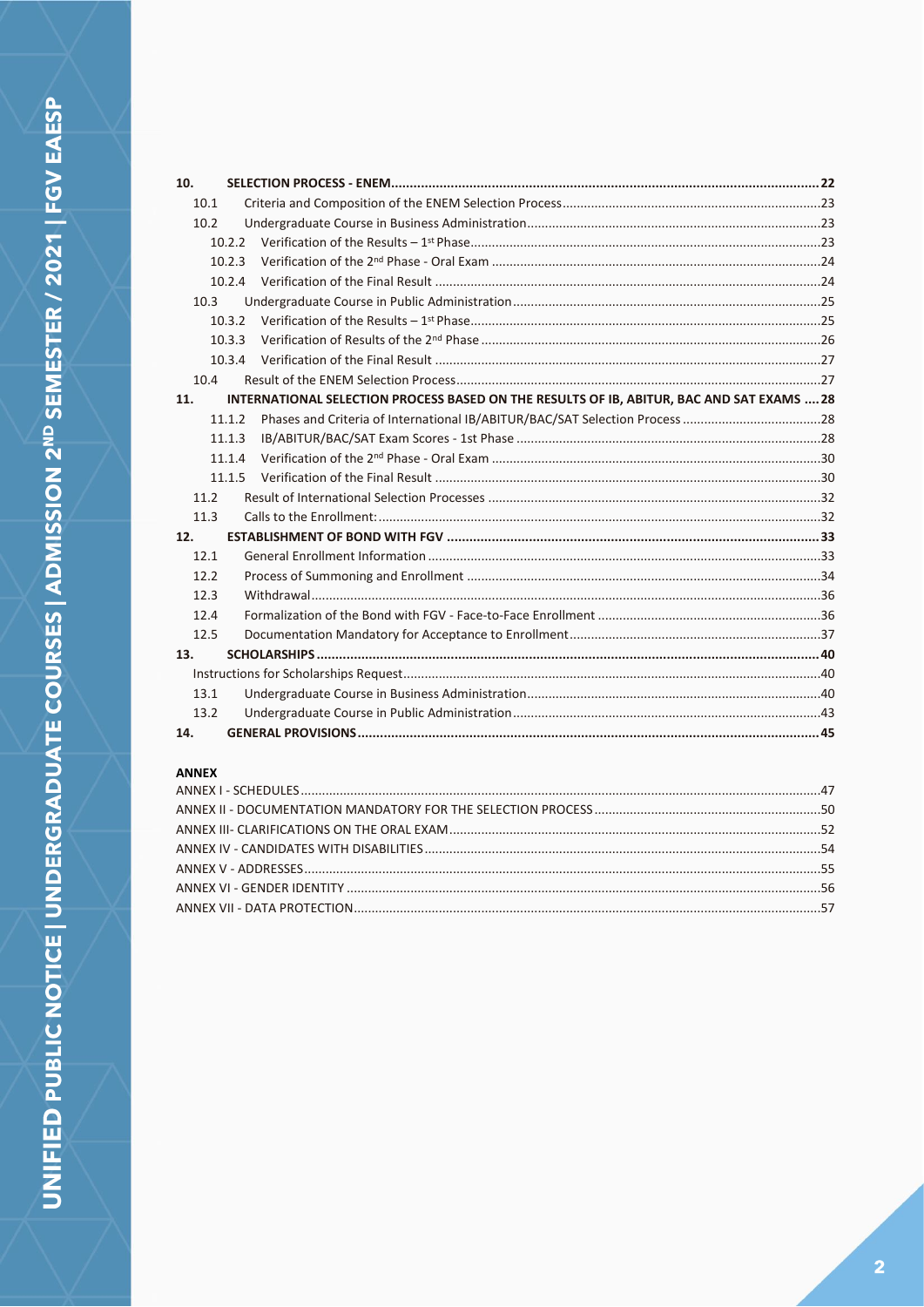# **FUNDAÇÃO GETULIO VARGAS UNIFIED PUBLIC NOTICE OF UNDERGRADUATE COURSES OF FGV'S SCHOOL OF BUSINESS ADMINISTRATION 2 ND SEMESTER 2021**

The Fundação Getulio Vargas makes public the opening of applications / enrollments for the Selection Process for the Second Semester of 2021, for **the Undergraduate Courses in Business Administration** and **Undergraduate Courses in Public Administration** of the **São Paulo School of Business Administration** - FGV EAESP, maintained by FGV on the basis of regimental provisions, in Law No. 9,394 of 12/23/1996, D.O.U. [Federal Official Gazette] of 12/15/1996, Decree No. 9,235 of 12/15/2017, D.O.U. of 12/18/2017, Normative Ordinance No. 23 of 12/21/2017, of the Ministry of Education, D.O.U. of 12/22/2017, republished in the D.O.U. of 8/3/2018 and Ordinance No. 391, of 2/7/2002, D.O.U. of 12/13/2002 of the Ministry of Education and in the legislation in force.

## <span id="page-2-0"></span>**1. COURSES:**

- 1.1 Undergraduate Course in **Business Administration** of the São Paulo School of Business Administration FGV EAESP, Bachelor's degree, Renewal of Recognition by Ordinance SERES No. 266 of 3/4/2017, of the Ministry of Education published in the D.O.U. of 4/4/2017, and Ordinance SERES No. 206 of 6/25/2020, of the Ministry of Education published in the D.O.U. of 7/7/2020.
- 1.2 Undergraduate Course in **Public Administration** of the São Paulo School of Business Administration FGV EAESP, Bachelor's degree, recognized by Ordinance SERES No. 266 of 4/3/2017, of the Ministry of Education published in the D.O.U. of 4/4/2017.

## <span id="page-2-1"></span>**2. CLASS LOCATIONS**

2.1 The Undergraduate Courses in **Business Administration** and **Public Administration** are taught in the buildings of Fundação Getulio Vargas, at Avenida Nove de Julho 2,029, and at Rua Itapeva, 474, all in the city of São Paulo, State of São Paulo.

## <span id="page-2-2"></span>**3. DURATION OF COURSES**

- 3.1 The Undergraduate Course in **Business Administration - Daytime**, shall have a minimum duration of 4 (four) years (eight semesters) and a maximum of 7 (seven) years (fourteen semesters). In the first five semesters, taught full-time (morning and afternoon) and, in the last three (3) semesters, in the morning period.
- 3.2 The Undergraduate Course in **Business Administration - Evening**, shall have a minimum duration of 5 (five) years (ten semesters) and maximum of 8 (eight) years (sixteen semesters).
- 3.3 It is not possible to attend simultaneously the Undergraduate Course in Business Administration Daytime and another undergraduate course in the morning or evening periods.
- 3.4 The Undergraduate Course in **Public Administration** shall have a minimum duration of 4 (four) years (eight semesters) and a maximum of 7 (seven) years (fourteen semesters). In the first five semesters, taught full-time (morning and afternoon) and, in the last three (3) semesters, in the morning period. It is not possible, therefore, to attend simultaneously 2 (two) Undergraduate Courses in the daytime.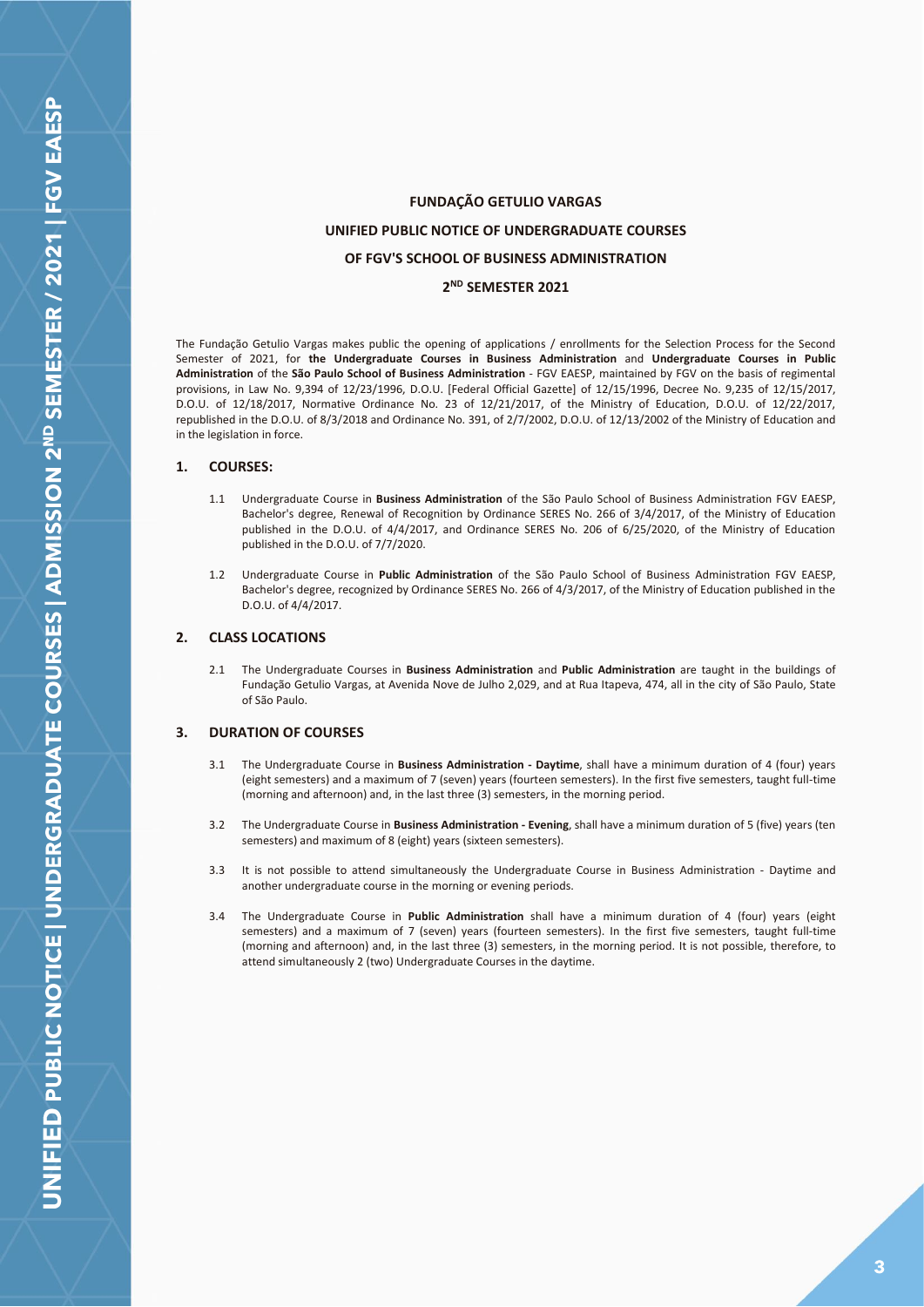## <span id="page-3-0"></span>**4. READMISSION**

- 4.1 The student being readmitted to the Undergraduate Course in **Business Administration** or in the Undergraduate Course in **Public Administration** upon approval in a new Selection Process must attend the Curriculum of the Undergraduate Course in Business Administration in force at the time of his/her readmission, as well as be subject to the Rules, Procedures and Regulations in force at the time of his/her readmission. The readmitting student may request the use of credit, which shall be evaluated by the Course Coordination and subject to the content and conditions of the curriculum in force at the time of the new admission.
- 4.2 A student, whose new admission to the Undergraduate Course in **Business Administration** or the Undergraduate Course in Public Administration takes place during a -daytime or evening- period distinct from his/her 1<sup>st</sup> (first) admission, is considered a readmitted student.
- 4.3 There will be no right to recognition of credits in the case of  $2^{nd}$  (second) readmission of the student in the Undergraduate Course in **Business Administration** or the Undergraduate Course of **Public Administration** whose registration has been previously refused, definitively, twice.
- 4.4 For the period of 10 (ten) years, readmission of the student shall not be allowed who has been previously dropped out of the Undergraduate Course in **Business Administration** or of the Undergraduate Course in **Public Administration**, as a result of disciplinary punishment, as per terms of article 67 of the Rules of FGV EAESP, even if he/she has been approved in selection process.

## <span id="page-3-1"></span>**5. VACANCIES OFFERED**

|  | 5.1 The vacancies offered for the second school semester of 2021 are distributed as follows: |
|--|----------------------------------------------------------------------------------------------|
|--|----------------------------------------------------------------------------------------------|

| Course                                                | <b>Entrance</b><br>Exam<br><b>Vacancies</b> | Enem<br><b>Vacancies</b> | <b>Vacancies</b><br>$\mathsf{I}^{\mathsf{b}}$ | <b>Abitur</b><br><b>Vacancies</b> | <b>Bac</b><br><b>Vacancies</b> | Sat<br><b>Vacancies</b> | <b>Total</b><br><b>Vacancies</b><br><b>Offered</b> | <b>Shift</b> | <b>Classes</b> |
|-------------------------------------------------------|---------------------------------------------|--------------------------|-----------------------------------------------|-----------------------------------|--------------------------------|-------------------------|----------------------------------------------------|--------------|----------------|
| <b>Business</b><br><b>Administration</b><br>- DAYTIME | 172                                         | 6                        | 10                                            | $\overline{2}$                    | $\overline{2}$                 | 8                       | 200                                                | Daytime      | 5              |
| <b>Business</b><br><b>Administration</b><br>- EVENING | 40                                          | 4                        | $\overline{2}$                                | $\mathbf{1}$                      | $\mathbf{1}$                   | $\overline{2}$          | 50                                                 | Evening      | $\mathbf{1}$   |
| <b>Public</b><br><b>Administration</b><br>- EAESP     | 30                                          | 10                       | 3                                             | $\overline{2}$                    | 2                              | 3                       | 50                                                 | Daytime      | 1              |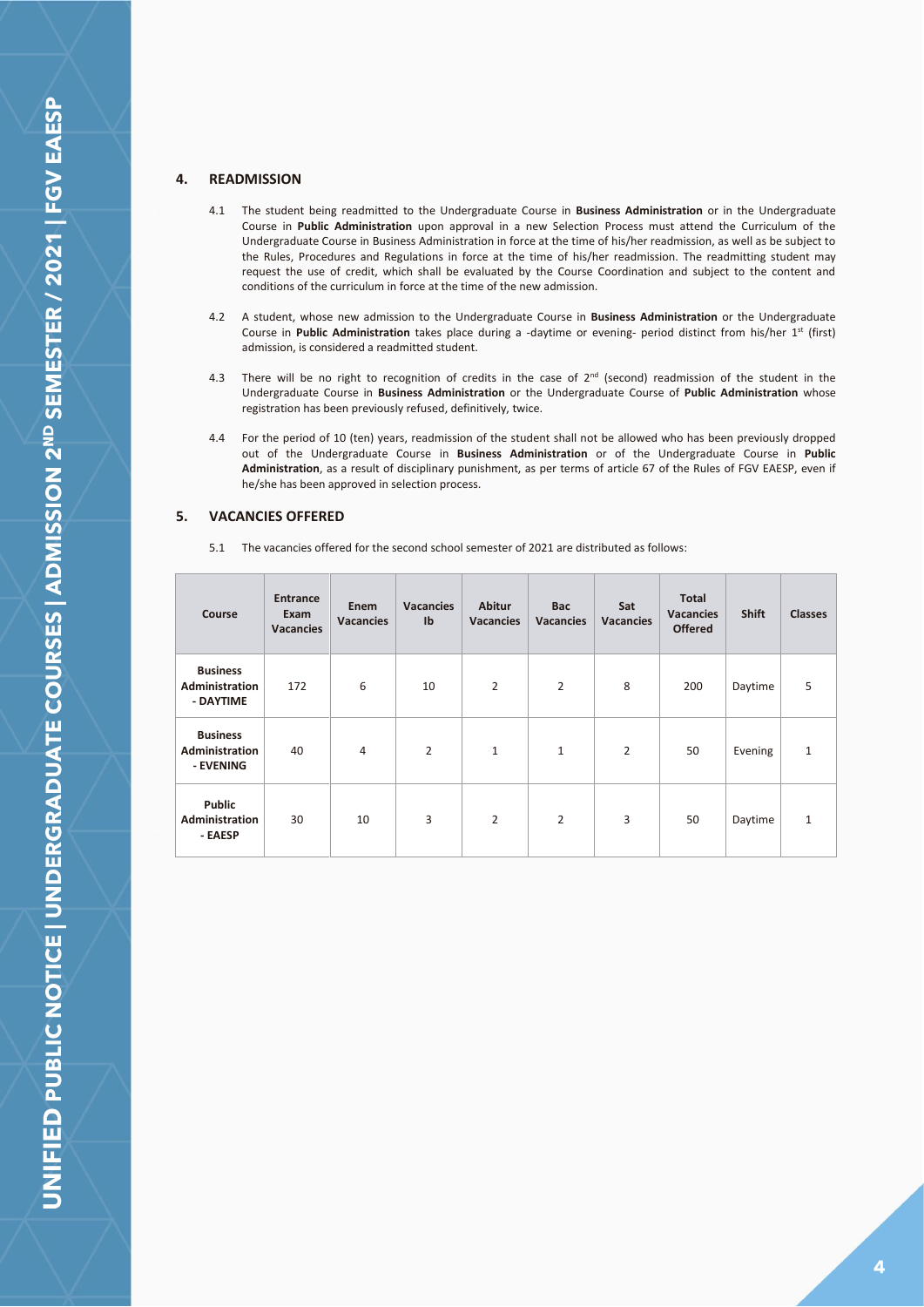- 5.2 For the course of **Business Administration**: Exclusively, for the Daytime, when there are at least 40 (forty) new interested students, and they have been approved in the proficiency examination in English language, it shall be able to reserve to these students one of the 5 (five) classes, so that they carry out the course in the English language.
- 5.3 When there are more than 40 (forty) students interested in the Daytime Period to carry out the course in the English language, the 40 (forty) students shall have priority, since, once they are summoned to enrollment, they have demonstrated interest in the English language course and have been approved in the examination of proficiency in the English language. The completion of the class in the English language shall be in accordance with the order of approval in the examination of proficiency in the English language.

## <span id="page-4-0"></span>**6. SELECTION PROCESS**

- 6.1 To participate in the Selection Process, the candidates must select one or more of the modalities of admittance below:
	- a. Entrance Exam (item 8);
	- b. ENEM [*National High School Exam*] (item 9);
	- c. International on the basis of the result of International Exams IB/ABITUR/BAC/SAT (item 10);
- 6.2 The candidates, who decide to participate in more than in one modality of the Selection Process, shall carry out the application, by modality, with the respective payments of taxes.
- 6.3 For the **Business Administration** course, if the option of the candidate is to participate, simultaneously, in more than one modality of the Selection Process, amongst the modalities Entrance Exam, ENEM and International IB/ABITUR/BAC/SAT, shall keep, necessarily, the same options of course schedules as 1st option and 2nd option (if indicated) - in all the enrollments.

## <span id="page-4-1"></span>**7. APPLICATIONS**

- 7.1 The applications shall be performed, exclusively, via Internet, through the website www.fgv.br/processoseletivo, according to the periods established in the Schedule (Annex I).
	- a. The completion of the application form is the sole responsibility of the candidate.
	- b. The completion of the socio-economic questionnaire whose confidentiality is in accordance with the LGPD (Annex VII of this public notice).
	- c. The candidate shall register an email of frequent access and an active telephone number for remittance of SMS, in since the contact with the candidate shall be made, exclusively, through these channels.
	- d. When completing the application, the candidate shall receive in the registered email, the number of his/her application and access password, for consultation and follow-up of the information relative to the selection process.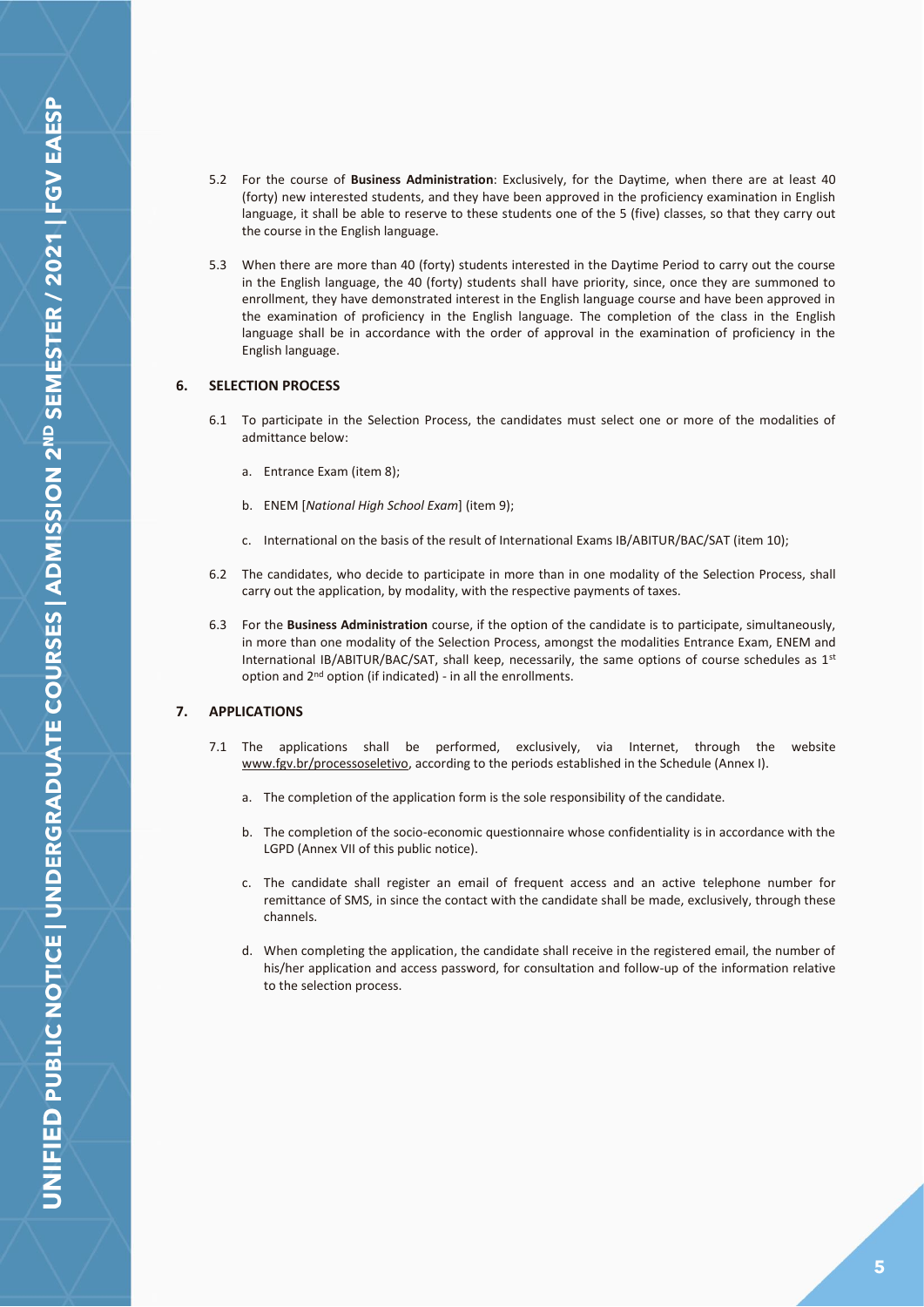- e. When performing his/her application, the candidate shall integrally accept the rules established in the Candidate Manual and in this Public Notice published on website www.fgv.br/processoseletivo > São Paulo > Undergraduate > Course > Period of Admission (select  $2^{nd}$  semester)> Modality (select the Selection Process), not being able to make any claim or subsequent appeal subsequently.
- f. FGV is not liable for the applications not completed, either by technical order, operation and communication failures, network problems, failure / lack of payment or by any other factors that hinder the transmission of data, mainly, on the last day of application.
- g. The candidate with disability, who needs special conditions to take the Entrance Exam, shall fill out the specific field on the application form, informing his/her need, regarding the printing or application of the tests, as per guidance in Annex IV.
- h. It is not allowed to participate, simultaneously, in the different selection processes of the Undergraduate Courses of Business Administration and Public Administration.

#### **7.2 For the Undergraduate Course in Business Administration:**

- 7.2.1 The candidate shall indicate one or more options of schedules, amongst:
	- a. 1 (one) only option of period: daytime period or evening period, or
	- b. 2 (two) options of period: daytime and evening, prioritized in 1<sup>st</sup> option and  $2<sup>nd</sup>$  option.
- 7.2.2 The application options shall be defined in the first access. The change of option choice can only be made until the date limit date of application of each modality of the selection process and, for the candidates who participate in more than one Selection Process, the limit for such a change shall respect the period of application of the Selection Process of the Entrance Exam modality. The request shall be sent for the email processoseletivo@fgv.br.

#### <span id="page-5-1"></span><span id="page-5-0"></span>**7.3 Enrollment payment**

## 7.3.1 Entrance Exam and International Processes:

- a. R\$ 75,00 (seventy five Brazilian reais) with a discount for payments made by 6 pm of the deadline established in the Schedule (Annex I);
- b. R\$ 150,00 (one hundred and fifty Brazilian reais) with no discount for payments made by 6 pm of the deadline established in the Schedule (Annex I);

## <span id="page-5-2"></span>7.3.2 ENEM:

- a. R\$ 25,00 (twenty five Brazilian reais) with a discount for payments made by 6 pm of the deadline established in the Schedule (Annex I);
- b. R\$ 50,00 (fifty Brazilian reais) with no discount for payments made by 6 pm of the deadline established in the Schedule (Annex I);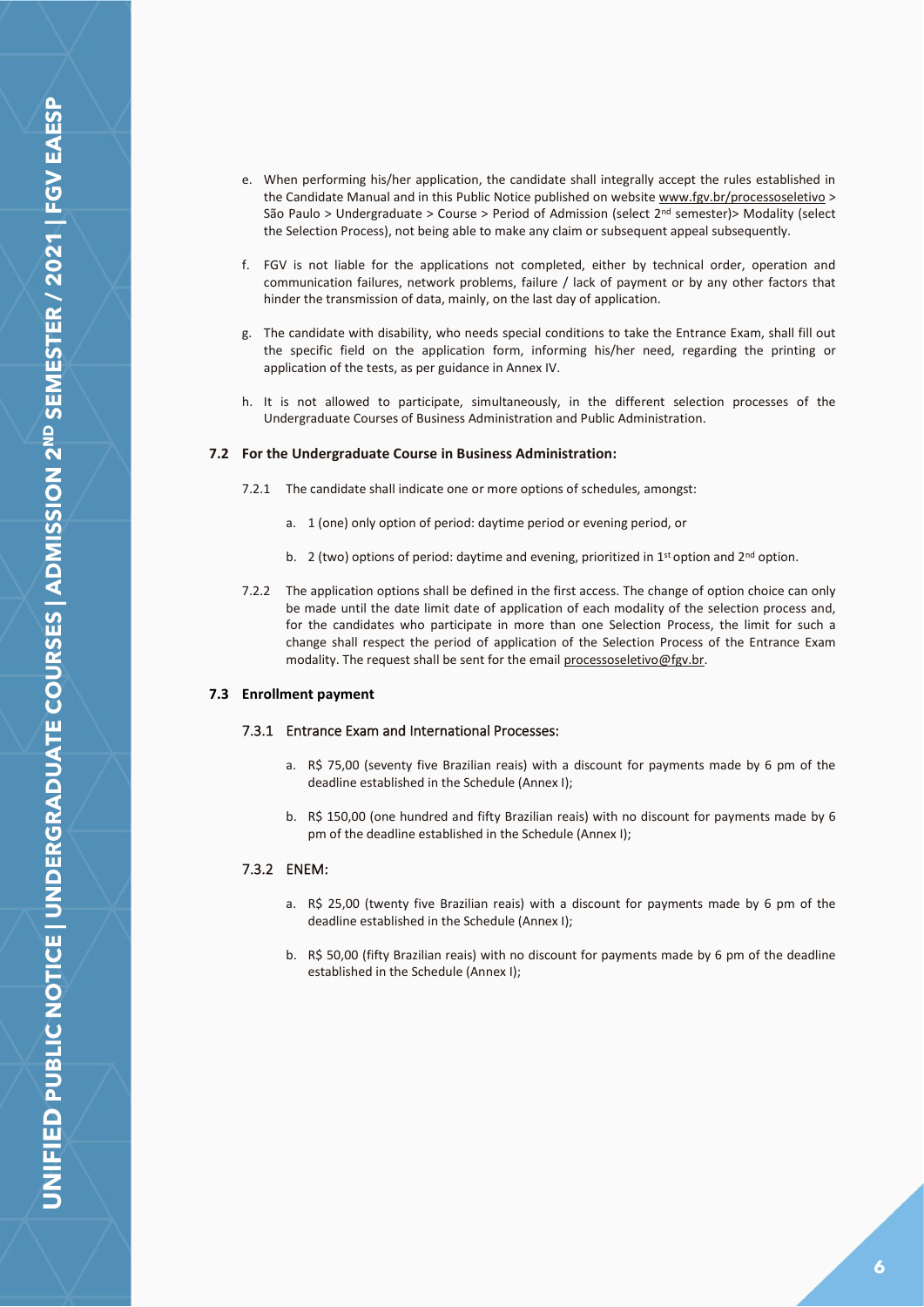- 7.3.3 The payment of the application fee shall be made, exclusively, by means of banking slip or credit card, by the date of its expiration, in accordance with forecast included in the Schedule (Annex I). Other payment forms shall not be accepted or discharge after the established expiration;
- 7.3.4 The candidate may request the cancellation of his/her participation in the selection process and the return of the application fee, within 7 (seven) calendar days, counting from the date of payment. After this period, compensations of the paid values shall not be made.

#### <span id="page-6-0"></span>**7.4 Application confirmation**

- 7.4.1 The application shall only be confirmed within 2 (two) business days after the payment of the fee. The candidate shall consult about the processing of the payment through the website www.fgv.br/processoseletivo > São Paulo > Undergraduate > Course > Period of Admission (select 2nd semester) > Modality (select Selection Process) > Overview menu > link Track your Application.
- 7.4.2 FGV does not consider valid any payment outside the period established by it, despite it has been accepted by the bank or credit card brand.

#### <span id="page-6-1"></span>**7.5 Request for exemption of enrollment payment**

7.5.1 The exemption of the application fee shall be authorized to the candidate who has concluded or is concluding High School, in Brazil, in Public Network (Municipal, State or Federal) or private School, since that he/she has enjoyed a scholarship of 100% (one hundred percent) during the entire course.

## <span id="page-6-2"></span>7.5.2 Documents required:

7.5.2.1 After making the application, the candidate shall direct, exclusively, to the email processoseletivo@fgv.br, in a digital form, the documentation indicated below, within the period foreseen in the Schedule (Annex I):

a.For those who complete High School in a Public School: Copy of the School Record, duly signed and stamped by the Teaching Institution;

b.For Candidates in Phase of High School Completion in a Public School: Statement, on the School's letterhead paper, with stamp and signature of the Principal or his/her legal substitute, informing that the candidate is completing High School, and has attended all the previous scores referring to High School, also in Public School, in Brazil;

c.For Candidates who have completed High School in a Private School, with a full scholarship: School's statement in letterhead paper, with stamp and signature of the principal or his/her legal substitute, informing that the candidate has completed High School or that is in a completion phase, subsidized by a full scholarship, during all the course, as a result of his/her socio-economic condition.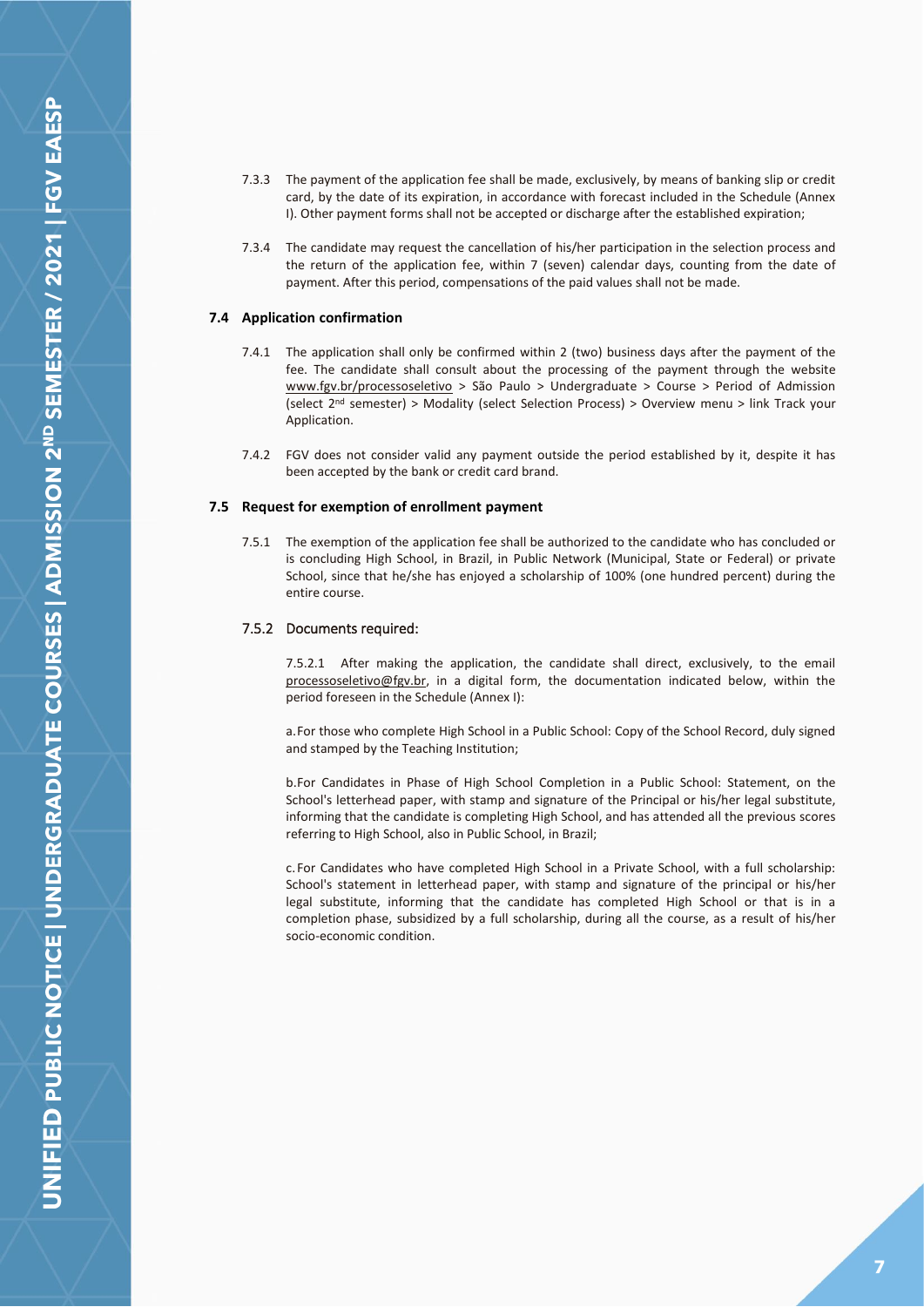- 7.5.3 In the absence of the remittance of the documentation within the above-mentioned period, or remittance of incomplete/incorrect documentation, the application of the participant in the Selection Process shall be dependent on the payment of the application fee, as indicated in item 7.3 of this Public Notice and in the Candidate Manual.
- 7.5.4 It is responsibility of the candidate, from 2 (two) working days after the date of the remittance of the documentation, to verify if the request for the exemption of the application fee was granted on the website [www.fgv.br/processoseletivo](http://www.fgv.br/processoseletivo) > São Paulo > Undergraduate > Course > Period of Admittance (select 2<sup>nd</sup> semester) > Modality (select the Selection Process) > Overview menu > link Track your Application.
- 7.5.5 In the case of denial of the request for Exemption of Payment, the candidate shall make the payment of the application fee, in case he/she wishes to participate of the Selection Process. To issue the banking slip, the candidate must access website www.fgv.br/processoseletivo.

## <span id="page-7-1"></span><span id="page-7-0"></span>**8. SELECTION PROCESS - VESTIBULAR**

#### **8.1 Composition of the Selection Process**

- 8.1.1 FGV lined up to its mission to stimulate the national socio-economic development, and in accordance with the restrictive measures adopted by the governments aiming at fighting the dissemination of the COVID-19, shall carry out the tests of the Entrance Exam via Online.
- 8.1.2 The Selection Process Entrance Exam for the Undergraduate Courses in **Business Administration** and **Public Administration** shall have two phases, being the first composed by two modules and the second composed by an Oral Exam, as follows:
	- a. 1<sup>st</sup> Phase: Objective Module and Discursive Module;
	- b. 2<sup>nd</sup> Phase: Oral Exam (see clarifications and content in Annex III).

#### <span id="page-7-2"></span>**8.2 Guidance for performance of the tests**

- 8.2.1 The candidate shall be connected online, at least, 30 minutes before the beginning of the test, carrying, obligatorily, the document: Identity card (RG) or National Migratory Record (RNM), originals and with recent photographs. Xerox copies or documents, which make it difficult the effective identification of the participants shall not be accepted.
- 8.2.2 The instructions of access to the test shall be available in the Card of Application Confirmation to be disclosed on website www.fgv.br/processoseletivo > São Paulo > Undergraduate > Course > Period of Admission (select the second semester) > Modality (select the Selection Process) > Overview menu > link Track your Application > Overview menu, in link "Track your Application" on the date established in the Schedule (Annex I). We recommend keeping the card in hands at the moment of the test.

8.2.2.1. It is the responsibility of the candidate to verify the disclosure of the confirmation card. In case it is not available, the candidate shall send an email to processoseletivo@fgv.br, with the payment voucher duly notarized proving its payment until the limit date of the application, as per the Schedule (Annex I).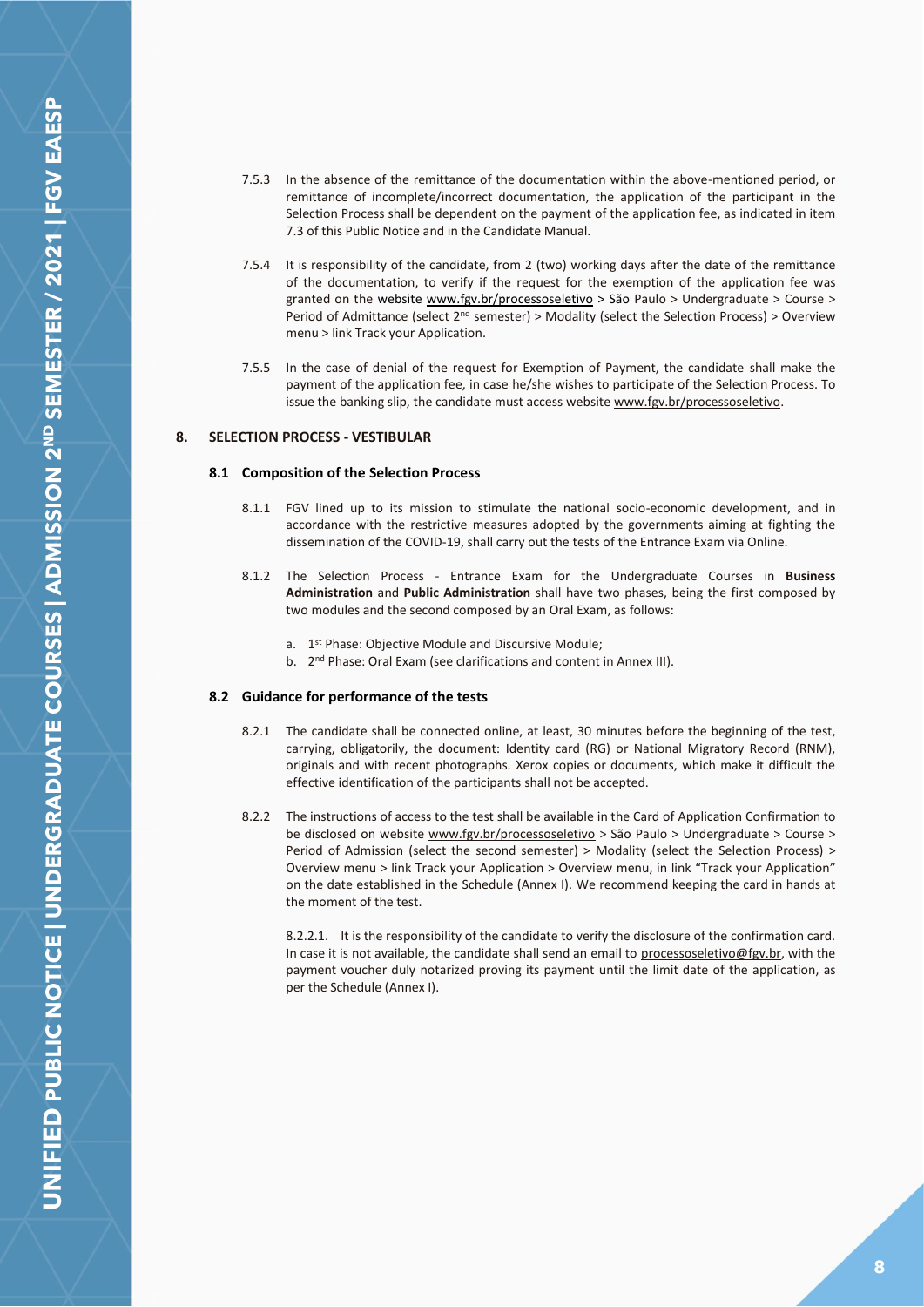8.2.2.2. The stages of preparation that precede the date of the test are part of the digital selection process, namely:

- Webinar(s) of presentation of the Entrance Exam;
- Check-in of Test.

8.2.2.3. The dates of the stages of preparation are informed in the Schedule (Annex I) of this Public Notice.

- 8.2.3 FGV shall use the email and telephones registered by the candidate upon registration to communicate officially other information that become necessary for accomplishment of the tests online.
- 8.2.4 The accomplishment of the test at a different time than that established in the Confirmation Card of application shall not be allowed, under no excuse.
- 8.2.5 The candidate shall select, previously, an environment adequate for taking the tests, so that he/she can be isolated from other people during the test.
- 8.2.6 The performance of the tests shall be controlled through a virtual chronometer that shall close the application when the limit time is be reached. The administration of the test time is responsibility of the candidate. The system shall not provide an alert when the stated period is about to end.
- 8.2.7 It is responsibility of the candidate to read and accept the instructions for taking the test and the guarantee of the connectivity to the Internet during the performance.
- 8.2.8 FGV shall not be liable for any situations of technical order of the computers, failures of communication, congestion of the communication lines, as well as for other factors that disable the performance of the online test.
- 8.2.9 For security purposes, at the beginning of the test, the candidate shall be requested to take a picture and present his/her official document (front with photo), as per item 8.2.1.
	- 8.2.9.1. Throughout the performance of the tests, FGV shall also make the face identification of the candidate by means of a Webcam, to keep the legitimacy of the process. In addition to the monitoring based on Artificial Intelligence, the process counts on Virtual Inspectors who shall make the remote and live follow-up of the entire test. The images derived from the monitoring may be used by FGV, for consultation of the legitimacy of the process and behavior of the candidate, at any time that it so deems required.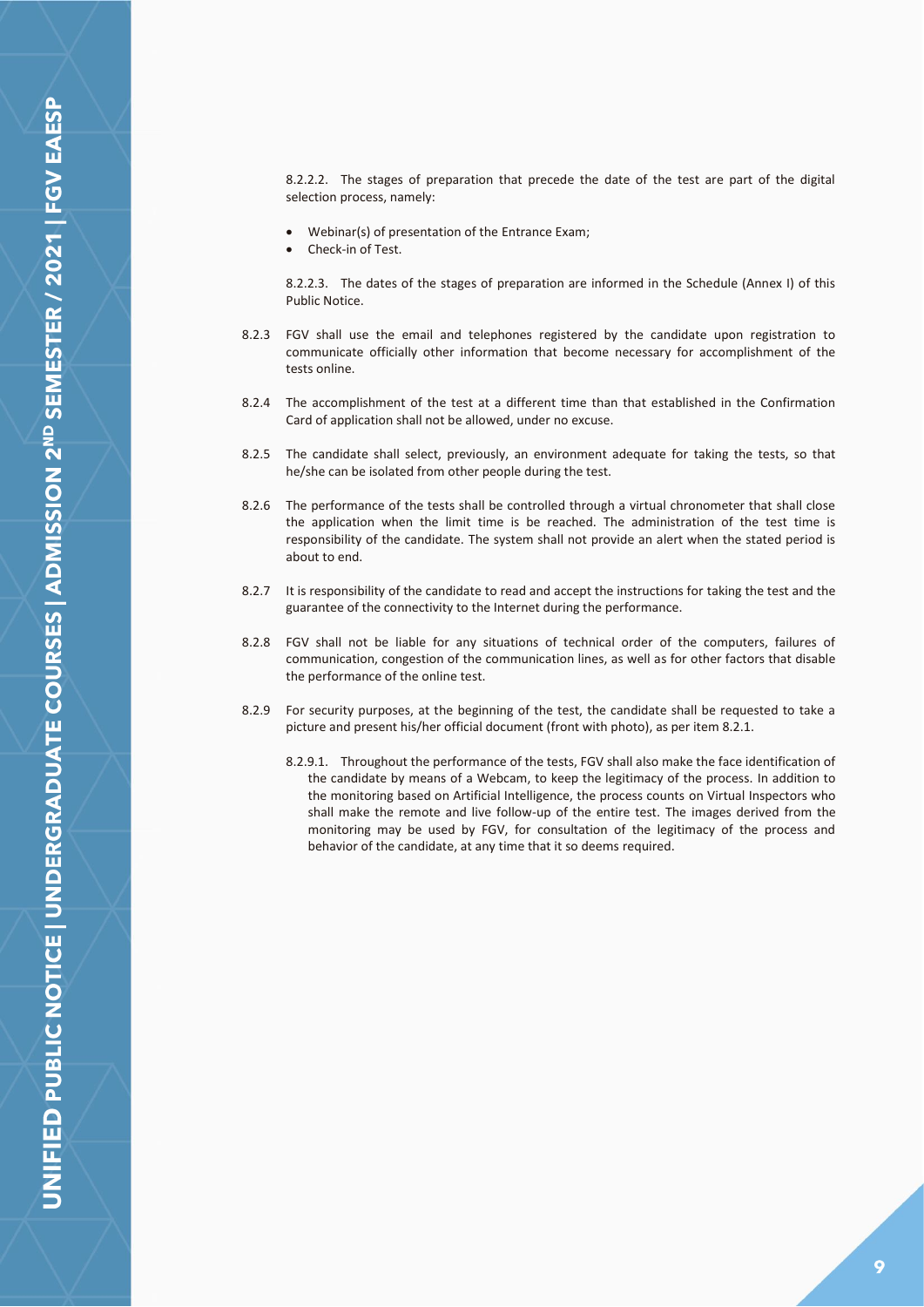- 8.2.9.2. To hinder any doubts, it is the responsibility of the candidate to keep his/her face detectable by his/her computer (in frontal position, at an average distance of 60 cm of the camera) throughout all testing time. Non detection of the candidate's face at any point of the test may imply elimination and declassification of the candidate.
- 8.2.10 The comparison of the collected photo and document on the date of the test with documents presented shall be performed at the time of the Effectiveness of the Bond with FGV by the candidates approved and summoned for Enrollment.

## <span id="page-9-0"></span>**8.3 Technical guidance**

- 8.3.1 To perform the tests, the candidate must be an administrator of the machine, due to the need to install a plug-in and be sure about the specifications of hardware, software and equipment, in advance. They are the following:
	- Machine type: desktop or notebook.
	- Operating System: Windows 7 or higher
	- Browsers: Google Chrome (63 or higher); and Mozilla Firefox (52 or higher).
	- Internet connection: 1 mega or higher.
	- Free RAM memory: minimum 500Mb.
	- Brazilian Portuguese keyboard (Brazil ABNT or ABNT 2).
	- Webcam and microphone

8.3.1.1 The candidate must remain with his/her webcam and microphone on throughout the test; these equipment may be integrated into the computer or attached. Choose a location with adequate lighting to perform the test.

- 8.3.2 FGV shall make computers available on the premises in the city of São Paulo for candidates who do not have access to the technical specifications necessary to take the tests online. The candidate must send the request, with due justification, to the email processoseletivo@fgv.br until the date established in the Schedule (Annex I). All requests shall be analyzed by the FGV Selection Process Coordination.
- 8.3.3 In this space, all the recommendations from the health agencies regarding the prevention of COVID-19 shall be followed, such as, for example, measuring the temperature, maintaining the distance between candidates and wearing masks.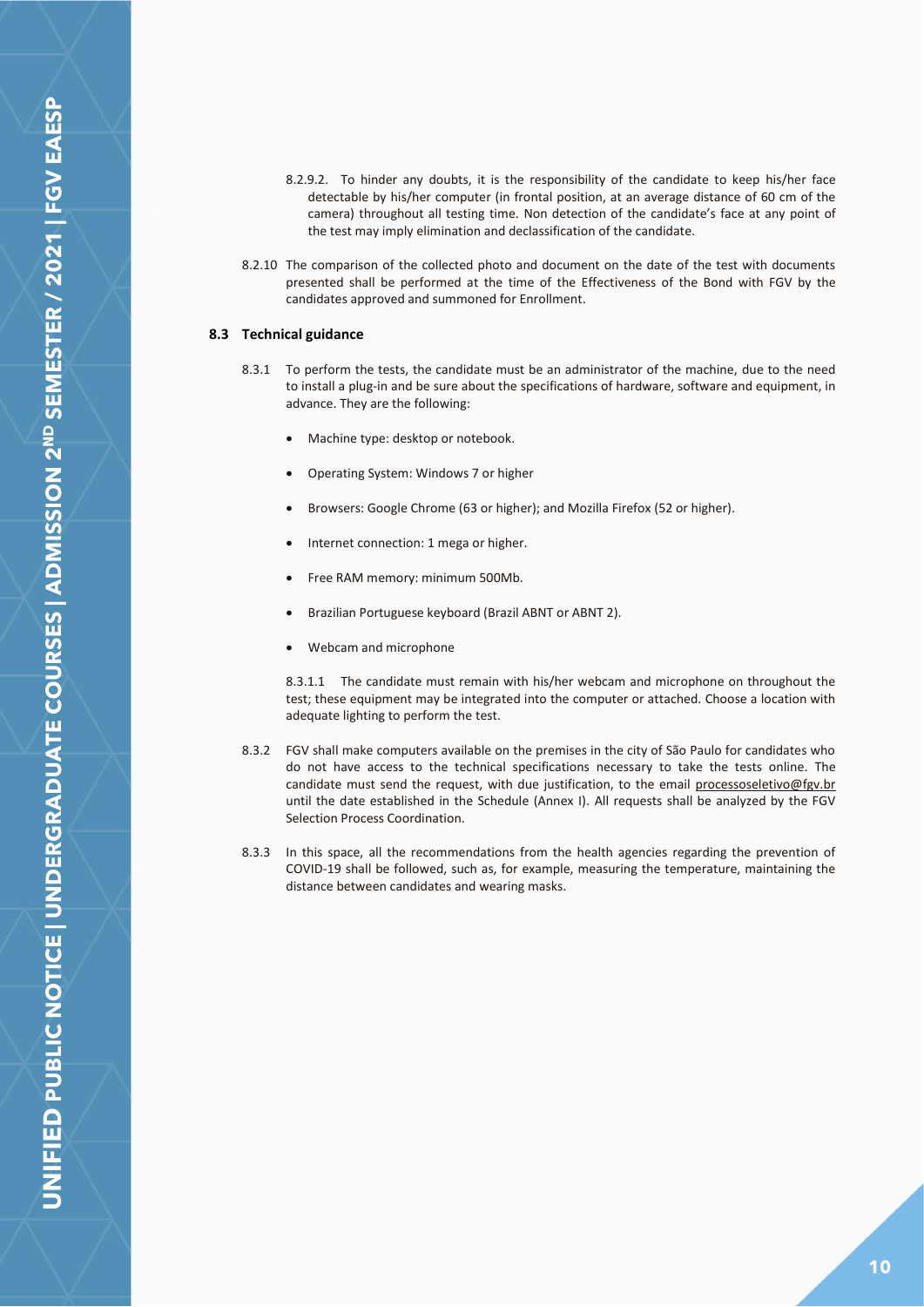## <span id="page-10-0"></span>**8.4 Test Hours**

8.4.1 The tests shall be held in 2 modules, one Objective and the other Discursive. Each module has 2 blocks, being Blocks 1 and 3 of Objective tests and Blocks 2 and 4 of Discursive tests. The tests shall take place on the date established in the Schedule (Annex I) of the Public Notice.

| <b>Morning Period</b>                         |
|-----------------------------------------------|
|                                               |
| 1 <sup>st</sup> Block (Objective Tests):      |
| • Individual duration of the test: 2h         |
| • Base time of the test: 8 am to 10 am        |
| $\bullet$ Access Time: 7:30 am                |
| 2 <sup>nd</sup> Block (Discursive Tests):     |
| • Individual duration of the test: 1h30       |
| • Base time of the test: 10:45 am to 12:15 pm |
| Access Time: 10:30 am                         |
| <b>Afternoon Period</b>                       |
| 3rd Block (Objective Tests):                  |
| • Individual duration of the test: 1h30       |
| • Base time of the test: 1:45 pm to 3:15 pm   |
| $\bullet$ Access Time: 1:15 pm                |
| 4 <sup>th</sup> Block (Discursive Tests):     |
| • Individual duration of the test: 2h         |
| $\bullet$ Rase time of the test: 1 nm to 6 nm |

unie of the te • Access Time: 3:45 pm

#### <span id="page-10-1"></span>**8.5 Contents and Classification Criteria**

8.5.1 The tests of the Entrance Exam Selection Process shall be based on the High School program, according to the content (bibliography, programs and guidelines of the school stands) indicated in the Candidate Manual, available on the website www.fgv.br/processoseletivo.

## <span id="page-10-2"></span>8.5.1.1 Objective Module

8.5.1.1.2 This module shall have a total of 3h30 and shall be distributed in 2 (two) blocks (1st and 3rd), as follows:

#### **Business Administration and Public Administration**

#### **1 st Block - (2h duration):**

- Mathematics (15 questions);
- Human Sciences (History, Geography, and Current Events) (15 questions).

#### **3 rd Block - (1h30 duration):**

- English language and Text Interpretation (15 questions);
- Portuguese language, Literature and Text Interpretation (15 questions).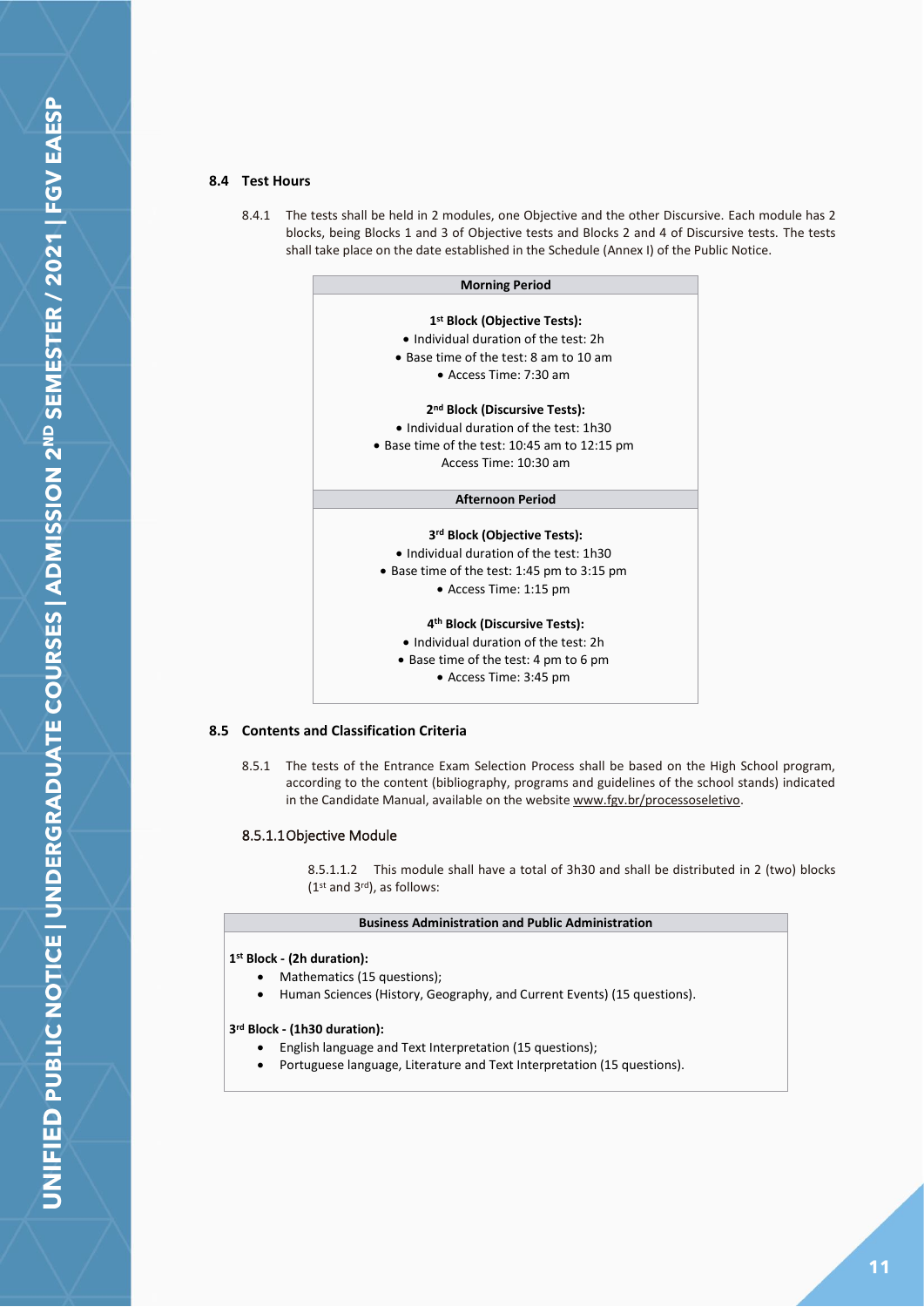## <span id="page-11-0"></span>8.5.1.2 Discursive Module

8.5.1.2.1 This module shall have a total of 3h30 and shall be distributed in 2 (two) blocks (2<sup>nd</sup> and 4th), as follows:

| <b>Business Administration</b>                                                           | <b>Public Administration</b>                                                               |
|------------------------------------------------------------------------------------------|--------------------------------------------------------------------------------------------|
| 2 <sup>nd</sup> Block (1h30 duration)<br>Essay<br>$\bullet$                              | 2 <sup>nd</sup> Block (1h30 duration<br>Essay                                              |
| 4 <sup>th</sup> Block (2 h. duration)<br>Applied Mathematics (10 questions)<br>$\bullet$ | 4 <sup>th</sup> Block (2 h. duration<br>Interpretation of Contemporary Brazil (1 question) |

#### a. **Essay in the Portuguese Language**

• Candidates must prepare an essay text, through which they can demonstrate the following skills: knowledge of the topic; mastery of the essay structure; adequate articulation of linguistic and discursive elements; coherent and consistent argumentation; clear and correct expression, considering the rules of the standard written language; pertinence of lexical selection.

• For the attribution of points, the evaluation shall group the referred competences in three different items: 1) theme and structure; 2) articulation and argumentation; 3) grammatical correction and lexical adequacy.

The text to be prepared by the candidate must be of the assay type - argumentative, in prose, and contain at least 230 and at most 430 typed words. Essays that do not meet these requirements shall not be corrected, therefore receiving a score of zero.

## b. **Applied Mathematics Test**: for the **Business Administration** Course.

The applied mathematics test shall consist of questions with open, argumentative questions or in which the candidate must choose the correct alternative. The questions shall be designed so that the answers can be written using the usual keyboard features. In particular, there shall be no need to write expressions involving mathematical symbols other than those used in the usual arithmetic operations and relations  $(+, -, x, /, =, <, >)$ . The use of the draft shall be allowed in this test, but the Inspector may request that the candidate present his/her draft, at any time, during its performance.

#### c. **Interpretation of Contemporary Brazil**: for the **Public Administration** course

• Candidates must write a dissertation on current Brazil, which may deal with relevant issues in the political, social, economic and cultural fields. The objective shall be to assess whether the student follows the situation in the country and is able to critically analyze the Brazilian reality.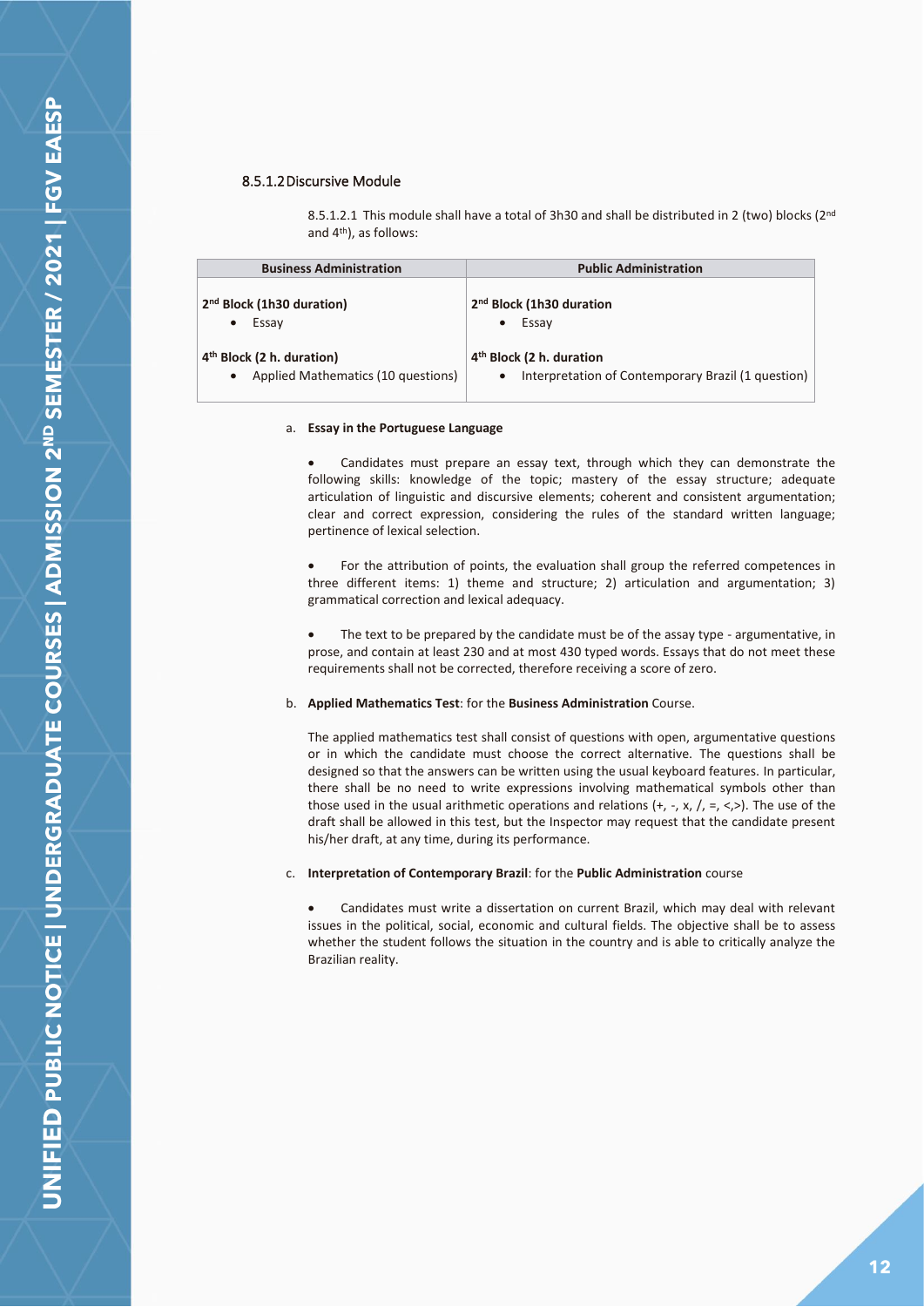#### **8.6 Rules of Conduct During the Performance of Tests**

- 8.6.1 The candidate may not be able to access the online platform using a hat / cap, hooded jacket, cap or headphones.
- 8.6.2 During the exams, the candidate shall only be allowed to leave during the intervals between the blocks.
- 8.6.3 The candidate shall only be able to disconnect after the end of each test block.
- 8.6.4 The time taken to complete the tests for each block includes the time allocated to mark the responses to the Objective Module tests and to fill in the field for the Discursive Module tests.
- 8.6.5 Online Entrance Exam has digital security standards and actions based on specialized tools so that the veracity of the information is guaranteed, avoiding fraud during the test. The test shall be protected by some levels of security, using Artificial Intelligence and the simultaneous monitoring of Inspectors online. In addition, the entire test period shall be recorded and undergo further verification. Infringement acts that, perhaps, are not identified during the test, may lead to the annulment of the test, if they are verified in the reports that shall be generated.
	- 8.6.5.1 When applying for this selection process, the candidate is aware that he/she is authorizing his/her images to be recorded and stored for monitoring purposes during the test and for further consultation with FGV to ascertain the legitimacy of the process. The candidate is aware that the violation of the rules of this public notice, identified in the images, may result in their elimination from the process.
- 8.6.6 During the test, candidates may consume water and food, provided that it is in clear containers/bowls. These must be close to the candidate in order to avoid displacement.
- 8.6.7 The use of blank sheets for draft by the candidates shall be authorized only for the purpose of annotations and preparation of calculations and formulas by the candidates in the objective and discursive Mathematics test. During the performance of the tests, the inspector may contact the candidate, remotely (Chat), asking him to show these sheets, via webcam, to check the content.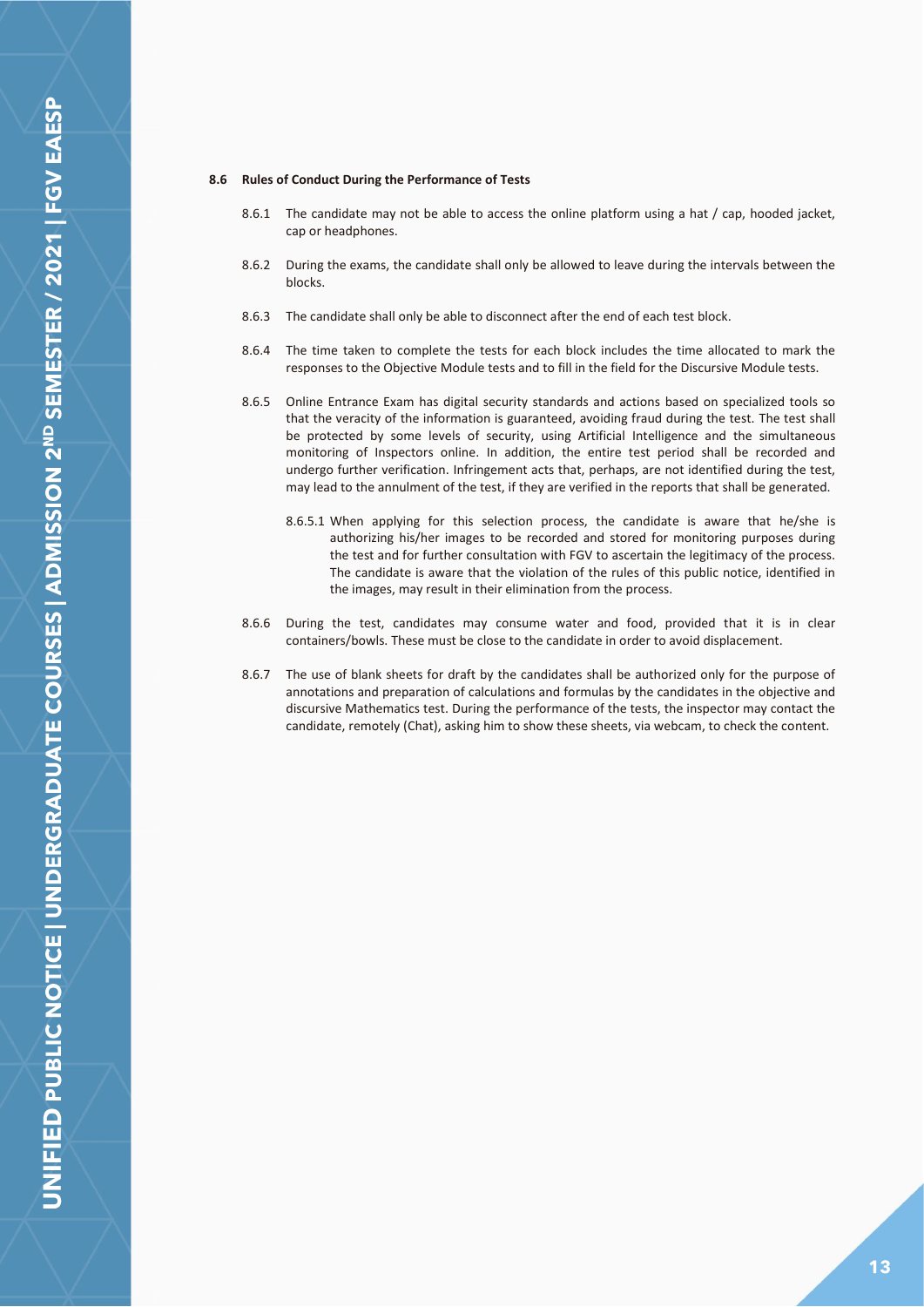- 8.6.8 In case of power failure or internet connection, the test works in automatic recording mode, being possible to be resumed following the same initial steps. Upon resuming access, the candidate shall be able to continue from the same question number in which he/she stopped. However, such disconnections shall be monitored and any suspicious activity shall be analyzed for decision-making regarding the candidate's test.
	- 8.6.8.1 We suggest that candidates have a contingency plan prepared in advance for the test, which must be defined according to their own structure of resources selected for the test and risks mapped according to their identified needs.

Examples of care that can be taken by the candidate, according to his/her choice:

- Use a fully charged notebook in case of a power failure.
- Have an additional fully charged in case of a power failure.
- Check the stability/quality of your internet operator.
- Check the sufficiency of your data plan for the day of the test.
- Have prepared a mobile device (4G) to route the internet, in case of broadband failure.
- Prefer the use of network cable, instead of Wi-Fi.
- Position yourself next to the modem, if using Wi-Fi.

• Have an additional computer and technically prepared at home, in case the main computer fails.

#### **8.6.9 It is the sole responsibility of the candidate:**

- a. Reading and checking your data recorded in the systems made available and in the other documents of the Exam;
- b. Reading the instructions for the correct completion of the fields destined to fill in the field of elaboration of the Objective and Discursive tests, before starting each test;
- 8.6.10 When entering the online platform to take the tests, the candidate may not use a mobile phone and electronic equipment other than the one used to carry out the tests, under penalty of being eliminated from the Selection Process.
- 8.6.11 The duration of the test for each Module shall occur according to the information in item 8.4.1 and there shall be no extension, under any circumstances.
- **8.6.12 The candidate shall be excluded from the Entrance Exam Selection Process and shall have his/her test annulled, if he/she:**
	- a. Disturb, in any way, the order of the online tests, incurring undue behavior during the tests;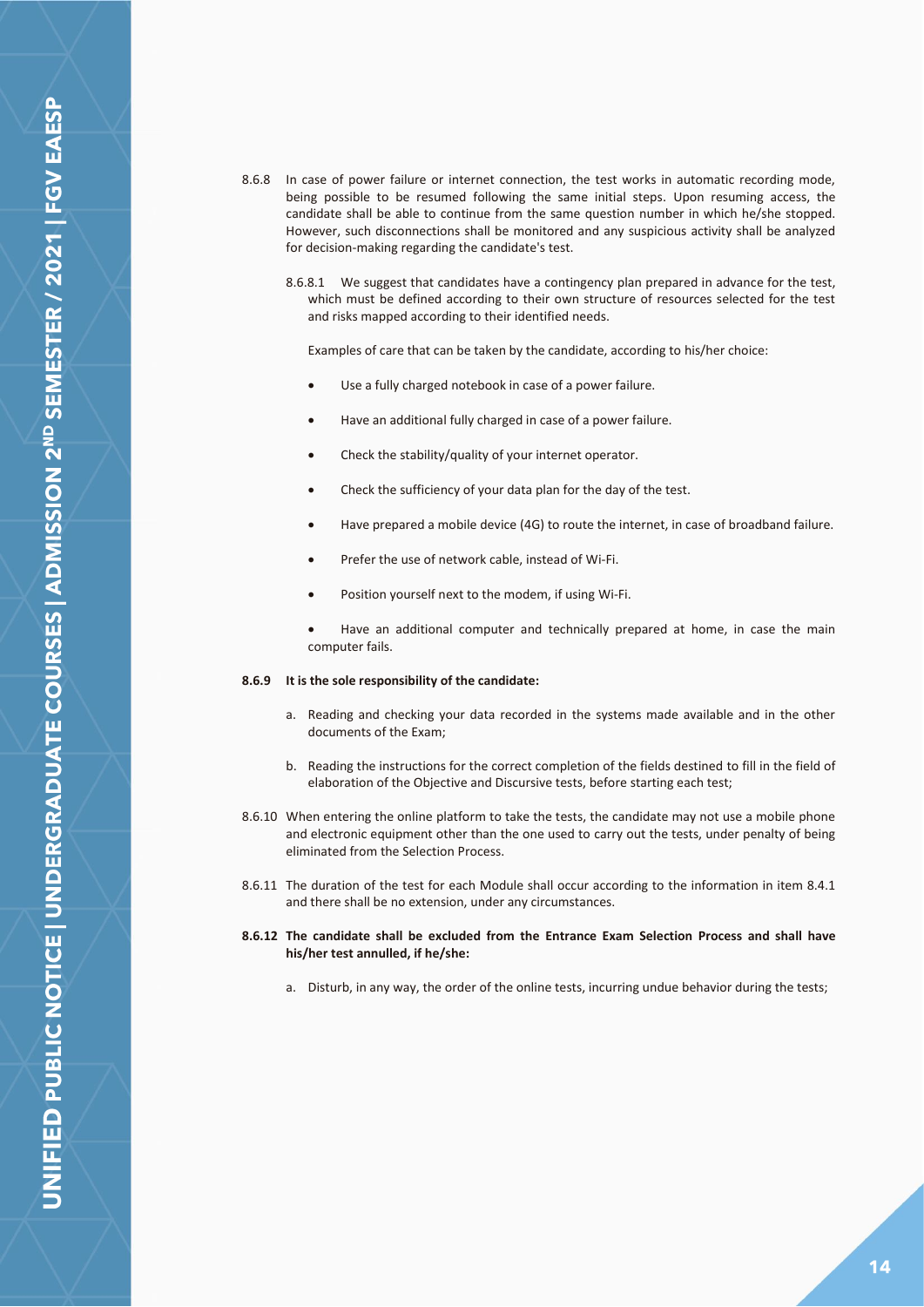- b. Is surprised, during the tests, to be in communication with other people or entities;
- c. Use materials and/or other objects that are not allowed;
- d. Carry, during the test, any electronic device, such as, for instance, mobile phone, digital watch, mp3, calculator, tablet or similar, even when switched off;
- e. Marking or identifying oneself in the body of tests of the Discursive Module with name, ID or any type of identification;
- f. Perform acts that are contrary to the rules of this Public Notice or the Term of Acceptance to carry out the tests.

## <span id="page-14-1"></span><span id="page-14-0"></span>**9. VERIFICATION OF THE RESULTS**

## <span id="page-14-2"></span>**9.1 Undergraduate Course in Business Administration**

## 9.1.2 Verification of the Results -  $1<sup>st</sup>$  Phase

- 9.1.3 The ABSENT candidate to any of the modules of the 1<sup>st</sup> Phase (Objective or Discursive) shall have a ZERO score (CFE 259/91). As a result, he/she shall be automatically eliminated from the Selection Process.
- 9.1.4 The candidate with a gross score lower than 2.0 in any of the tests of the 2 modules of the  $1^{st}$ Phase (Objective and Discursive modules) shall be automatically eliminated from the Selection Process.
- 9.1.5 For the STATISTICAL STANDARDIZATION of GROSS SCORES obtained by candidates in the two stages of the First Phase (Objective Module and Discursive Module), the formula below shall be applied:
	- $NPi = 5 + [(Ni-Mx)/DPx]$ , in which:
	- NPi = standardized score of candidate i in that test;
	- Ni = gross score of candidate i (before standardization) in that test;
	- Mx = average scores of the candidates in that test, and

DPx = standard deviation of the scores in that test.

- 9.1.6 For the purpose of calculating the STANDARD SCORE, nine decimal places shall be considered;
- 9.1.7 To obtain the average and standard deviation, the "trainees" scores shall not be considered, see item 9.3

#### **9.1.8 Determination of the Objective Module**

9.1.8.1 The correct answers of each candidate, in each test, shall be converted into GROSS SCORE, varying between 0 (zero) and 10 (ten).

9.1.8.2 STATISTICAL STANDARDIZATION of the GROSS SCORES obtained by the candidates in each test of the Objective Module is carried out.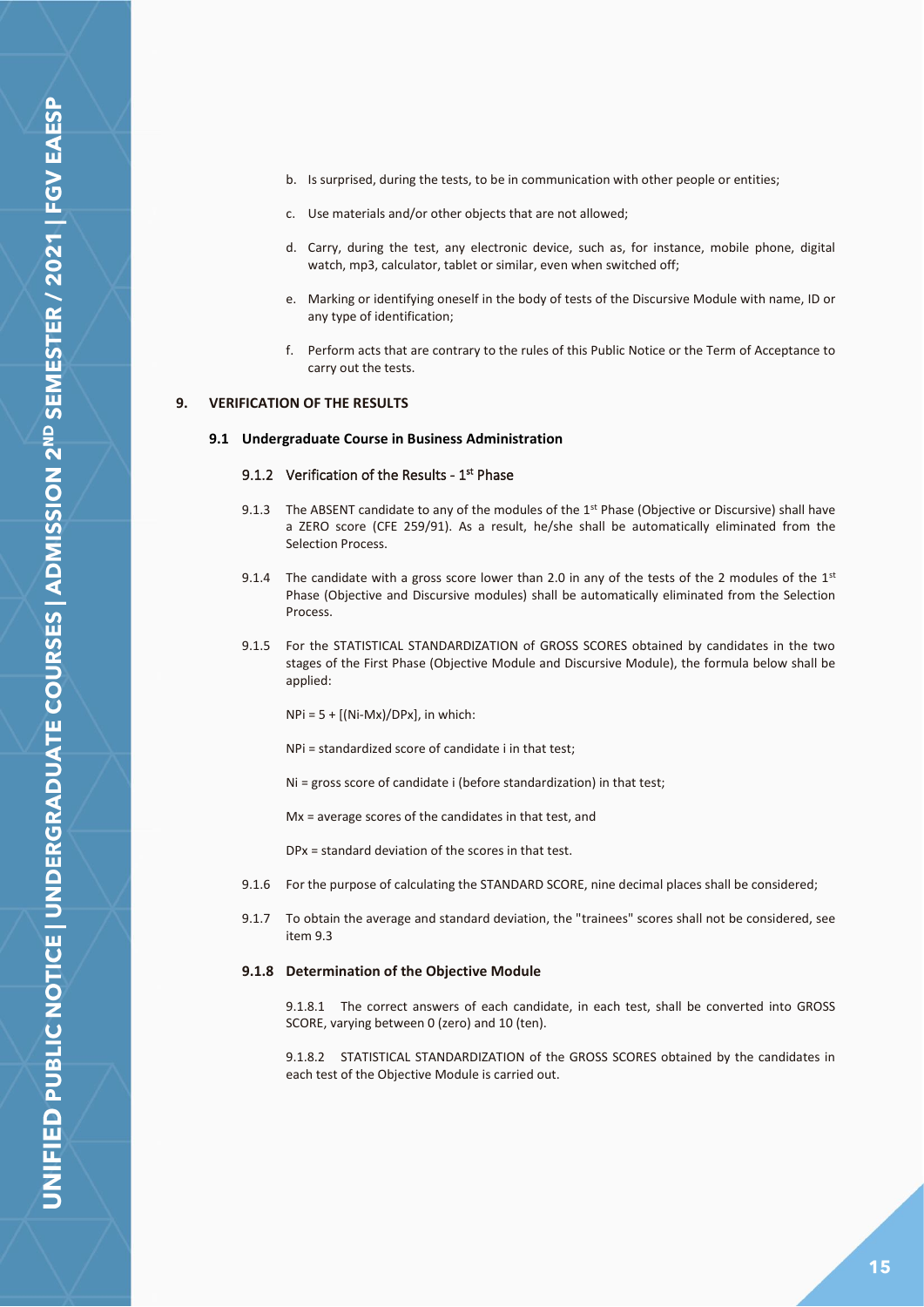9.1.8.3 The average of each candidate in the Objective Module is obtained by the ARITMETIC AVERAGE of the scores of the 4 (four) tests, already statistically standardized:

- a. Mathematics;
- b. Portuguese Language (including Literature and Text Interpretation );
- c. English Language and Text Interpretation;
- d. Human Sciences (History, Geography and Current Events);

9.1.8.4 The candidate who has not submitted the documentation in accordance with Annex II (Motivation Letter and Proof of Completion of High School) is eliminated.

9.1.8.5 The 1,000 (thousand) candidates who have obtained the highest scores in the Objective Module are selected. Only these 1,000 (one thousand) candidates selected in the Objective Module of the verification shall have evaluated their tests of the Discursive Module. If there are ties up to in 1000<sup>th</sup> (thousandth) position, of the results of the Objective Module, all the candidates classified in this position shall move on to the evaluation of the Discursive Module.

## **9.1.9 Verification of the Discursive Module**

9.1.9.1 The school examining stand shall attribute GROSS SCORES, that shall be able to vary from 0 (zero) to 10 (ten).

9.1.9.2 Then, one moves on to the STATISTIC STANDARDIZATION of the GROSS SCORES of the Discursive Module tests.

9.1.9.3 At the end, one obtained the average of each candidate in the tests of the Discursive Module by the *ARITHMETIC AVERAGE of the already statistical standardized scores of the two tests:*

- a. Applied Mathematics;
- b. Assay.

9.1.10 Verification of the Final Average of  $1<sup>st</sup>$  - Phase - Objective Module and Discursive Module

9.1.10.1 The verification of the Final Average of the  $1<sup>st</sup>$  Phase shall be calculated attributing the following weights:

| <b>Objective Module</b> | <b>Discursive Module</b> |
|-------------------------|--------------------------|
| Weight 2                | Weight 3                 |

9.1.10.2 For calculation of the FINAL AVERAGE of 1<sup>st</sup> Phase the following formula shall be used:

• FINAL AVERAGE of 1<sup>st</sup> Phase = (2X [AVERAGE of the Objective Module] + 3 X [SCORE of the Discursive Module]) /5.

9.1.10.3 The candidates by decreasing order become related, considering the FINAL AVERAGE of the Objective and Discursive Modules.

9.1.10.4 The 836 (eight hundred and thirty six) candidates are selected who shall have gotten the highest averages, which shall be summoned for2nd Phase - Oral Exam.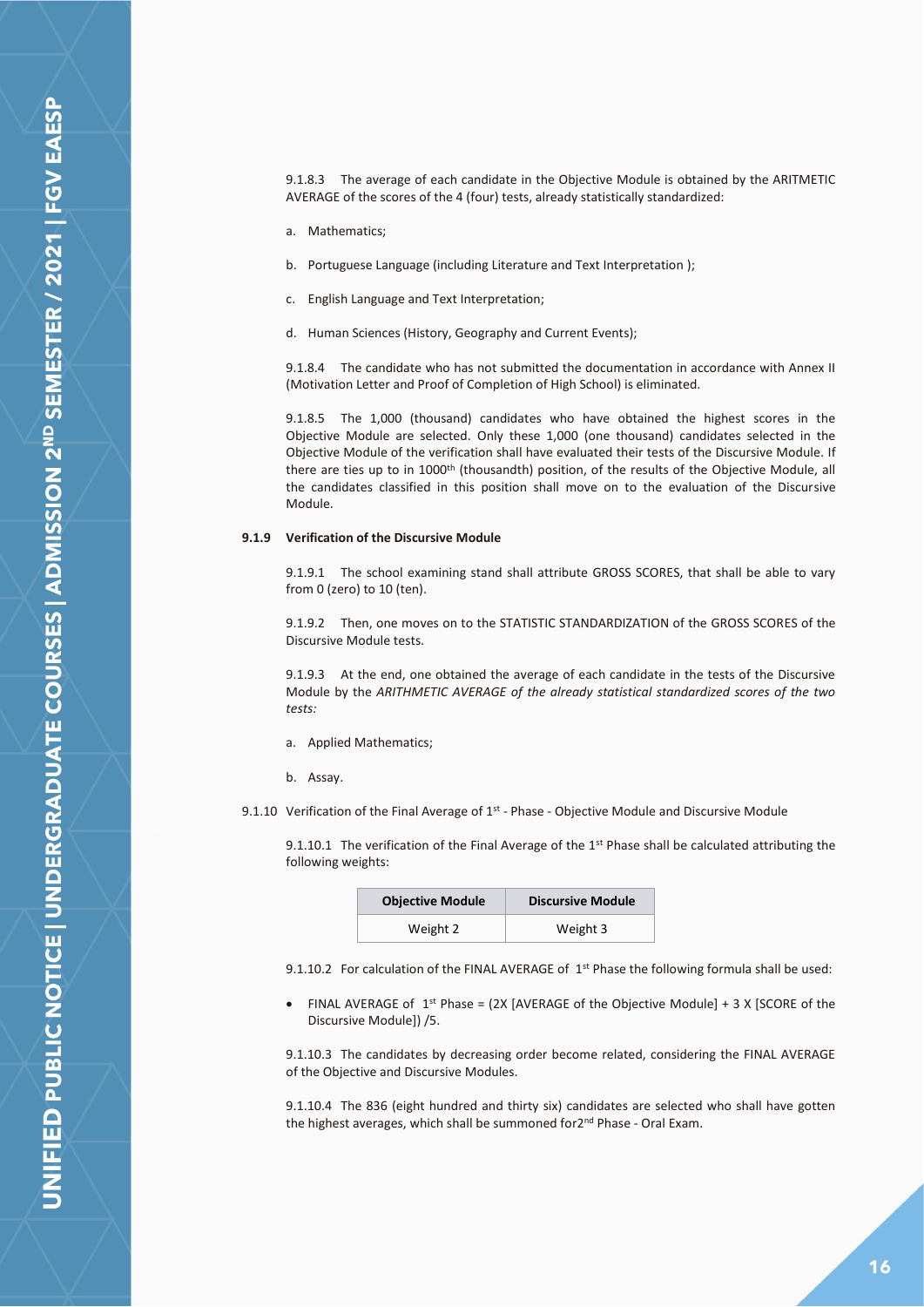9.1.10.6 Candidates who do not perform the Oral Exam on the date referring to his/her summoning shall have equal performance to zero in this Phase, the Oral Exam shall not be, under any hypothesis, be performed on another date.

9.1.10.7 In cases of times at 836§(eight hundred and thirty sixth) position, in the 1<sup>st</sup> Phase, all the candidates classified in this position shall move on to the 2<sup>nd</sup> Phase - Oral Exam.

## <span id="page-16-0"></span>9.1.11 Verification of the 2<sup>nd</sup> Phase - Oral Exam

9.1.11.1 The processing of scores attributed by the School Examining Stand shall be made, which shall be converted into a single GROSS SCORE, varying from 0 (zero) to 10 (ten).

9.1.11.2 The candidate who in 2nd Phase - Oral Exam is eliminated who:

- a. Does not follow the instructions on the accomplishment of the Oral Exam Online.
- b. Gets a GROSS SCORE lower than 3.0 (three) in the Oral Exam.
- c. Is absent.

#### <span id="page-16-1"></span>9.1.12 Verification of the Final Result

9.1.12.1 The verification of the FINAL AVERAGE shall be calculated, attributing weight 7 (seven) to the AVERAGE OF PHASE 1 (Objective and Discursive Modules), weight 3 (three) to the SCORE OF PHASE 2 (Oral Exam), and dividing the sum of these two components by 10 (ten), in accordance with the following formula:

• FINAL AVERAGE = ( 7 X [PHASE 1 AVERAGE]+ 3 X [PHASE 2 AVERAGE] ) /10.

9.1.12.2 The candidates by decreasing order, considered the FINAL AVERAGE obtained are listed and 212 (two hundred and twelve) candidates who have gotten the highest averages, who shall be APPROVED for the Requirement of the Enrollment (item 12), being 172 (one hundred and seventy two) for the Daytime Period and 40 (forty) for the Evening Period.

9.1.12.3 In the case of a time, the candidate with the highest gross scores in the tests of the 1st phase, obtained in the following precedence order shall prevail:

- 1. Applied Mathematics;
- 2. Assay;
- 3. Mathematics;
- 4. Portuguese Language, Literature and Text Interpretation ;
- 5. English Language and Text Interpretation;
- 6. Human Sciences (History, Geography and Current Events);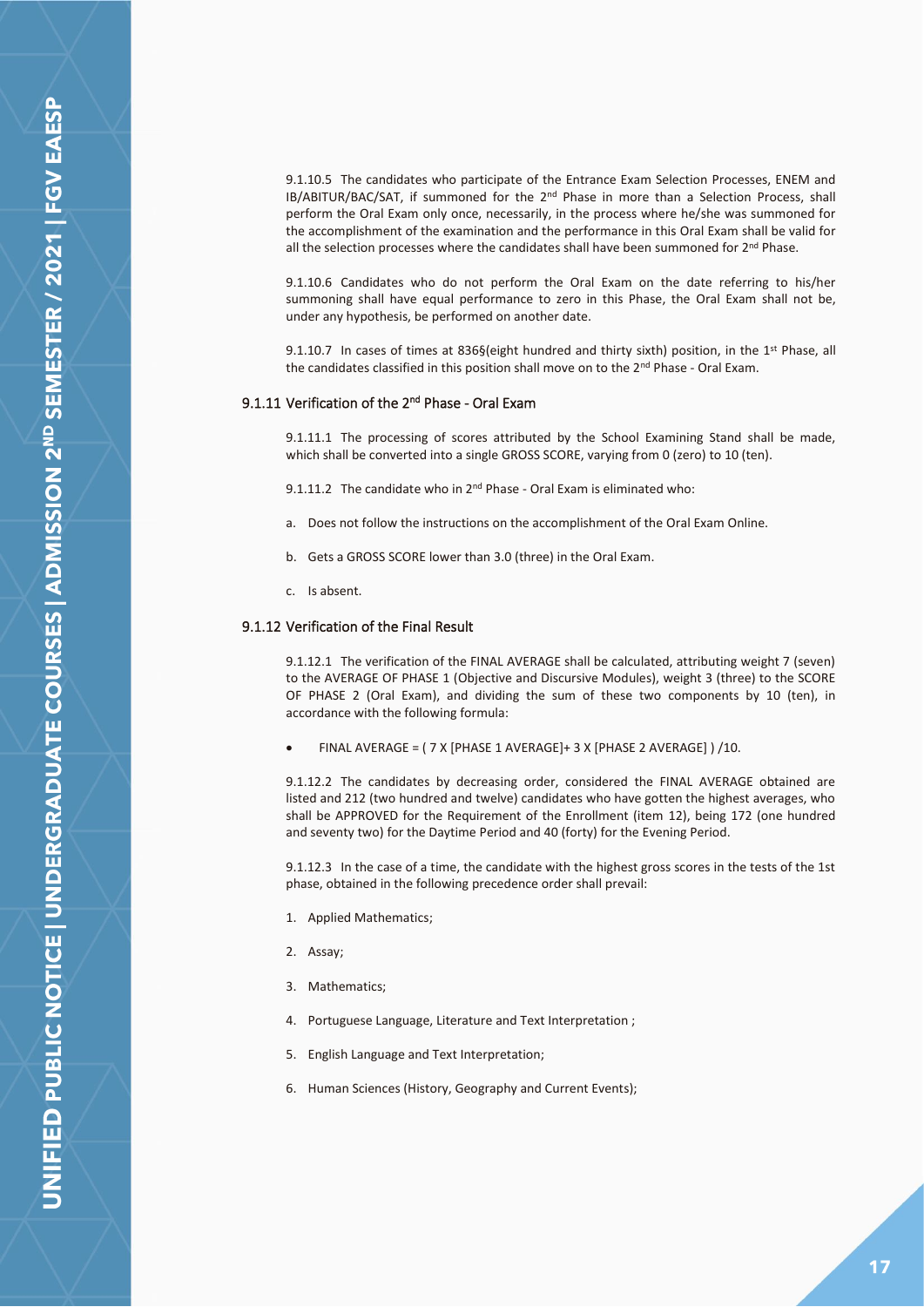9.1.12.4 If a tie persists, the candidate who is oldest shall prevail.

9.1.12.5 The other candidates classified from 213<sup>rd</sup> (two hundred and thirteenth) position shall constitute the WAITING LIST of the Entrance Exam Selection Process and may eventually, come to be summoned for the Requirement of Enrollment (item 12) , in case that are waivers.

9.1.12.6 The completion of the vacancies is always made by abiding by the order of classification by the FINAL AVERAGE obtained in the Entrance Exam Selection Process and the 1st option declared in the application, with validity only for the semester referred to in the Selection Process. At any given moment, there may can occur that the umpteenth candidate is summoned for school registration in his/her 2<sup>nd</sup> (second) option, as a result of the totality of the vacancies of his/her (first) option having already been filled. In this in case, the summoned candidate may:

- i. Exercise, in case that he/she has indicated, his/her 2<sup>nd</sup> (second) option and to wait for the possibility of being relocated for the 1st (first) option,
- ii. Exercise, in case he/she has indicated, his/her  $2<sup>nd</sup>$  (second) option and to give up the vacancy in the 1st (first) option,
- iii. Manifest his/her interest only for the vacancy in its  $1<sup>st</sup>$  (first) option, accessing website www.fgv.br/processoseletivo, menu Results in link "Follow up the result and check your scores", Pre-enrollment link. When giving up the vacancy in the  $2<sup>nd</sup>$  (second) option, the candidate starts to wait only for an eventual summoning in his/her  $1<sup>st</sup>$  (first) option.

9.1.12.7 The decision among the 3 (three) alternatives above shall be valid immediately for the other selection processes of which the candidate is participating.

## <span id="page-17-1"></span><span id="page-17-0"></span>**9.2 Undergraduate Course in Public Administration**

## 9.2.1 Verification of the Result of the 1<sup>st</sup> Phase

9.2.1.1 The candidate ABSENT to any test of the Discursive Module or the Objective Module shave have score ZERO (CFE 259/91). As a result, he/she shall be, automatically eliminated from the Selection Process.

9.2.1.2 The candidates who have a ZERO score in any test of the Objective Module or of the Discursive Module shall automatically be eliminated from the Selection Process.

9.2.1.3 The candidate is eliminated if has not submitted the documentation in accordance with Annex II (Letter of Motivation and Certificate of Conclusion of High School).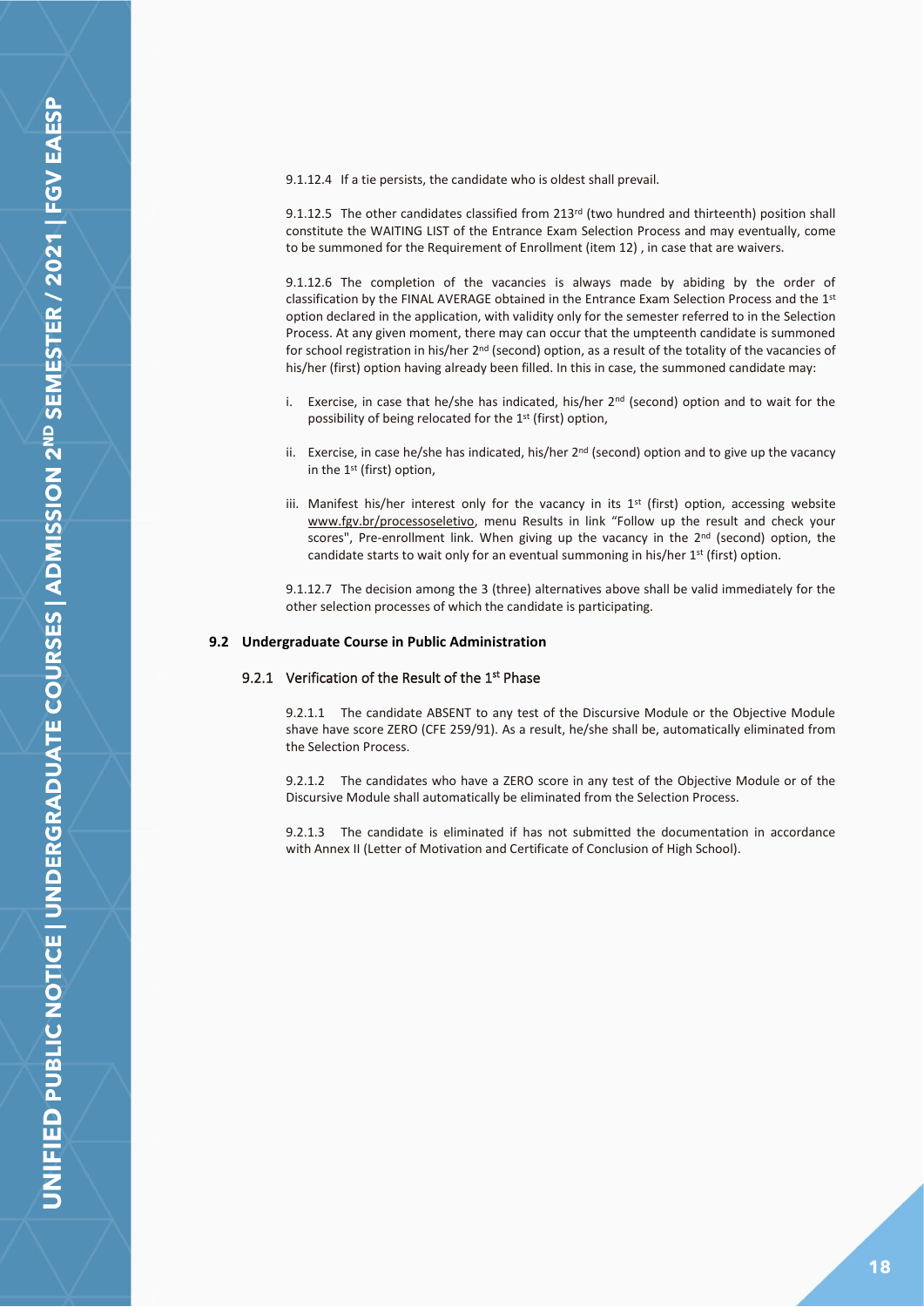9.2.1.4 The STATISTIC STANDARDIZATION OF THE GROSS SCORES is proceeded when they are obtained by the candidates in each test, the two Modules, applying the formula below:

 $NPi = 5 + [(Ni-Mx)/DPx]$ , in which:

NPi = standardized score of candidate i in that test;

Ni = score of candidate i (before the standardization) in that test;

MX = average of scores of the candidates in that test, and

DPx = standard deviation of the scores in that test

9.2.1.5 The average of each candidate is obtained by the WEIGHED AVERAGE from the scores of the 6 (six) tests, already statistically standardized, as per table of weights below:

|                    | <b>Objective Module</b>                                             |                                                       | <b>Discursive Module</b>                                                      |       |                                                    |
|--------------------|---------------------------------------------------------------------|-------------------------------------------------------|-------------------------------------------------------------------------------|-------|----------------------------------------------------|
| <b>Mathematics</b> | Portuguese<br>language,<br>Literature and<br>Text<br>Interpretation | <b>English language</b><br>and Text<br>Interpretation | <b>Human Sciences</b><br>(History,<br>Geography and<br><b>Current Events)</b> | Assay | Interpretation of<br>Contemporary<br><b>Brazil</b> |
|                    |                                                                     |                                                       | 3                                                                             | 4     | 4                                                  |

9.2.1.6 The candidates are listed in decreasing order, considering the AVERAGE obtained. The 200 (two hundred) candidates are selected who have obtained the highest averages.

9.2.1.7 The 200 (two hundred) candidates who have obtained the highest averages shall be summoned for the 2<sup>nd</sup> Phase - Oral Exam.

9.2.1.8 The candidates who participate in the Entrance Exam, ENEM, and IB/ABITUR/BAC/SAT Selection Processes, if summoned for the 2<sup>nd</sup> Phase in more than one Selection Process, shall perform the Oral Exam only once, necessarily on the referring date to the Selection Process whose summons occurs first and the performance in this Oral Exam is valid for all the selection processes where the candidates have been summoned for the 2nd Phase.

9.2.1.9 The candidates who not to carry out the Oral Exam on the referring date to the first summons, shall have performance equal to zero in this Phase, not being able, under any hypothesis, to carry out the Oral Exam referring to the ENEM Selection Processes and/or those related to IB/ABITUR/BAC/SAT.

9.2.1.10 If a tie occurs up to in the 200<sup>th</sup> (two hundredth) position, in the 1<sup>st</sup> Phase, all the candidates classified in this position will move on to the 2nd Phase - Oral Exam.

9.2.1.11 For purposes of the calculation of the STANDARDIZED SCORE, nine decimal houses shall be considered;

9.2.1.12 For the attainment of the average and the standard deviation, the scores of the "trainees" shall not be considered - see item 9.3.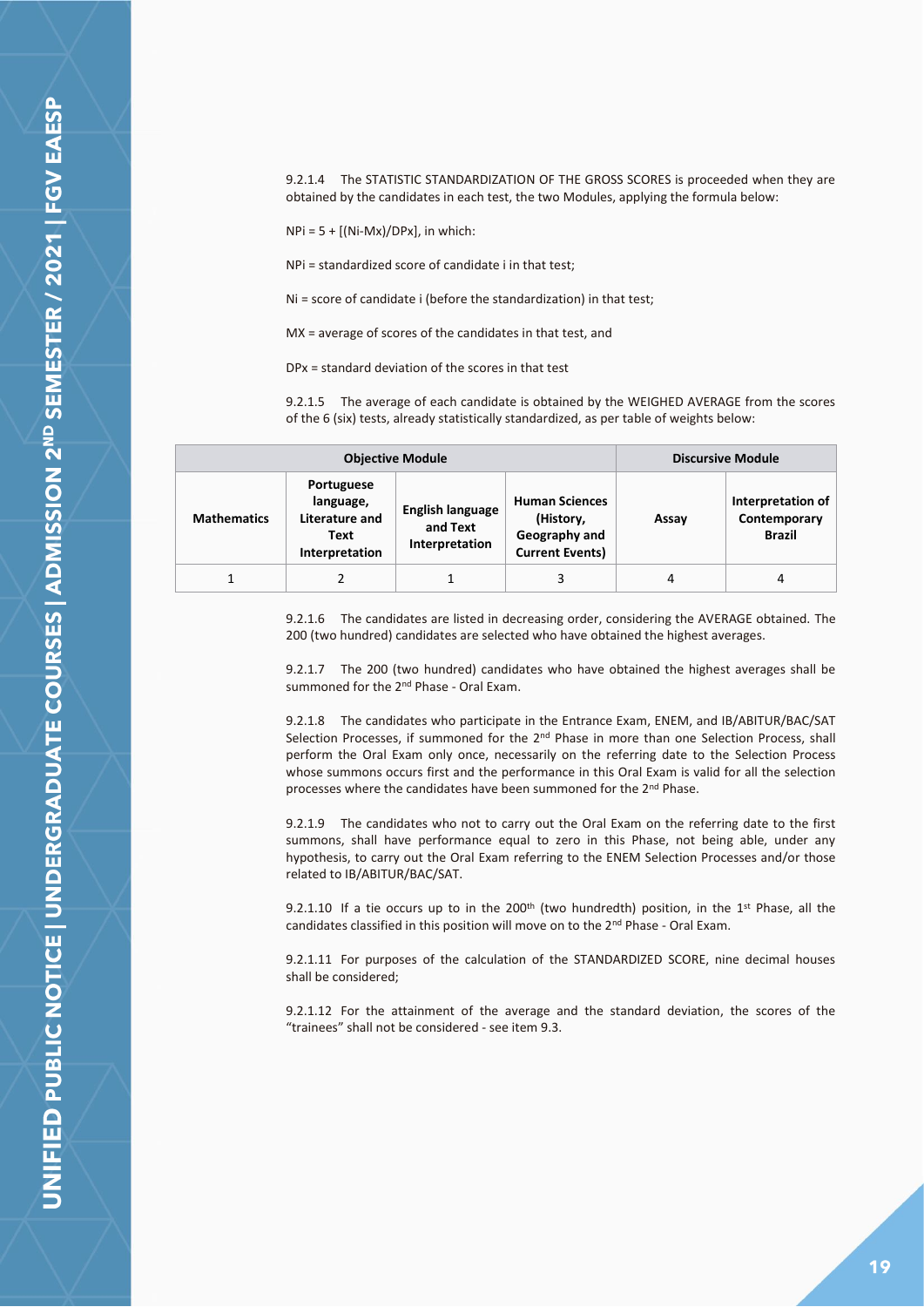## <span id="page-19-0"></span>9.2.2 Verification of the 2<sup>nd</sup> Phase - Oral Exam

9.2.2.1 The processing of scores attributed by the Examining School Stand is made and shall be converted into one single GROSS SCORE, varying from 0 (zero) to 10 (ten).

- 9.2.2.2 The candidate, who in the  $2^{nd}$  Phase Verbal Examination, is eliminated when he/she:
- a. does not follow the instructions on the accomplishment of the Oral Exam Online.
- b. Gets a GROSS SCORE below 3.0 (three) in the Oral Exam.
- c. Is absent.

#### <span id="page-19-1"></span>9.2.3 Verification of Final Result

9.2.3.1 The verification of the FINAL AVERAGE shall be calculated, attributing weight 7 (seven) to the AVERAGE OF PHASE 1 (Tests of the Objective and Discursive Modules), weight 3 (three) to the SCORE OF PHASE 2 (Oral Exam), and dividing the sum of these two components by 10 (ten), in accordance with the following formula:

• FINAL AVERAGE = (7 X [AVERAGEF PHASE 1]+ 3 X [SCORE OF PHASE 2] ) /10

9.2.3.2 The candidates are listed as to decreasing order considering the AVERAGE FINAL obtained and the 30 (thirty) candidates are selected who have obtained the highest averages highest, which shall be APPROVED for the Request of Enrollment (item 12).

9.2.3.3 The other candidates classified from  $31^{st}$  (thirty first) position shall constitute the WAITING LIST of the Entrance Exam Selection Process - of FGV EAESP and may, eventually, come to be summoned for the Enrollment (item 12), in case that anyone gives up.

9.2.3.4 In the case of a tie, the candidate with the higher gross scores shall have preference in the tests of the 1<sup>st</sup> Phase attained in the precedence order that follows:

- 1. Interpretation of Contemporary Brazil;
- 2. Assay;
- 3. Portuguese language, Literature and Text Interpretation;
- 4. Human Sciences (History, Geography and Current Events);
- 5. English language and Text Interpretation;
- 6. Mathematics.
- 9.2.3.5 In case a tie persists, the candidate who is oldest shall prevail.

9.2.3.6 The completion of the vacancies is always made by respecting the order of classification for the Final Average obtained from the approved ones in the final result of the selection process of the Selection Process - Entrance Exam, with validity only for the semester to which the Selection Process refers.

#### <span id="page-19-2"></span>**9.3 Participation of "TRAINEES"**

9.3.1 "Trainees! are considered the participants who, as such, declare it in the Enrollment Form. In general, this is about participants who, pm the date foreseen for the school registration, have not yet received the High School certificate of conclusion.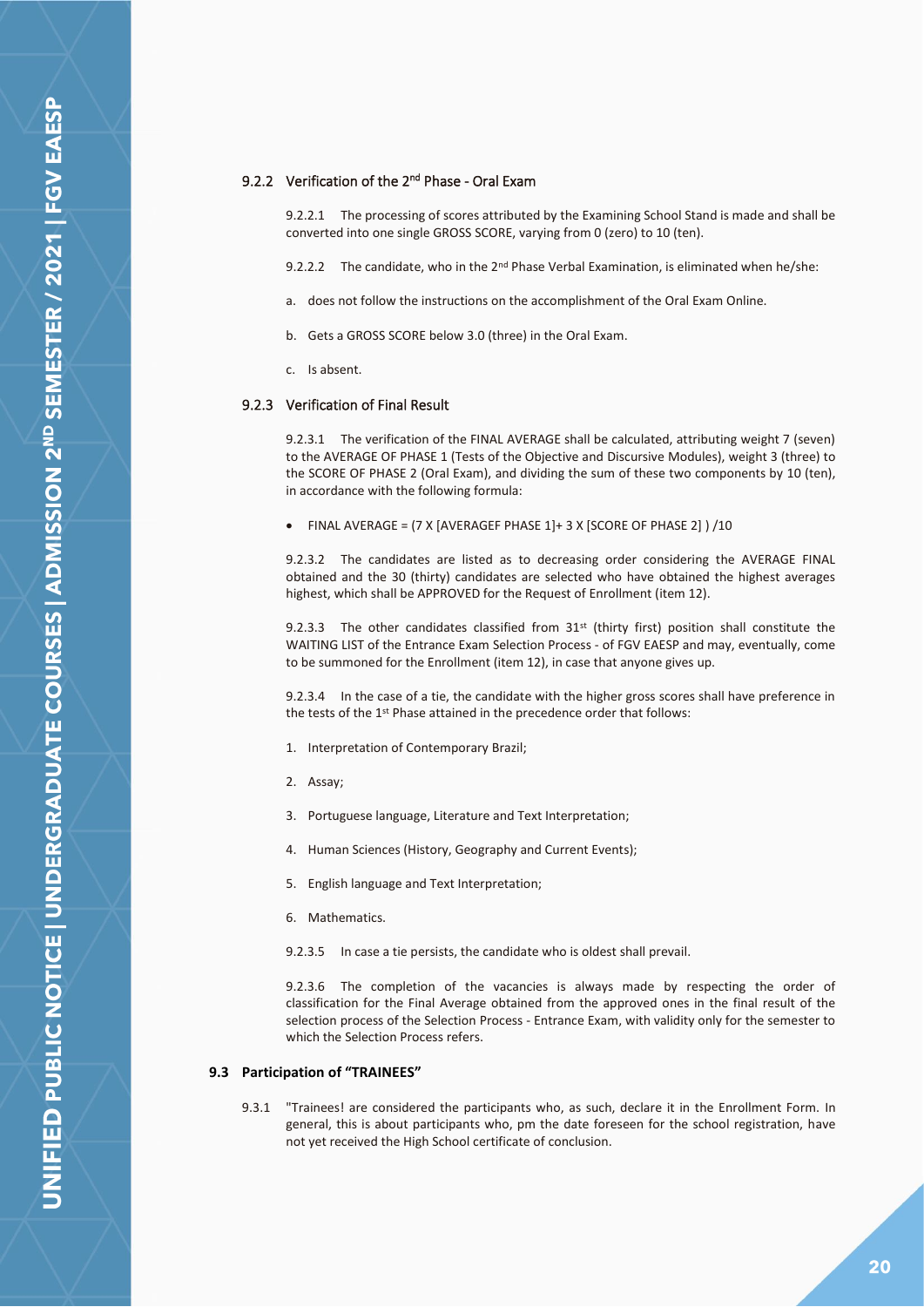- 9.3.2 FGV allows the participation of "trainees" in the tests of the Objective Module and the Discursive Module of the Selection Process - Entrance Exam, since that their enrollments are in accordance with the procedures established in this Public Notice and in the Candidate Manual.
- 9.3.3 The participation of "trainees" in the Selection Process Entrance Exam shall be exclusively fat the title of training and evaluation of their knowledge in the written tests.
- 9.3.4 The scores of the "trainees" in the 1*st* Phase shall be considered, in the statistic standardization, in SIMULATED PROCESS OF VERIFICATION, in which distinction between the participants shall not be made ("trainees" and candidates).
- 9.3.5 The candidate who declares himself as a "trainee may participate in the tests of the 1<sup>st</sup> Phase, but should be aware that they shall not be summoned for the 2<sup>nd</sup> Phase - Oral Exam, since this phase is only destined for the candidates who prove that they have completed or that they are completing High School until the date of the Enrollment on the first call.

## **9.3.6 For the Undergraduate Course in Business Administration**

9.3.6.1 Amongst the "trainees", only the 100 first ones that get averages between the 1000 first ones selected from the Objective Module of the verification of the 1<sup>st</sup> Phase, shall have the tests of the Discursive Module assessed items 9.1.8 and 9.1.9.

9.3.6.2 In the verification of the Objective Module, it there is a tie in the 100<sup>th</sup> (hundredth) position, all the tests of the Discursive Module of the "trainees" whose share is tied up shall be evaluated.

## <span id="page-20-0"></span>9.3.7 Results of the "Trainee" Simulation

9.3.7.1 The "trainees" shall be supplied, in an individual way, with gross and standardized scores, the averages obtained and their classification of the selection process - Entrance Exam, providing them with a detailed evaluation of their performance in the written tests. It shall be supplied the relative classification in the two Modules of  $1<sup>st</sup>$  Phase (Objective Module and Discursive Module).

9.3.7.2 "Trainees" shall be able to get this information in the disclosure of the final results, within the period established in the Schedule (Annex I), on website www.fgv.br/processoseletivo, menu Results, in link Follow up on the Result and Check your Scores, by means of the use of the number of registration and the respective password received, by email, after carrying out the registration in the Selection Process.

#### <span id="page-20-1"></span>**9.4 Result of the Entrance Exam Selection Process**

9.4.1 The Lists of the candidates approved in the Entrance Exam Selection Process shall be divulged on the website of the selection process, as per date established in the Schedule (Annex I).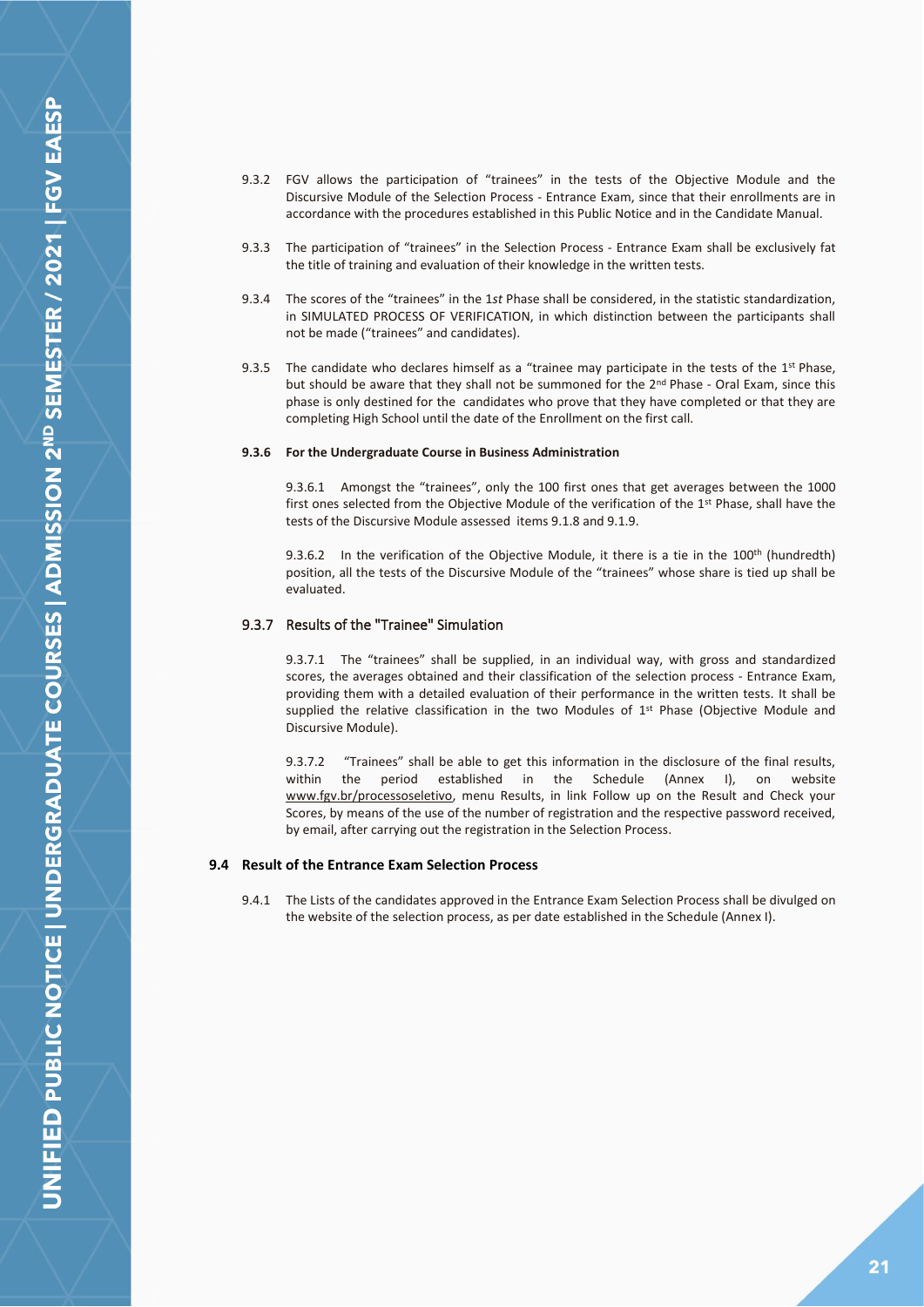**JNIFIED PUBLIC NOTICE | UNDERGRADUATE COURSES | ADMISSION 2<sup>ND</sup> SEMESTER / 2021 | FGV EAESP** 

- 9.4.2 The candidates classified for the  $2<sup>nd</sup>$  Phase shall have their names divulged in alphabetical order on the website www.fgv.br/processoseletivo, menu Results, as per Schedule (Annex I) and shall be divulged on the same date of the result the Confirmation Card with place, date and time for the accomplishment of the Oral Exam in the menu Results, in link Confirmation Card of the Oral Exam, by means of the use of the number of registration and the respective password, received by email, after to application in the Selection Process.
- 9.4.3 The access to the scores and classifications in the two phases shall be given in the disclosure of the final results. This information shall be available on the website www.fgv.br/processoseletivo  $>$  São Paulo > Undergraduate > Course > Period of Admission (select  $2^{nd}$  semester) > Modality (select Entrance Exam Process Selective) > menu Results and you shall be able to be accessed by means of the use of the number of application and the respective password supplied by email the conclusion of the application in the selection process.
- 9.4.4 There shall not be a revision or study of tests under no hypothesis and copies or original of the tests shall not be supplied.
- 9.4.5 The tests of the Discursive Module and the Objective Module shall be at the disposal of the candidates on the Internet, after their performance.
- 9.4.6 The resolution of the test of Mathematics of the Discursive Module and the template sheet of the Objective Module shall be divulged on the website www.fgv.br/processoseletivo> São Paulo > Undergraduate > Course > Period of Admission (select 2nd semester) > Modality (select Entrance Exam Process Selective ) > menu Applied Tests, as per the Schedule (Annex I).
- 9.4.7 After the disclosure of the Template sheet of the Objective Module, the candidate participating of the Selection Process Entrance Exam that disagrees from the Template supplied should fill out the Form of Dispute, available at the website of the selection process and send to email processoseletivo@fgv.br, as per Schedule (Annex I).
- 9.4.8 The Forms of Contestation that are not correctly filled or that are sent outside of the stipulated period shall not be accepted.

## <span id="page-21-0"></span>**10. SELECTION PROCESS - ENEM**

- a. The candidate who performs his/her enrollment to participate in the selection process based on the result of the National High School Exam (ENEM) shall be subject to the following conditions:
- b. Applications of candidates who had carried out the High School Exam ENEM in 2020, 2019 and 2018 shall be accepted.
- c. For the Undergraduate Course in Business Administration the candidates have to have selected the English language in the test of "Languages, Codes and their Technologies".
- d. The change in the enrollment number of ENEM exams shall not be allowed after the end of the period of enrollment in the Selective Period, as per Schedule (Annex I);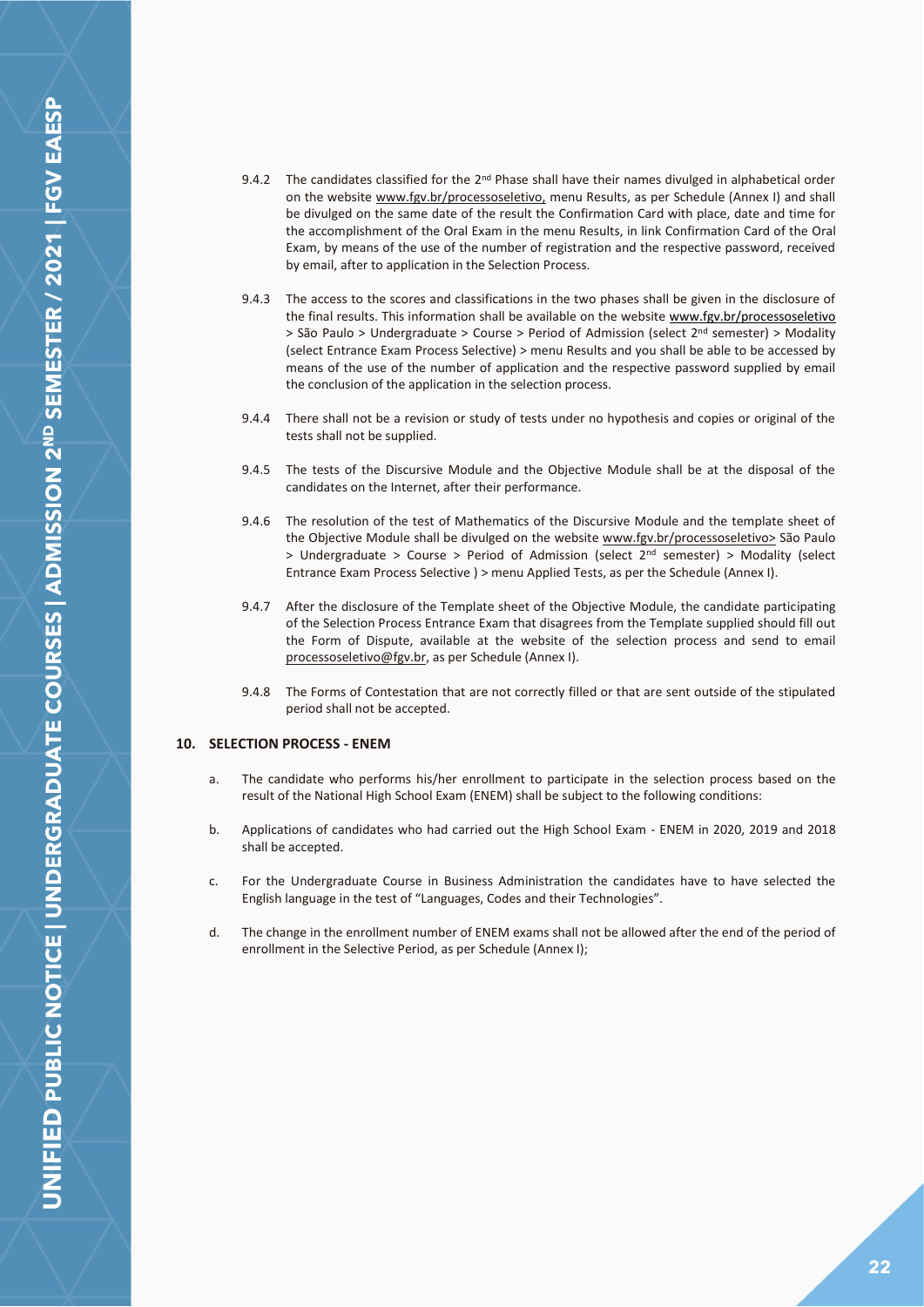- e. The candidate shall fill, in the application form, the Corporate Taxpayer's Roll [CPF] data and the enrollment number in the ENEM correctly and the edition of the ENEM with which he/she desires to participate in 2020, 2019 or 2018. FGV shall not be liable to incorrect information that shall hinder the attainment of scores next to the National Institute of Educational Research of the Ministry of Education (INEP/MEC);
- f. Selective process, on the basis of the scores of the ENEM, does not allow the participation of "coaching" candidates. The candidates may only participate in the ENEM Selection Process, the candidates that completed or that shall complete High School, before the date foreseen for enrollment - Schedule (Annex I).

#### <span id="page-22-0"></span>**10.1 Criteria and Composition of the ENEM Selection Process**

The classification of the candidates shall be carried out on the basis of the scores supplied for the National Institute of Educational Research of the Ministry of Education (INEP/MEC). FGV shall take into account, for attainment of ENEM's scores at INEP, the enrollment number indicated for the candidate upon application.

#### <span id="page-22-1"></span>**10.2 Undergraduate Course in Business Administration**

10.2.1 ENEM's Selection Process is composed by two phases of verification:

- a. 1<sup>st</sup> Phase: The classification of the candidates shall be carried out on the basis of the scores supplied for the National Institute of Educational Research of the Ministry of Education (INEP/MEC).
- b. 2<sup>nd</sup> Phase: Oral Exam (see clarifications and content in Annex III).

## <span id="page-22-2"></span>10.2.2 Verification of the Results  $-1^{st}$  Phase

10.2.2.1 The WEIGHED AVERAGE is obtained according to the weight table below:

| <b>KNOWLEDGE AREAS</b>                  | <b>WEIGHTS</b> |
|-----------------------------------------|----------------|
| Human Sciences and Their Technologies   | 1              |
| Languages, Codes and Their Technologies | 1              |
| Mathematics and Their Technologies      |                |
| Assay                                   |                |

10.2.2.2 The test of "Nature Sciences and their Technologies", shall not be accounted in the verification of the result.

10.2.2.3 The candidate who obtains a WEIGHED AVERAGE less than 650 points shall be eliminated, considering that the tests mentioned above or that who obtains zero score in Assay.

10.2.2.4 The candidate who has not selected the English language in the test of "Languages, Codes and their Technologies" shall be eliminated.

10.2.2.5 The candidate who has not submitted the documentation in accordance with Annex II (Letter of Motivation and Certificate of High School) is eliminated.

10.2.2.6 The scores of each candidate, into each test, shall be converted into GROSS SCORE, varying between 0 (zero) and 10 (ten).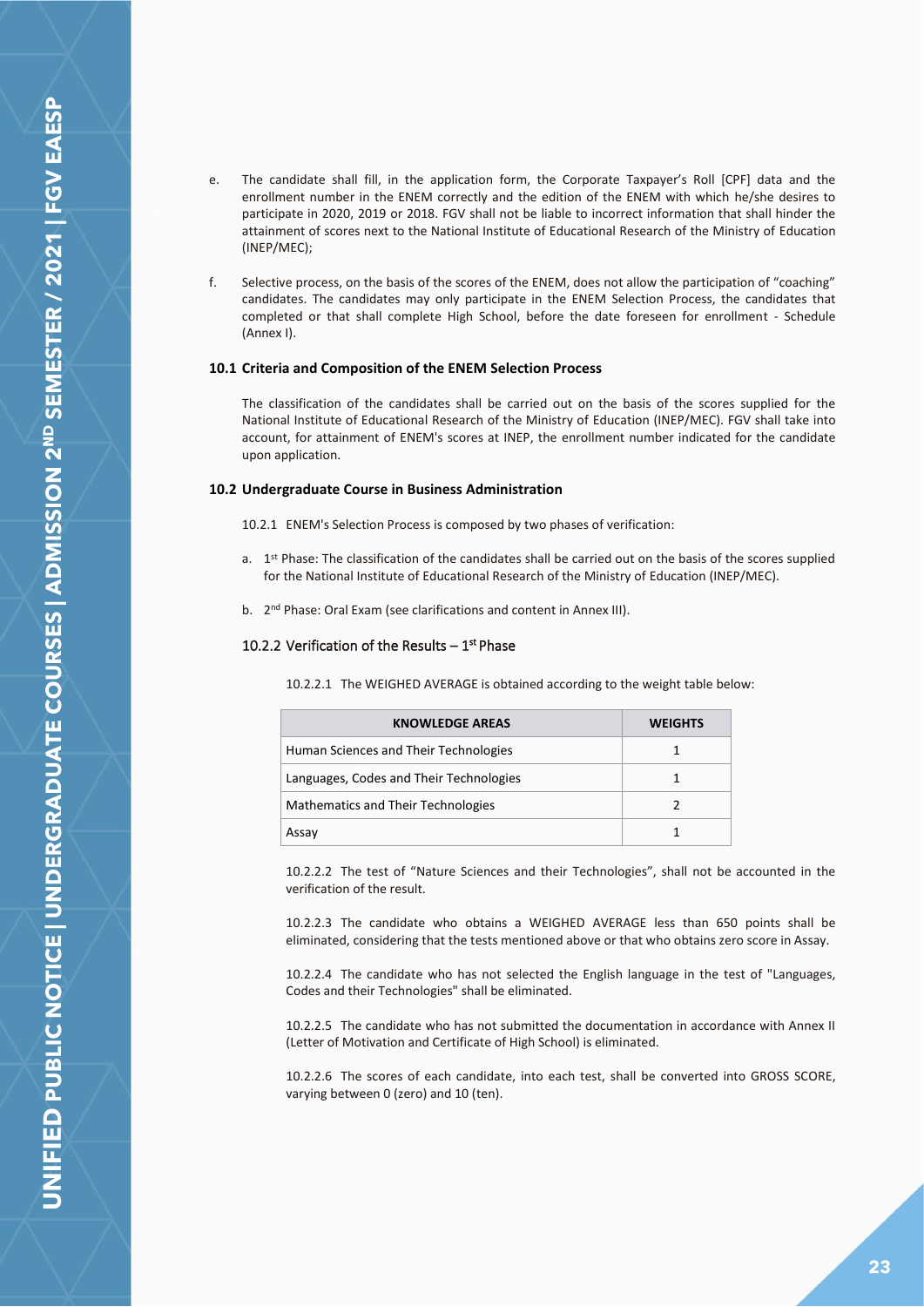10.2.2.7 The candidates in decreasing order shall be related, considering the WEIGHED AVERAGE obtained.

10.2.2.8 Forty (40) candidates are selected that have obtained the highest averages, which will be APPROVED in the 1<sup>st</sup> Phase and shall participate in the 2<sup>nd</sup> Phase - Oral Exam.

10.2.2.9 If there is a tie in the 40<sup>th</sup> (fortieth) position, all the candidates classified in this position will move on to the 2<sup>nd</sup> Phase - Oral Exam.

10.2.2.10The candidates who participate in the Entrance Exam, ENEM and IB/ABITUR/BAC/SAT Selection Processes, if summoned for the 2<sup>nd</sup> Phase in more than a Selection Process, shall carry out the Oral Exam only once, necessarily, in the process where he/she was summoned for the accomplishment of the examination and the performance in this Oral Exam shall be valid for all the selection processes where the candidates have been summoned for the 2<sup>nd</sup> Phase. Therefore, the list of the ENEM Selection Process shall contain a number lesser than 40 (forty) candidates summoned for the accomplishment of the Oral Exam.

10.2.2.11Candidates who not to carry out the Oral Exam on the date referring to its summoning shall have an equal to zero performance in this  $2<sup>nd</sup>$  Phase, and may not, under any hypothesis, carry out the Oral Exam referring to the other Selection Processes.

## <span id="page-23-0"></span>10.2.3 Verification of the 2<sup>nd</sup> Phase - Oral Exam

10.2.3.1 The processing of the scores attributed by the Oral Exam Examining Stand, which shall be converted into a single GROSS SCORE, varying from 0 (zero) to 10 (ten).

10.2.3.2 The candidate who in 2<sup>nd</sup> Phase - Oral Exam, shall be eliminated.

- a. Does not follow the instructions on the accomplishment of the Oral Exam Online.
- b. Gets a GROSS SCORE lesser than 3.0 (three) in the Oral Exam.
- c. Is absent.

## <span id="page-23-1"></span>10.2.4 Verification of the Final Result

10.2.4.1 The FINAL AVERAGE is calculated by attributing weight 7 (seven) to the AVERAGE of 1st Phase (Scores of the ENEM), weight 3 (three) to the SCORE of 2<sup>nd</sup> Phase (Oral Exam), and is divided by the sum of these two components by 10 (ten) with the formula below:

• FINAL AVERAGE = (7 X [AVERAGE OF PHASE 2]+ 3 X [SCORE OB PHASE 2] ) /10.

10.2.4.2 The candidates by decreasing order are related, considered a FINAL AVERAGE obtained and 10 (ten) candidates are selected who have gotten the highest averages, which shall be APPROVED, being 06 (six) for the Daytime and 4 (four) for the Evening.

10.2.4.3 In the case of a tie, the candidate that will have preference shall be the one with the highest score of the Assay of the ENEM exam; it tie persists, the oldest candidate shall prevail.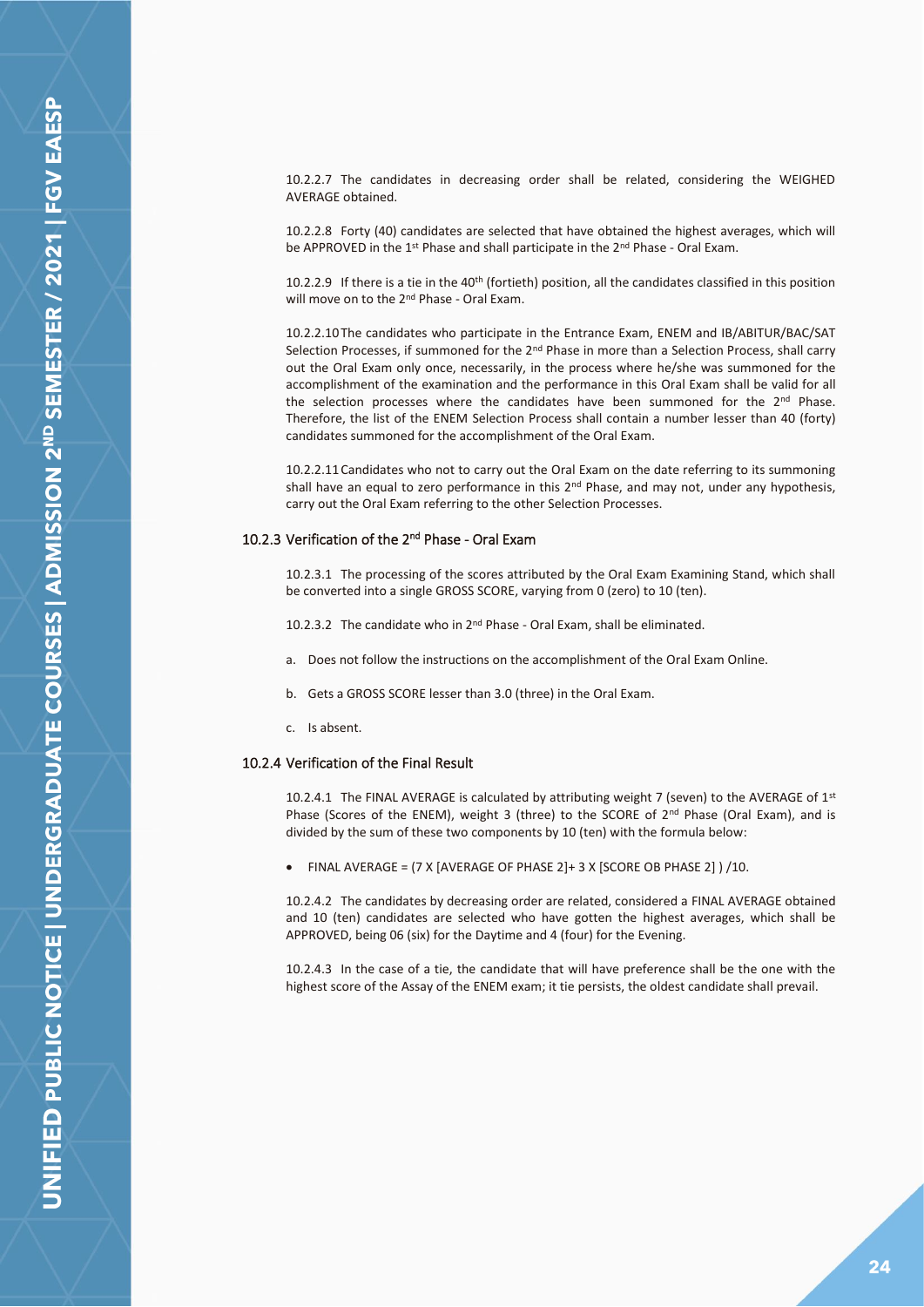10.2.4.4 The other candidates classified from as of the  $11<sup>th</sup>$  (eleventh) position shall constitute the WAITING LIST of the ENEM Selection Process and may, eventually, come to be summoned for the Request for Enrollment (item 12), in case that there are withdrawals.

10.2.4.5 The fulfilling of the vacancies is always made by respecting the order of classification by the FINAL AVERAGE obtained in the ENEM Selection Process and the 1<sup>st</sup> option declared in the registration, with validity only for the semester to which the Selection Process refers. In a given moment, there may occur that the umpteenth candidate is summoned for school registration in its  $2<sup>nd</sup>$  (second) option, as a result of the totality of the vacancies of its  $1<sup>st</sup>$  (first) option already having been filled. In this in case, the summoned candidate may:

- i Exercise, in case that he/she has indicated, his/her  $2<sup>nd</sup>$  (second) option and wait for the possibility of being relocated for the 1st (first) option;
- ii. Exercise, if he/she has indicated, his/her  $2^{nd}$  (second) option and give up on the vacancy in the 1st (first) option;
- iii. Express his/her interest only for vacancy in his/her 1st (first) option, accessing the date of disclosure of the result until 2 days after the disclosure of the  $1<sup>st</sup>$  call, website www.fgv.br/processoseletivo, menu Results in link Follow up the result and check your scores, in the Pre-enrollment link. When giving up the vacancy in the  $2<sup>nd</sup>$  (second) option, the candidate starts to wait only one eventual summoning in his/her 1<sup>st</sup> (first) option.

10.2.4.6 The decision amongst the 3 (three) alternatives above shall be valid immediately for the other selection processes in which the candidate is participating.

#### <span id="page-24-0"></span>**10.3 Undergraduate Course in Public Administration**

- 10.3.1 ENEM's Selection Process is composed by two phases of verification:
	- a. 1st Phase: The classification of the candidates shall be carried out on the basis of the scores supplied for the National Institute of Educational Research of the Ministry of Education (INEP/MEC).
	- b. 2<sup>nd</sup> Phase: Oral Exam (see clarifications and content in Annex III).

## <span id="page-24-1"></span>10.3.2 Verification of the Results  $-1^{st}$  Phase

- 10.3.2.1 The candidate if he/she has obtained zero score in ENEM's assay is eliminated
- 10.3.2.2 The candidate who has not submitted the documents as per Annex II is eliminated.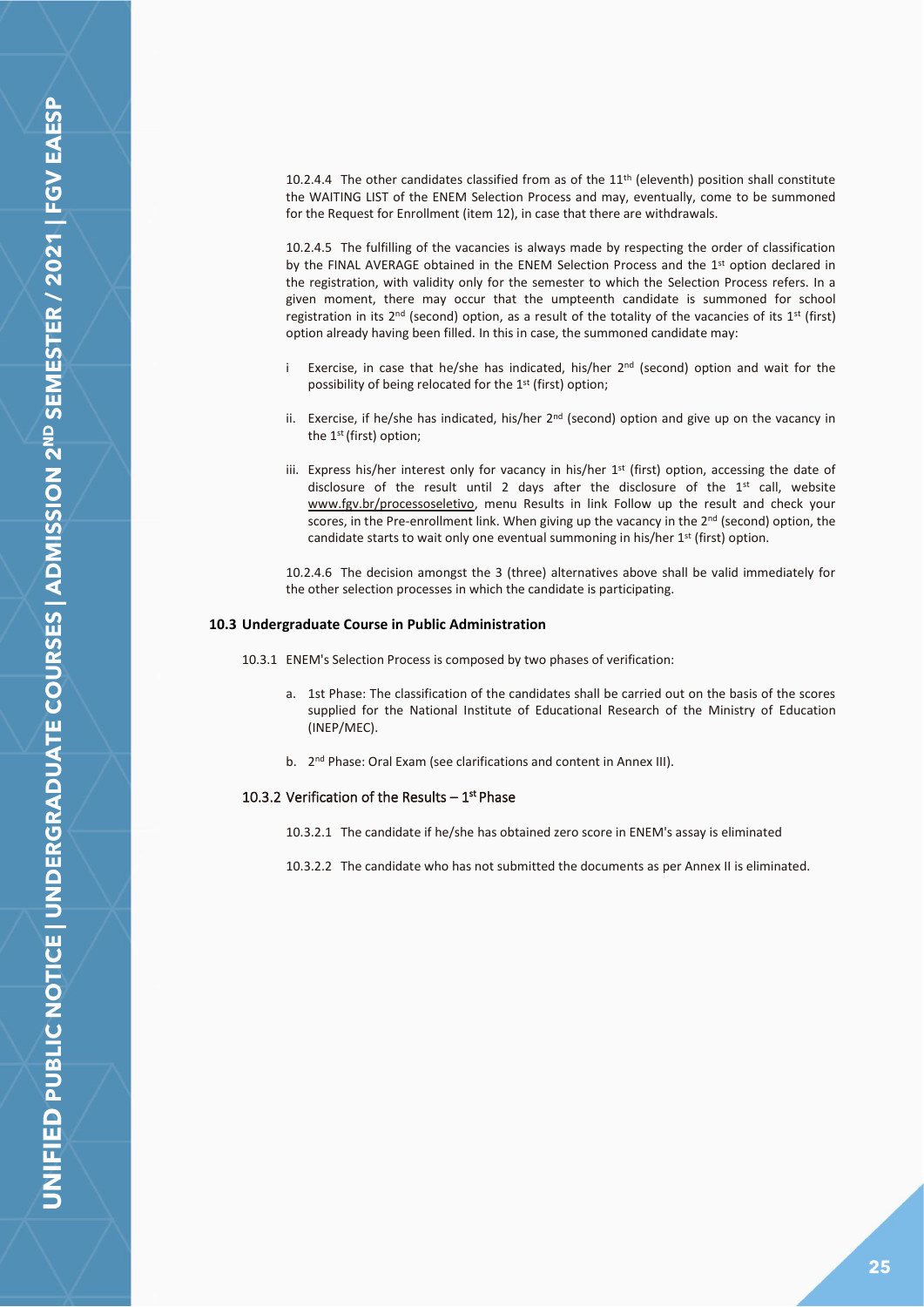10.3.2.3 The WEIGHED AVERAGE is obtained based on the scores of the four areas of Knowledge, as per table of weights below, attributing to highest weight to the area of Human Sciences:

| <b>KNOWLEDGE AREAS</b>                  | <b>WEIGHTS</b> |
|-----------------------------------------|----------------|
| Human Sciences and Its Technologies     |                |
| Languages, Codes and Their Technologies |                |
| Mathematics and Their Technologies      |                |
| Assay                                   |                |

10.3.2.4 The test score of "Nature Sciences and their Technologies", shall not be considered in the verification of the result.

10.3.2.5 The scores of each candidate, in each test, shall be converted into GROSS SCORE, varying between 0 (zero) and 10 (ten).

10.3.2.6 The candidates in decreasing order shall be list, considering the WEIGHED AVERAGE obtained.

10.3.2.7 The 50 (fifty) candidates who have gotten the highest averages are automatically summoned for the 2<sup>nd</sup> Phase of Verification. If there is a tie in the 50<sup>th</sup> (fiftieth) position, in the First Phase, all the candidates classified in this position shall move on to the Second Phase - Oral Exam.

10.3.2.8 The candidates who participate in the Entrance Exam, ENEM and IB/ABITUR/BAC/SAT Selection Processes, if summoned for the 2<sup>nd</sup> Phase in more than a Selection Process, shall carry out the Oral Exam only once, necessarily, on the date referring to the Selection Process whose summoning occurs first and the performance in this Oral Exam shall be valid for all the selection processes where the candidates have been summoned for the  $2<sup>nd</sup>$  Phase. Therefore, the list of the ENEM Selection Process shall contain a number higher than 50 (fifty) candidates summoned for the accomplishment of the Oral Exam.

10.3.2.9 Candidates who not to carry out the Oral Exam on the date referring to its first summoning shall have a performance equal to zero in this 2<sup>nd</sup> Phase, and may not, under any hypothesis, carry out the Oral Exam.

## <span id="page-25-0"></span>10.3.3 Verification of Results of the 2<sup>nd</sup> Phase

10.3.3.1 The processing of the scores attributed by the Oral Exam Examining Stand is made, which shall be converted into a single GROSS SCORE, varying from 0 (zero) to 10 (ten).

10.3.3.2 It eliminates the candidate in Oral Exam:

- a. Does not follow the instructions on the accomplishment of the Oral Exam Online.
- b. Gets a GROSS SCORE lesser than 3.0 (three) in the Oral Exam.
- c. Is absent.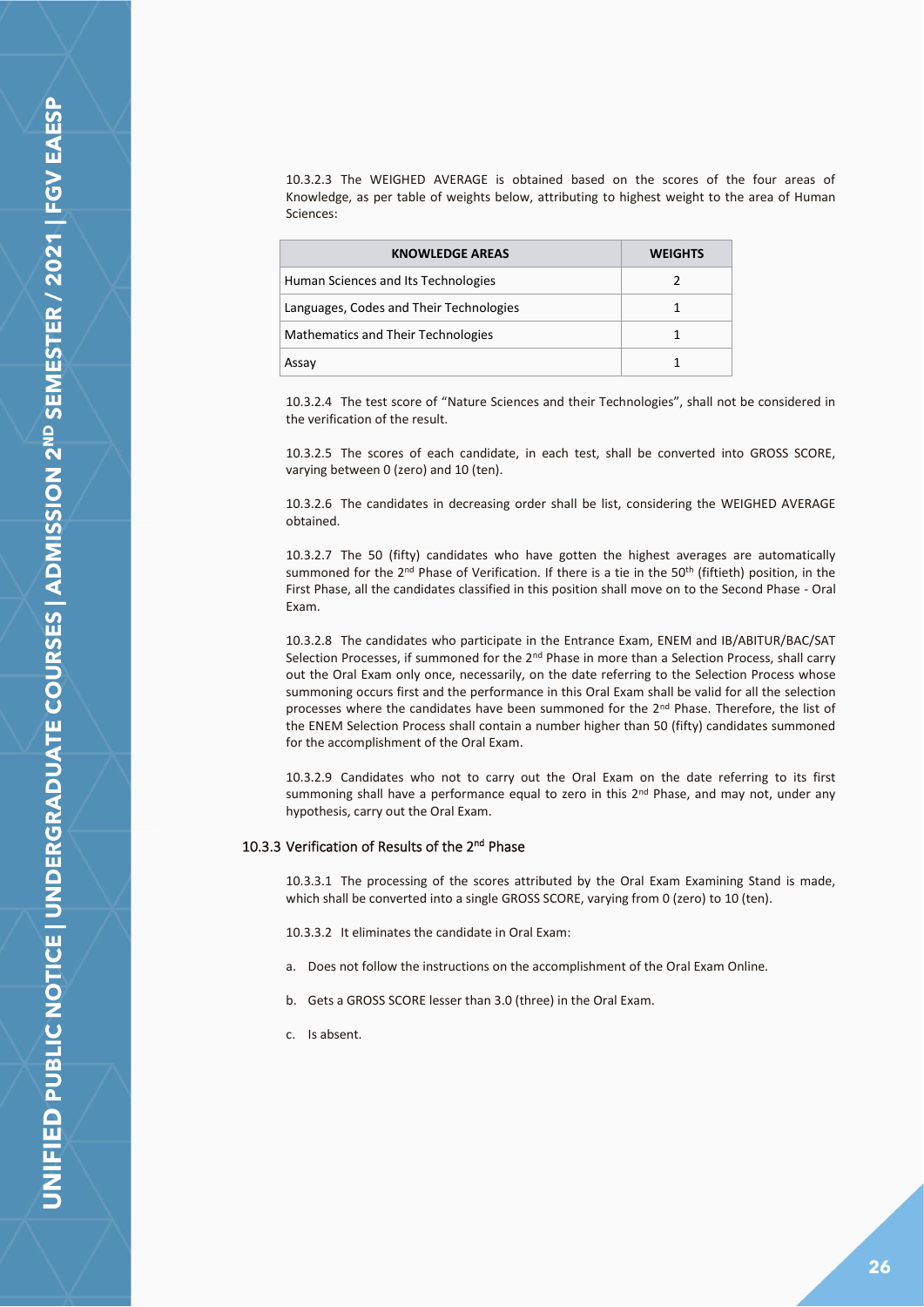## <span id="page-26-0"></span>10.3.4 Verification of the Final Result

10.3.4.1 The FINAL AVERAGE is calculated by attributing weight 7 (seven) to the AVERAGE of the 1<sup>st</sup> Phase (Scores of the ENEM), weight 3 (three) to GROSS SCORE of the 2<sup>nd</sup> Phase (Oral Exam), and divide by the sum of these two components by 10 (ten) with the formula below:

• FINAL AVERAGE =  $(7 \times 1)$  average of the phase  $1] + 3 \times 1$  score of phase  $2] / 10$ 

10.3.4.2 The candidates by decreasing order, considered the FINAL AVERAGE obtained are related and the 10 (ten) candidates who have obtained the highest scores are selected, who shall be APPROVED and summoned for the Request of Enrollment item 12).

10.3.4.3 In the case of a tie, the candidate that shall prevail shall be the one with the highest score in the Assay of the ENEM Exam; persisting the tie, the oldest candidate shall prevail.

10.3.4.4 The fulfilling of the vacancies is always made by respecting the order of classification by the Final Average of the candidates approved in the ENEM Selection Process, with validity only for the semester to which the Selection Process refers.

## <span id="page-26-1"></span>**10.4 Result of the ENEM Selection Process**

- 10.4.1 The List of the candidates approved in the ENEM Selection Process shall be disclosed on the website of the selection process, as per the date established in the Schedule (Annex I).
- 10.4.2 The candidates shall have individual access, through the internet, to their classification, so as to have a detailed assessment of their performance. The access to the scores and classifications in the two phases shall be held in the disclosure of the final results This information shall be available on the website www.fgv.br/processoseletivo, menu Results, in link Follow the Result and Verify your Scores, through the use of the number of application and password.
- 10.4.3 The candidates classified for the  $2<sup>nd</sup>$  Phase shall have their names disclosed in alphabetical order on the website www.fgv.br/selection process, menu Results, as per Schedule (Annex I) and shall be disclosed on the same date of the result as the Confirmation Card with place, date and time of accomplishment of the Oral Exam in the menu Results, in link Confirmation Card of the Oral Exam.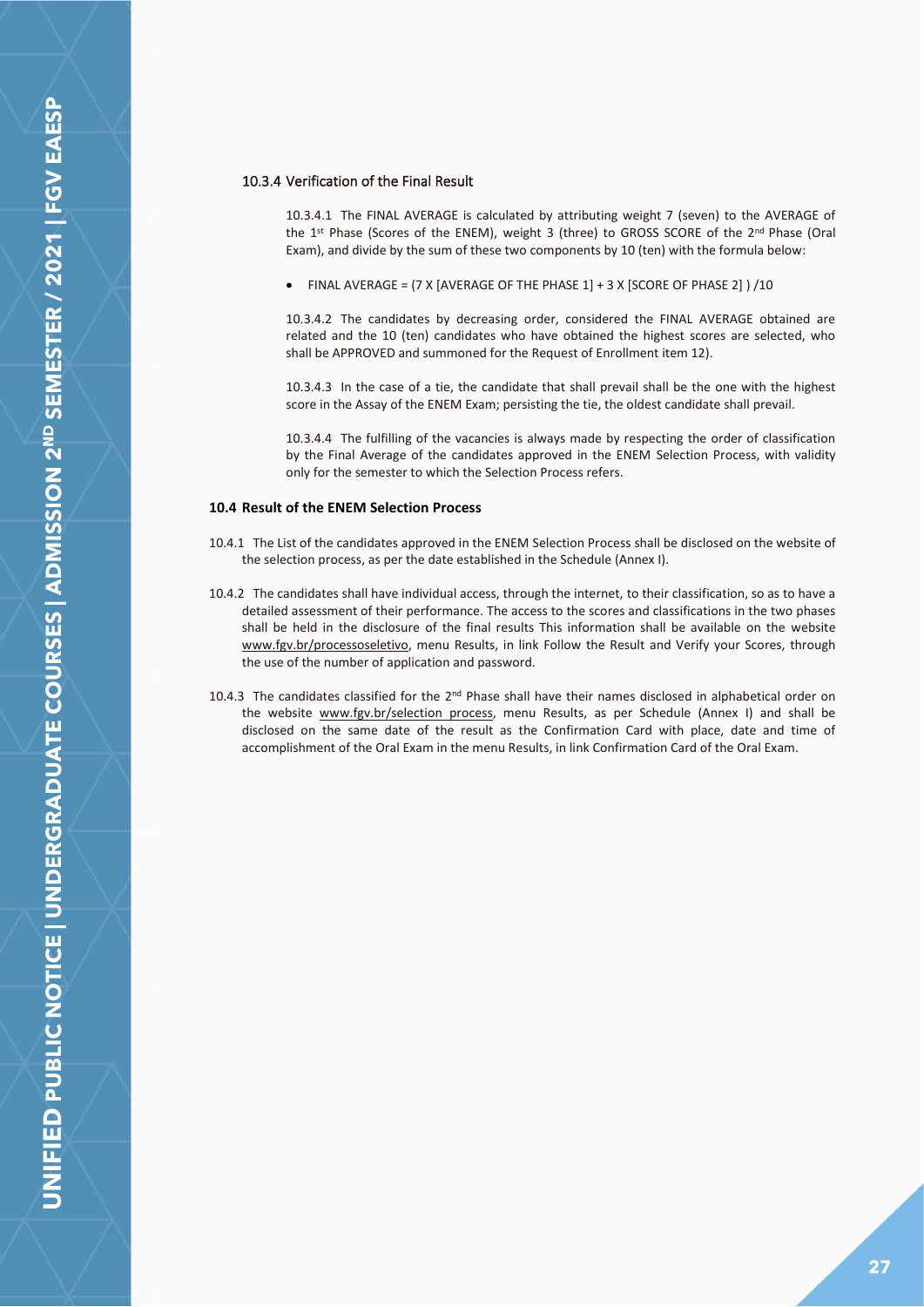## <span id="page-27-0"></span>**11. INTERNATIONAL SELECTION PROCESS BASED ON THE RESULTS OF IB, ABITUR, BAC AND SAT EXAMS**

#### **11.1 For the Undergraduate Courses in Business Administration and Public Administration**

- 11.1.1 Conditions of Application to International IB, ABITUR, BAC and SAT Selection Process
	- a. Enrollment may be done to participate in the International Selection Process based on IB, ABITUR, BAC and SAT exams; the Brazilian and foreign candidates who have performed one of the exams mentioned below, at any one of the editions of the last 2 (two) years, and obtained the following score:
		- IBDP (IB) International Baccalaureate Diploma Program, having obtained a score equal to or higher than 31 points, including considering the bonus score;

• ABITUR - examination that qualifies the student to enter Higher Education in Germany, having obtained scores equal to or less than 2.3 (the lower the score, the better is the result of the candidate);

• Baccalauréat (BAC) - examination that qualifies the student to enter Higher Education in Germany France, having obtained a score equal to or above 14 in modalities L (literary studies), ES (economic and social studies) or S (scientific studies);

SAT (Scholastic Aptitude Test): Scores equal to or above 1,200 (a thousand and two hundred) points;

#### <span id="page-27-1"></span>11.1.2 Phases and Criteria of International IB/ABITUR/BAC/SAT Selection Process

11.1.2.1 The International IB/ABITUR/BAC/SAT Selection Process shall comprise two phases:

- a. 1 st Phase Best IB/ABITUR/BAC/SAT Exam Scores;
- b. 2<sup>nd</sup> Phase Oral Exam (see clarifications and content in Annex III).

#### <span id="page-27-2"></span>11.1.3 IB/ABITUR/BAC/SAT Exam Scores - 1st Phase

- a. One eliminates the candidates who had not delivered the results of the Examinations or that have scores lower than 11.1.
- b. The candidate is eliminated if he/she has not submitted the documentation in accordance with Annex II.

11.1.3.1 For the **Undergraduate Course in Business Administration** they shall be approved for the 2nd Phase (Oral Exam):

- a. Up to 42 (forty two) candidates who had carried out the application in the Selection Process with the option of the result of the IB, classified with best scores in accordance with the scores obtained in IB;
- b. Up to 12 (twelve) candidates who had carried out the application in the Selection Process with the option of the result of the ABITUR, classified with best scores in accordance with the scores obtained in ABITUR;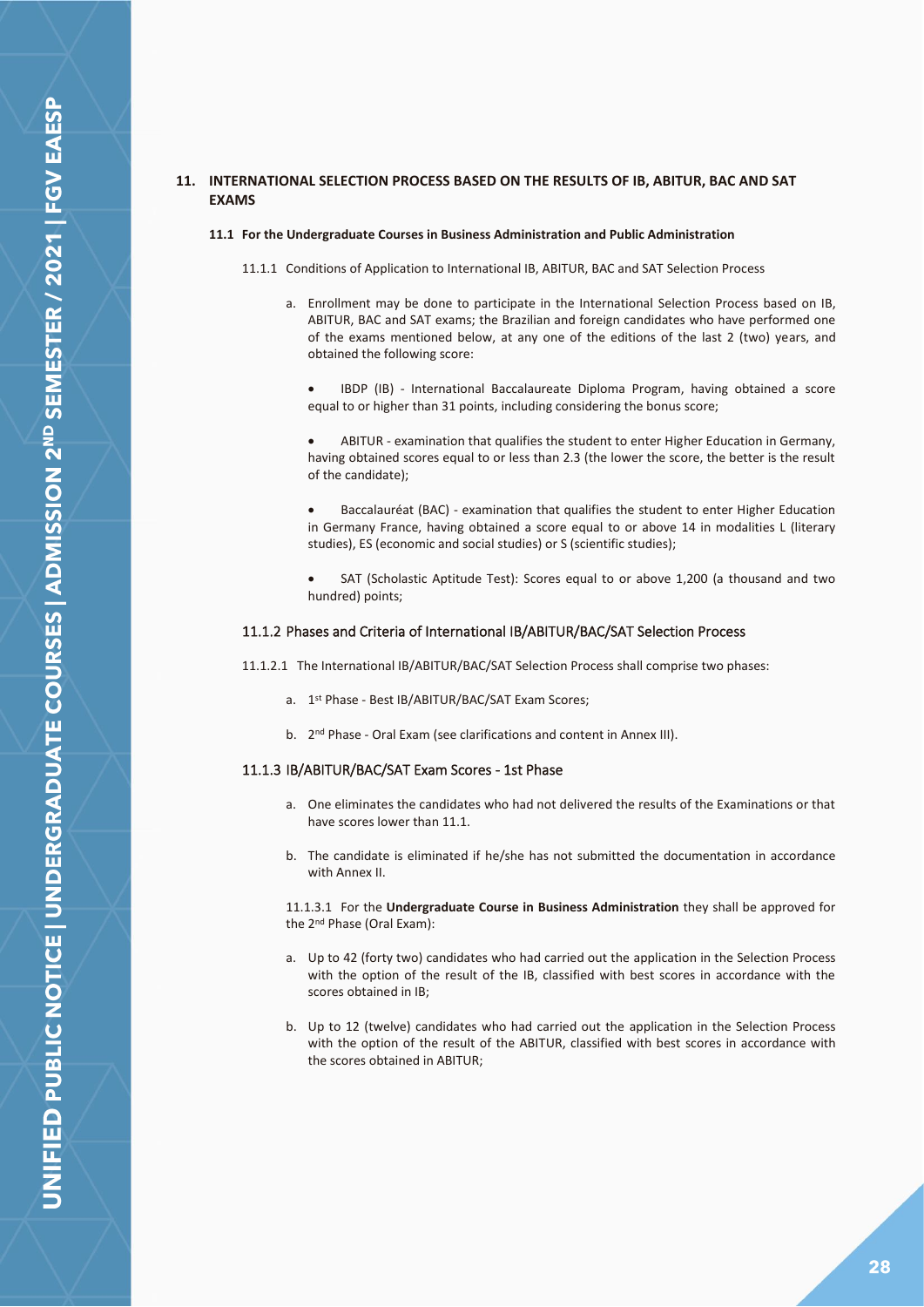- c. Up to 12 (twelve) candidates who had carried out the application in the Selection Process with the option of the result of BAC, classified with best scores in accordance with the scores obtained in BAC;
- d. Up to 40 (forty two) candidates who had carried out the application in the Selection Process with the option of the result of the SAT, classified with best scores in accordance with the scores obtained in SAT;

11.1.3.2 The disclosure of those approved for  $2<sup>nd</sup>$  Phase of the International IB/ABITUR/BAC/SAT Selection Process shall occur within the period established in the Schedule (Annex I).

11.1.3.3 The candidates who participate in the Entrance Exam, ENEM and IB/ABITUR/BAC/SAT Selection Processes, if summoned for the 2<sup>nd</sup> Phase in more than a Selection Process, shall carry out the Oral Exam only once, necessarily, in the process where they were summoned for the accomplishment of the examination and the performance in this Oral Exam shall be valid for all the selection processes where the candidates have been summoned for the 2<sup>nd</sup> Phase. Therefore, the list of the IB/ABITUR/BAC/SAT Selection Process shall contain a number lesser than 106 (one hundred and six) candidates summoned for the accomplishment of the Oral Exam. Candidates who do not carry out the Oral Exam on the date referring to their first summoning shall have an equal to zero performance in this Phase, and may not, under any hypothesis, carry out the Oral Exam referring to the other Selection Processes.

11.1.3.4 For the Undergraduate Course in Public Administration shall be approved for the  $2<sup>nd</sup>$ Phase (Oral Exam):

- a. Up to 15 (fifteen) candidates who had carried out the application in the Selection Process with the option of the result of the IB, classified with best scores in accordance with the scores obtained in IB;
- b. Up to 10 (ten) candidates who had carried out the application in the Selection Process with the option of the result of ABITUR, classified with best scores in accordance with the scores obtained in ABITUR;
- c. Up to 10 (ten) candidates who had carried out the application in the Selection Process with the option of the result of BAC, classified with best scores in accordance with the scores obtained in BAC;
- d. Up to 15 (fifteen) candidates who had carried out the application in the Selection Process with the option of the result of the SAT, classified with best scores in accordance with the scores obtained in SAT;

11.1.3.5 The candidates who participate of the Selection Processes: Entrance Exam, ENEM and IB/ABITUR/BAC/SAT, if summoned for the 2<sup>nd</sup> Phase in more than a Selection Process, shall carry out the Oral Exam only once, necessarily, on the date referring to the Selection Process whose summoning occurs first and the performance in this Oral Exam shall be valid for all the selection processes where the candidates have been summoned for the 2<sup>nd</sup> Phase. Therefore, the list of the IB/ABITUR/BACK/SAT Selection Process may contain a number higher than 50 (fifty) candidates summoned for the accomplishment of the Oral Exam. Candidates who do not carry out the Oral Exam on the date referring to their first summoning shall have an equal to zero performance in this Phase, and may not, under any hypothesis, carry out the Oral Exam referring to the other Selection Process again.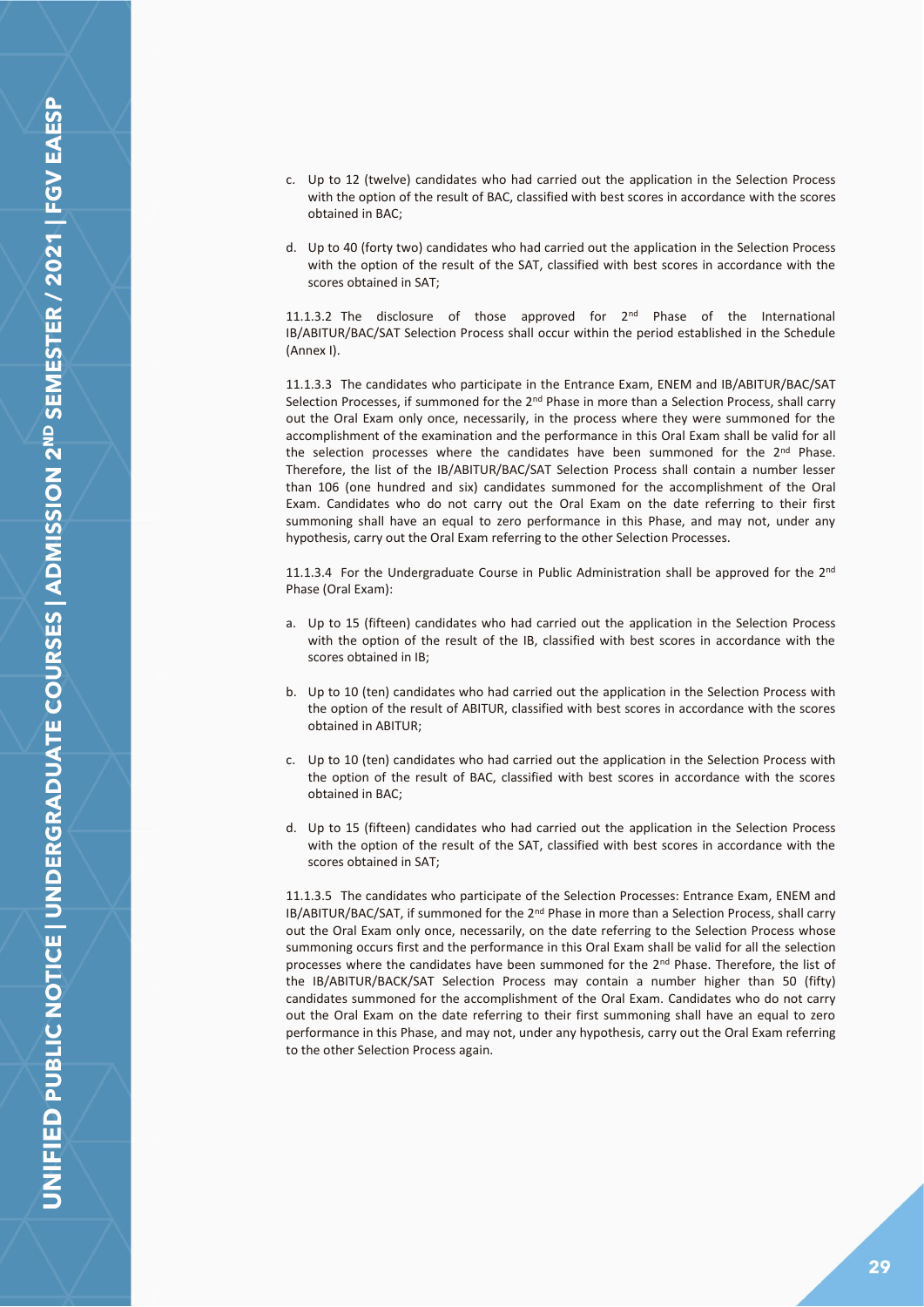## <span id="page-29-0"></span>11.1.4 Verification of the 2<sup>nd</sup> Phase - Oral Exam

11.1.4.1 The processing of the scores attributed by the Examining Stand is made, which shall be converted into a single GROSS SCORE, varying from 0 (zero) to 10 (ten) is made.

- 11.1.4.2 The candidate who in  $2^{nd}$  Phase Oral Exam, shall be eliminated.
- a. Does not follow the instructions on the accomplishment of the Oral Exam Online.
- b. Obtains a GROSS SCORE lower than 3.0 (three) in the Oral Exam.
- c. Is absent.

#### <span id="page-29-1"></span>11.1.5 Verification of the Final Result

- a. In the case of candidates that performed the IB, the AVERAGE OF PHASE 1 shall be calculated by the following formula: AVERAGE OF PHASE 1 = [SCORE AT IB] \* 10 / 45
- b. In the case of candidates that performed the ABITUR, the AVERAGE OF PHASE 1 shall be calculated by the following formula: AVERAGE OF THE PHASE  $1 = (6 - [SCORES AT ABITUR])$  \*  $10/5$
- c. In the case of candidates that performed the Bac, the AVERAGE OF PHASE 1 shall be calculated by the following formula: AVERAGE OF PHASE  $1 =$  [SCORE AT BAC]  $*$  10 / 20
- d. The verification of the FINAL AVERAGE shall be calculated attributing weight 7 (seven) to the Scores of the Phase 1 and weight 3 (three) to the SCORE OF PHASE 2 (Oral Exam), and dividing the sum of these two components by 10 (ten), in accordance with the following formula:
- e. In the case of candidates that performed the SAT, the AVERAGE OF PHASE 1 shall be calculated by the following formula: AVERAGE OF PHASE 1 = [SCORE AT SAT] \* 10 / 1600
- FINAL AVERAGE = (7 X [AVERAGE OF PHASE 1] + 3 X [SCORE OF PHASE 2] ) /10
- 11.1.5.1 For the Undergraduate Course in Business Administration the candidates are in a decreasing order, considered the FINAL AVERAGE obtained, and select:
	- a. The 12 (twelve) candidates with best performance amongst those they had carried through the IB, which shall be APPROVED being 10 (ten) for daytime period and 2 (two) for the nighttime period.
	- b. The 3 (three) candidates with best performance amongst those they carried out the ABITUR, who shall be APPROVED being 2 (two) for daytime period and 1 (one) for the nighttime period.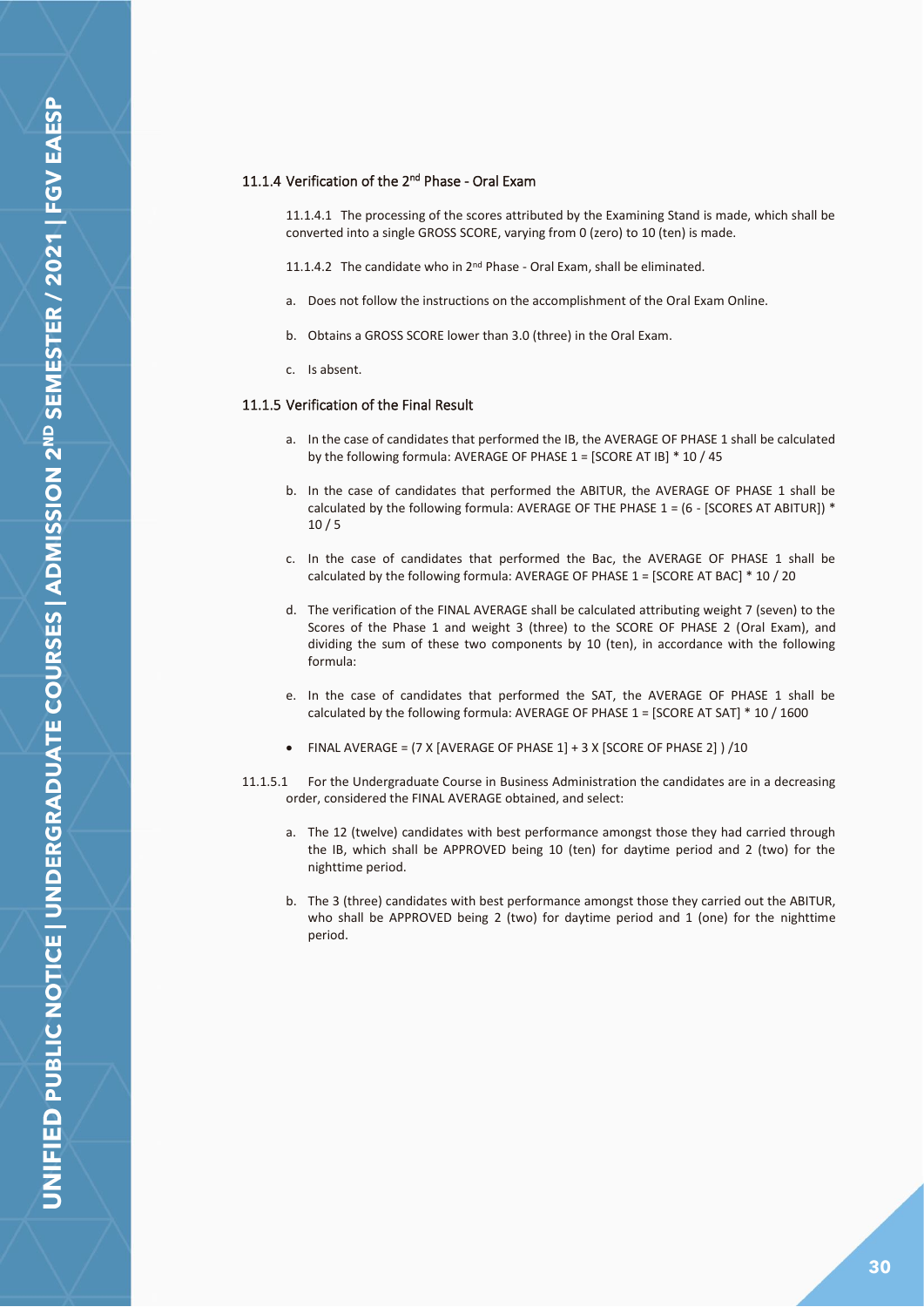- c. The 3 (three) candidates with best performance amongst those that carried out the BAC, who shall be APPROVED being 2 (two) for daytime period and 1 (one) for the nighttime period.
- d. The 10 (ten) candidates with best performance amongst those carried out the SAT, who shall be APPROVED being 8 (eight) for daytime period and 2 (two) for the nighttime period.
- 11.1.5.2 The fulfilling of the vacancies is always made by respecting the order of classification by the FINAL AVERAGE obtained in the IB/ABITUR/BAC/SAT Selection Process and the First option declared in the application, with validity only for the semester to which the Selection Process refers. At a given moment, there may occur that the umpteenth candidate be summoned for enrollment in his/her  $2^{nd}$  option, as a result of the totality of the vacancies of his/her  $1^{st}$  (first) option has already been filled. In this case, the summoned candidate may:
	- i Exercise, in case that he/she has indicated, his/her  $2<sup>nd</sup>$  (second) option and wait for the possibility of being relocated for the 1st (first) option;
	- ii. Exercise, if he/she has indicated, his/her 2<sup>nd</sup> (second) option and give up on the vacancy in the 1st (first) option;
	- iii. Express his/her interest only for vacancy in your  $1<sup>st</sup>$  (first) option by accessing website www.fgv.br/processoseletivo > São Paulo > Undergraduate > Administration > Period of Admission (select  $2<sup>nd</sup>$  semester) > Modality (select International) > Select one of the options -IB, ABITUR, BAC or SAT menu Results menu in the link Follow the result and check your notes, in the Pre-enrollment link. When giving up the vacancy in the 2<sup>nd</sup> (second) option, the candidate starts to wait only for an eventual summoning in his/her  $1<sup>st</sup>$  (first) option.
	- 11.1.5.3 The decision amongst the 3 (three) alternatives above shall be valid immediately for the other selection processes in which the candidate is participating.
	- 11.1.5.4 For the **Undergraduate Course in Public Administration**, the candidates are listed in descending order, considering the FINAL AVERAGE obtained which will be APPROVED according to the position table in item 5.
		- 11.1.5.5 For the **Undergraduate Courses in Business Administration** and **Public Administration**
			- a. In the event of a tie, the candidate with the highest score in the  $2<sup>nd</sup>$  phase shall be preferred.
			- b. When ties prevail, preference shall be given to the oldest candidate.
			- c. The other candidates shall constitute four (4) waiting lists, referring to IB, ABITUR, BAC and SAT. They may eventually be summoned to the Enrollment, if there are any withdrawals.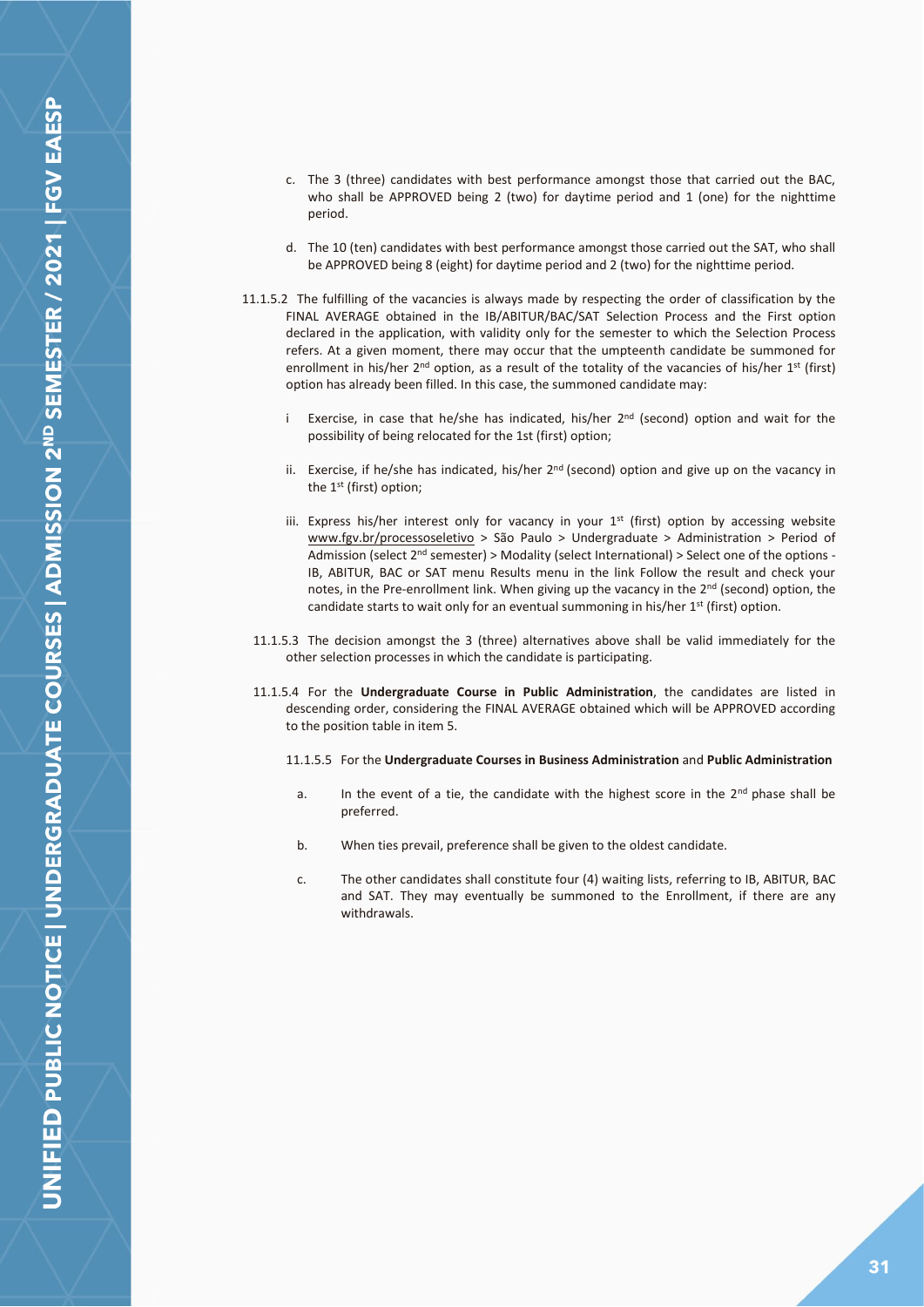d. The fulfilling of the vacancies is always made by respecting the order of classification by the Final Average of the candidates approved in the International Selection Process, with validity only for the school year to which the Selection Process refers.

## <span id="page-31-0"></span>**11.2 Result of International Selection Processes**

- 11.2.1 The Lists of the candidates approved in the International Selection Processes shall be disclosed on the website of the selection process, as per the date established in the Schedule (Annex I).
- 11.2.2 The candidates shall have individual access, through the internet, to their classification, so as to have a detailed assessment of their performance. Access to the classifications in the two phases shall take place during the dissemination of the results. These accesses shall be available on the website www.fgv.br/processoseletivo, menu, Results, in link Follow the Result and Verify your Scores, through the use of the application number and password.
- 11.2.3 The candidates classified for the 2<sup>nd</sup> Phase shall have their names disclosed in alphabetical order on the website www.fgv.br/processoseletivo, menu Results, as per Schedule (Annex I) and shall be disclosed on the same date of the result as the Confirmation Card with place, date and time of accomplishment of the Oral Exam in the menu Results, in link Confirmation Card of the Oral Exam.

## <span id="page-31-1"></span>**11.3 Calls to the Enrollment:**

- 11.3.1 It is the sole responsibility of the candidate to monitor the disclosure of the final results and to verify their eventual approval in all modalities of the Selection Processes of this Public Notice and resulting call for registration or, in the case of waiting list, summoning to express interest in the vacancy and other acts related to this Selection Process. Candidates shall have individual access, through the Internet, to the averages obtained and to their classification related to the Selection Process.
- 11.3.2 For the Business Administration course, in the event that vacancies reserved for the ENEM modality are not filled until 7/30/2021, these vacancies shall be filled by candidates approved in the Entrance Exam Selection Process.
- 11.3.3 For the Public Administration course, in the event that vacancies reserved for the ENEM modality are not filled until 7/30/2021, these vacancies shall be filled by candidates approved in the Entrance Exam Selection Process.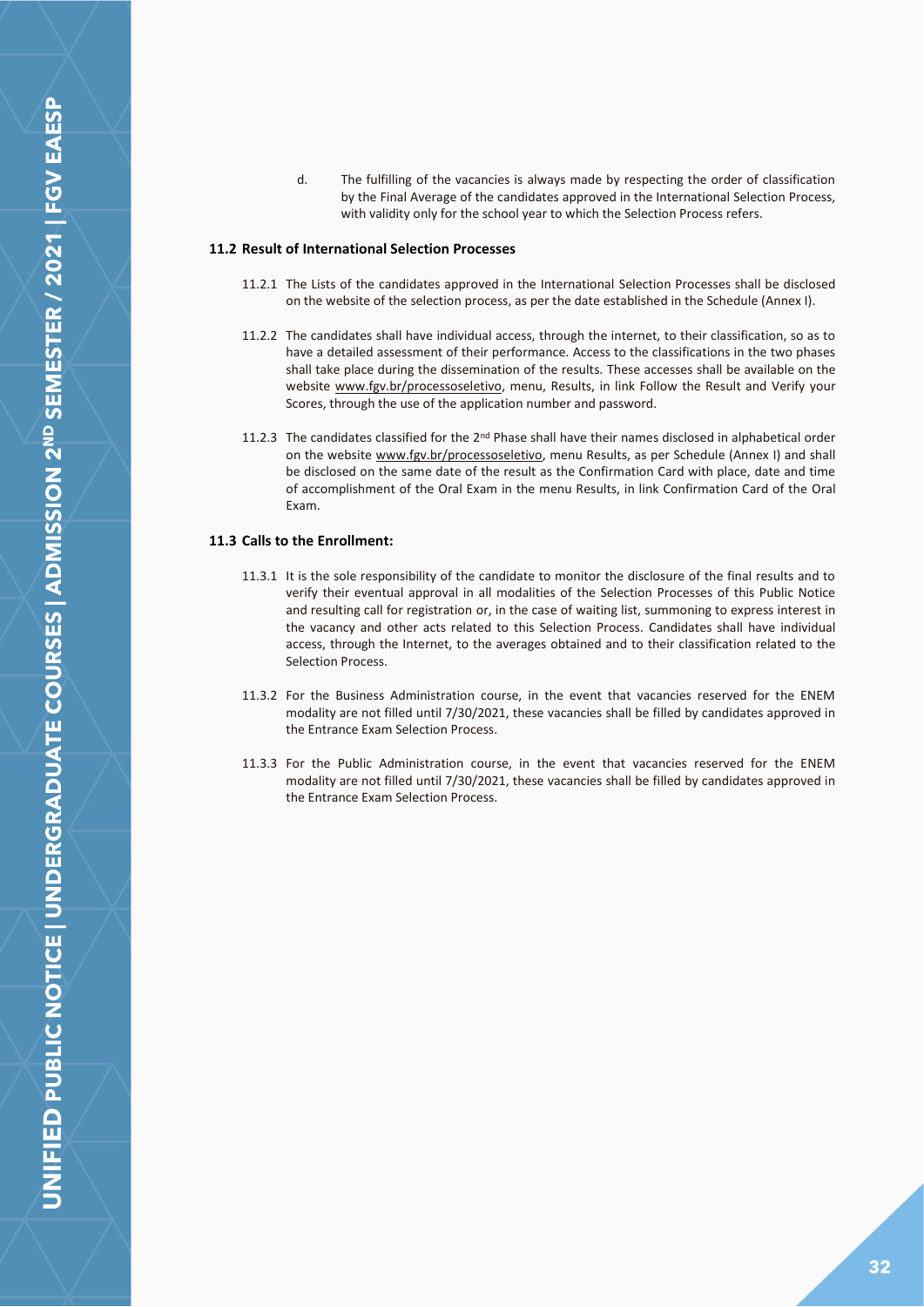11.3.4 If the vacancies for candidates who have carried out the Selection Process for a certain International modality are not filled until 7/28/2021 and there are no candidates approved on the waiting list, these vacancies shall be destined, as indicated, to candidates who have carried out the other Selection Processes of the International modality, as shown below:

| Unfilled Vacancies of the following<br>Exams: | Indicated sequence of the other Selection Processes of the<br><b>International modality</b> |
|-----------------------------------------------|---------------------------------------------------------------------------------------------|
| ABITUR                                        | Destined, in order for vacancies of BAC / IB / SAT                                          |
| <b>BAC</b>                                    | Destined, in order for vacancies of ABITUR / IB / SAT                                       |
| <b>SAT</b>                                    | Destined, in order for vacancies of ABITUR / BAC / IB                                       |
| ΙB                                            | Destined, in order for vacancies of ABITUR / BAC / SAT                                      |

- 11.3.5 In the event of vacancies reserved for the International IB/ABITUR/BAC/SAT Selection Process are not filled until 8/5/2021, these vacancies shall be filled by candidates approved in the Entrance Exam Selection Process.
- 11.3.6 Considering the beginning of academic activities for students entering on 8/2/2021, FGV reserves the right not to make additional calls after 8/13/2021 to fill all vacancies, which may eventually leave remaining vacancies of the Entrance Exam Selection Process.

## <span id="page-32-1"></span><span id="page-32-0"></span>**12. ESTABLISHMENT OF BOND WITH FGV**

#### **12.1 General Enrollment Information**

- a. All disclosures of lists and calls shall be made through the pages of the Selection Process www.fgv.br/processoseletivo > Menu Results.
- b. To access, the candidate must use the application number and password, received by email, after registering in the Selection Process.
- c. It is the candidate's sole responsibility to follow the dates of summoning for the Enrollment and other dates provided for in the Schedule of Annex I, published in this Public Notice and in the Candidate's Manual. His/her absence on the date indicated implies the loss of entitlement to the vacancy for which he/she was summoned.
- d. The approved candidate may only carry out the Enrollment for the school period referred to in the Selection Process, with no vacancy reservation for subsequent periods.
- e. The candidate who does not enroll in the period provided for in the Schedule (Annex I) shall lose the right to his/her vacancy.
- f. The candidate already enrolled due to the approval in the Entrance Exam modality and who is summoned for registration due to approval in the ENEM modality, must express himself before the Academic Records Department - FGV SRA, if there is interest in the change in the form of being admitted to the course. In the case of this expression of interest, the candidate shall have the enrollment of the Entrance Exam modality cancelled and shall have the enrolled formalized by the ENEM modality, opening the vacancy for the next candidate of the waiting list of the Entrance Exam modality.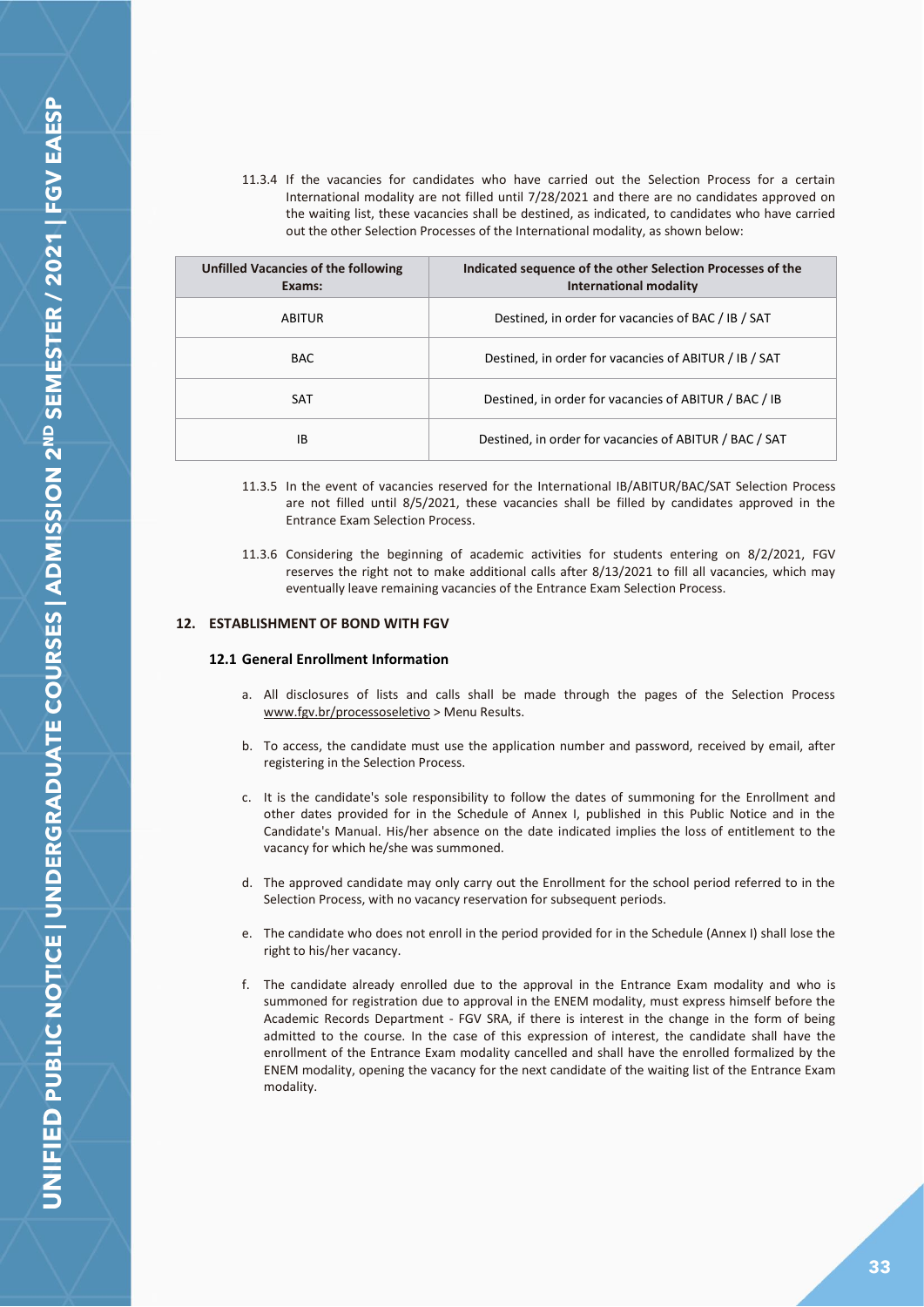g. The candidate who has registered having exercised his/her 1<sup>st</sup> (first) option, gives up his/her call in all other processes for which he/she is competing for the Undergraduate Course in Business Administration of the São Paulo School of Business Administration - FGV EAESP.

#### <span id="page-33-0"></span>**12.2 Process of Summoning and Enrollment**

- a. In the Selection Processes of the Entrance Exam, ENEM and International modalities IB/ABITUR/BAC, the call for Enrollment obeys the classification of the candidate in the Tests referred to in this Public Notice and in the Candidate's Manual, according to his/her Final Average.
- b. The call shall be made through the Selection Process page (www.fgv.br/processoseletivo), in the link Follow the Result and Check your Scores.

#### **12.2.1 Declaration of Interest for Vacancy**

- a. From the date of disclosure of the List of Candidates Summoned for Enrollment in the 1<sup>st</sup> Call of the Entrance Exam, ENEM and International modalities IB/ABITUR/BAC SAT, the remaining candidates of the respective Waiting Lists must fill out, through the website, the electronic form of Declaration of Interest for the Vacancy.
- b. The period for completing the electronic form of Declaration of Interest for Vacancy for candidates of the ENEM modality shall be published when the results of this selection process are disclosed.
- c. In the Entrance Exam, modalities, ENEM and International IB/ABITUR/BAC/SAT, the Declaration of Interest for Vacancy must be carried out exclusively by the website, and the candidate who does not do it within the established deadline shall be excluded from the Selection Process.
- d. In the Entrance Exam, ENEM and International modalities IB/ABITUR/BAC/SAT, with vacancies remaining, among the candidates who have obtained the best general classification, shall be summoned, if they have filled out the Declaration of Interest for the Vacancy.

#### **12.2.2 Face-to-Face Enrollment Scheduling**

For the ENROLLMENT scheduling, the candidate must mandatorily:

- a. Make sure that the document Upload step has been properly completed;
- b. Access the website of the Selection Process > Pre-enrollment link> Enrollment Scheduling > and make the appointment for attendance at the Academic Records Department, according to the day and time of his/her choice;
- c. The scheduling period is available in the Schedule (Annex I);
- d. The scheduling must be made in advance, depending on the demand of candidates, availability of dates and times;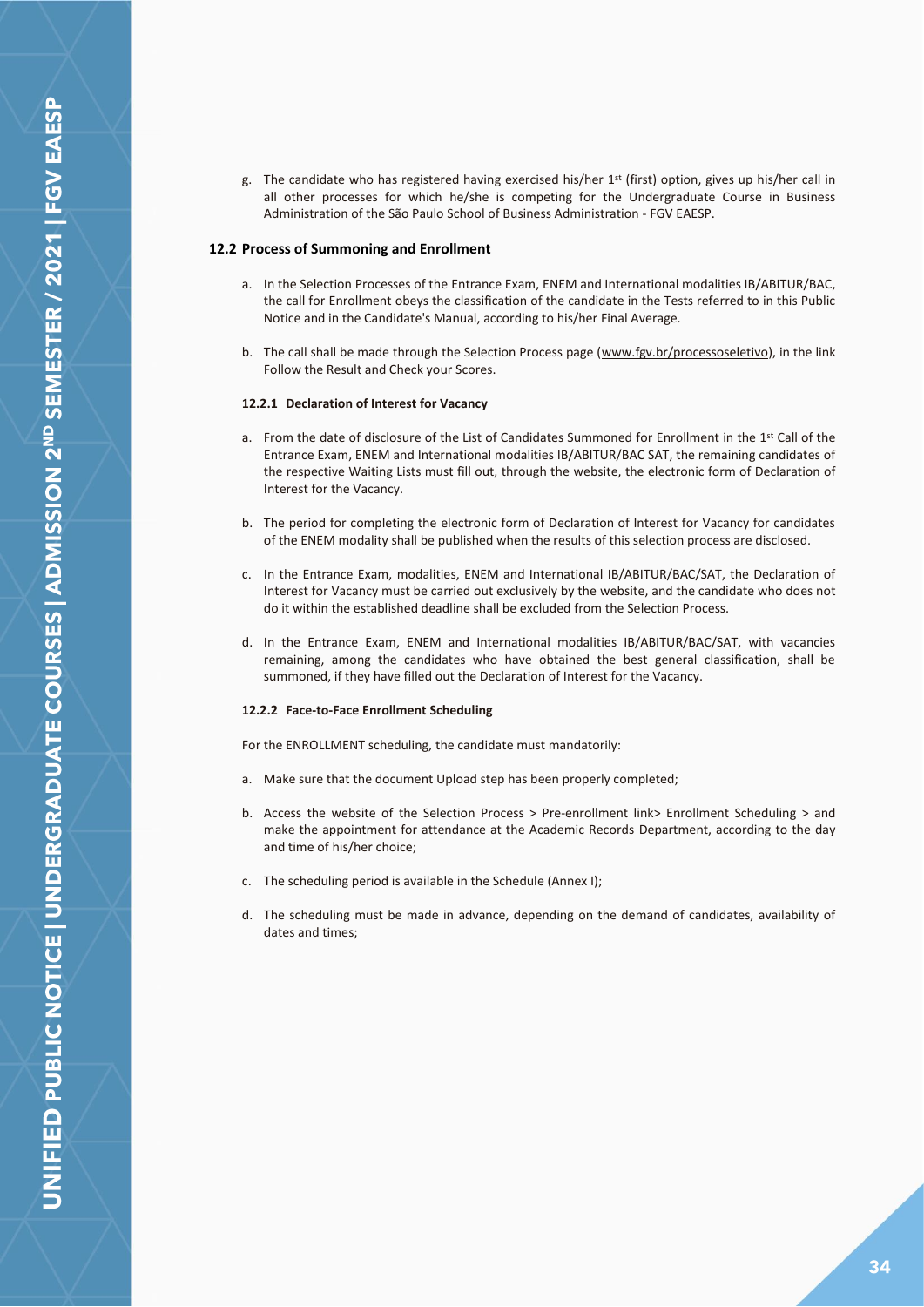- e. Only candidates who have made the appointment shall be serviced;
- f. Candidates who do not show up at the scheduled time or do not have the complete documentation for registration, as set out in item 12.5, should wait for the availability of the service, upon absence of the following candidate at the time intended for him.

#### **12.2.3 STEP 1: Vacancy Reservation and Upload of Scholarship Documents**

The classified candidates must, necessarily, upload from the website of the Selection Process:

- a. Proof of payment of 1<sup>st</sup> (first) portion of the school semester;
- b. Scholarship Application Documentation (optional);
- c. Certificate of Completion of High School or Declaration of Completion of Course issued less than 6 (six) months ago or, further, Declaration of being in the completion phase with expected completion.

12.2.3.1 If the High School has been completed abroad, the candidate must present, mandatorily, the Course Equivalence Opinion, issued by the State Council of Education and the publication in the Official Gazette (only for opinions issued by the C.E.E/RJ).

12.2.3.2 The form and list of documents for the scholarship application shall be published on the Internet, at www.fgv.br/processoseletivo > menu Results > after the disclosure of the result of the Selection Process.

12.2.3.3 The upload of documents should be carried out on the selection process page > Menu Result > the pre-registration link, according to the specifications below and within the deadline established in the Schedule (Annex I):

- a. Documents should be digitalized (scanned) and saved in "PDF" format;
- b. The maximum size allowed to upload each document is 1.5MB;
- c. Photos of documents shall not be accepted;
- d. Documents that have two-sided or more than 1 (one) page must be scanned into a single file (e.g.: High School Completion Certificate);
- e. Illegible, incomplete or non-standard documents set out above shall invalidate the vacancy reservation stage and, later, the candidate's registration.

12.2.3.4 Failure to comply with items 12.4.2 to 12.5, within the deadline set forth in the Schedule (Annex I), authorizes FGV to summon the subsequent candidate in the classification list.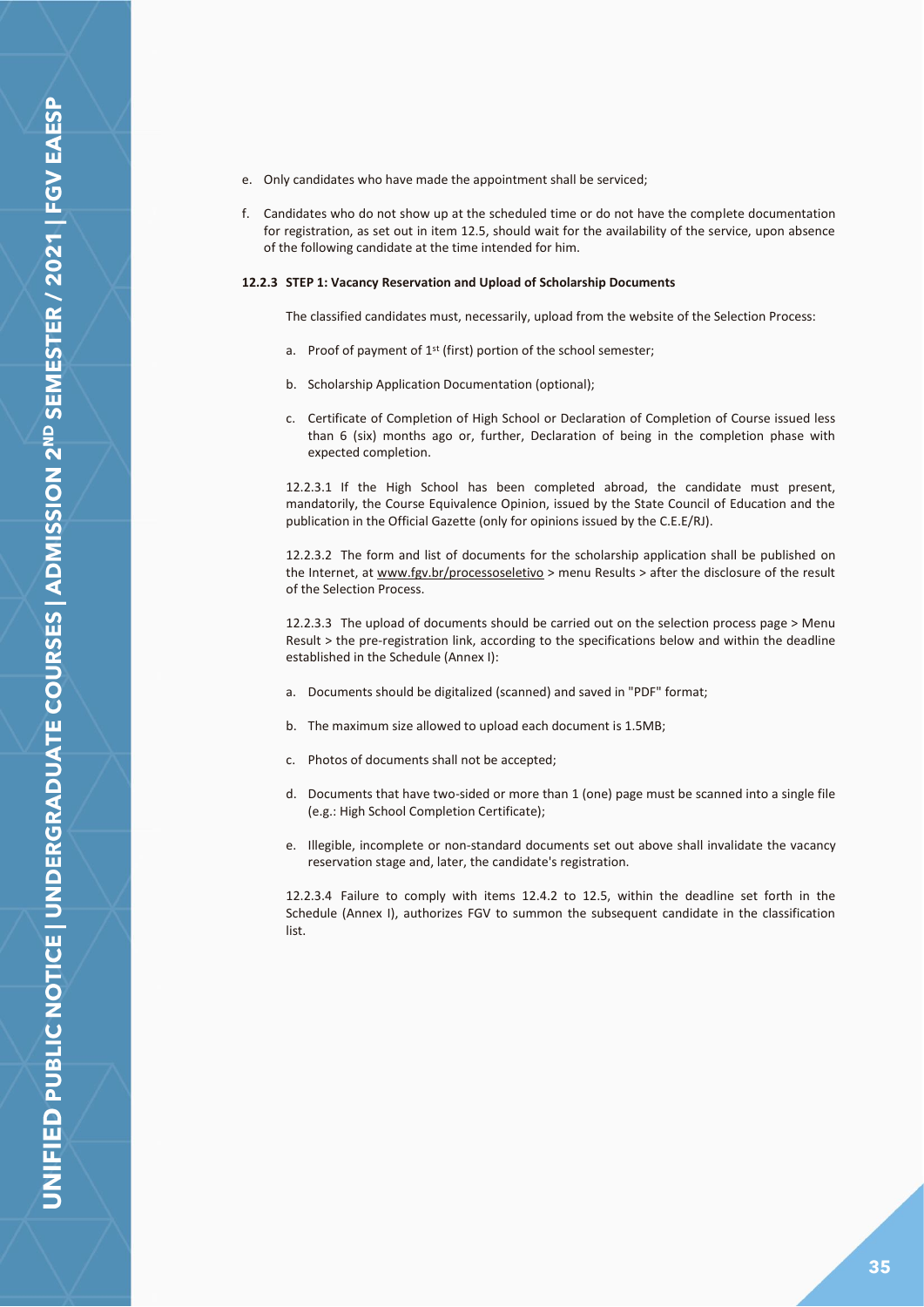## <span id="page-35-0"></span>**12.3 Withdrawal**

- a. In the Entrance Exam, ENEM and International modalities IB/ABITUR/BAC/SAT, students who file a Vacancy Application for The Course until the date provided for in this Public Notice and in the Candidate's Manual for the respective selection processes shall have the amounts paid returned, with retention of 10% of the amount of the first installment of the half-yearly payment, in return for the administrative costs incurred.
- b. In the Entrance Exam, ENEM and International modalities IB/ABITUR/BAC/SAT, students who file Vacancy Withdrawal Requests after the date set out in this Public Notice and in the Candidate's Manual for the respective selection processes, shall be fully responsible for the installments of the half-yearly payments until the month in which such requirements occur, and, in full, for the other installments prior to that month, if they are not paid, plus a fine of 2% and interest of 0.033 % per day.

#### <span id="page-35-1"></span>**12.4 Formalization of the Bond with FGV - Face-to-Face Enrollment**

- a. Candidates approved in the Selection Process, as soon as they are called for Enrollment, should access the Selection Process page (www.fgv.br/processoseletivo > Menu Results > link "Follow the Result and Check your Notes) to start his/her PRE-ENROLLMENT process, to update and complement his/her data, attach the scanned documents, schedule the necessary times and issue the required forms (Term of Agreement, Bank Compensation Form and others) for the formalization of the Faceto-Face Enrollment.
- b. At this same address of website www.fgv.br/processoseletivo, shall be available, in the period of disclosure of the Process Results, the template of Educational Service Agreement and Other Covenants, as well as the internal School and Course rules. Documents should be read and reviewed by the candidate and his/her legal representative, if applicable.
- c. In case of civil minority 18 (eighteen) the candidate, his/her legal representative or guardian must sign the referred Educational Service Agreement .
- d. The Enrollment and signing of the Educational Service Agreement by proxy shall be accepted, according to the template established by the School (www.fgv.br/processoseletivo on the respective process page in the Results menu, in the link Follow the Results and Check your Notes > Click here to start your PRE-ENROLLMENT process). The candidate shall later be identified through the photo collected in the test; if there is a disparity in the identification this shall have his/her Enrollment cancelled.
- e. The processing of the bond with FGV shall take place by the acceptance of the Enrollment, signature of the Educational Service Agreement, bank slip paid and compliance with all the requirements established in this Public Notice and in the Candidate's Manual.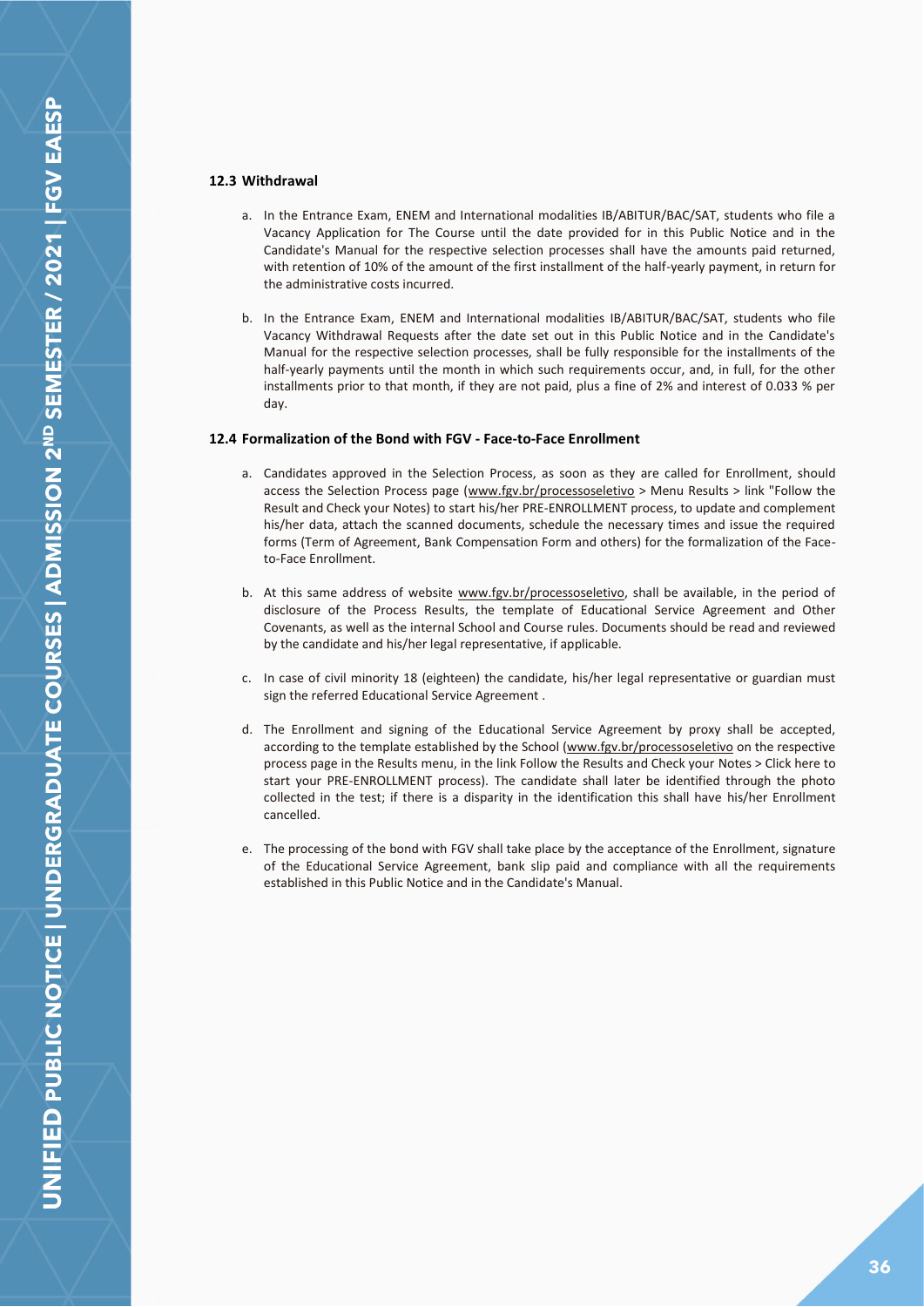- f. Candidates who do not provide the signature of the referred Educational Service Agreement shall not be bound to FGV and shall not be eligible for the Undergraduate Course in Business Administration.
- h. The term of the Educational Service Agreement is 1 (one) school semester; its automatic renewal is subject to compliance with the academic and financial requirements indicated in the internal rules.

#### <span id="page-36-0"></span>**12.5 Documentation Mandatory for Acceptance to Enrollment**

On the respective process page in the Results menu, link Track the Result and Check your Notes (using the number of his/her application and the respective password, received by email after application) > Click here to start your PRE-ENROLLMENT process:

#### **12.5.1 STEP 1: Document Upload**

In order to complete this stage, the candidate must:

- a. Scan all documentation described in item 12.5.2, and attach it to the selection process website;
- b. All documents are mandatory, except those provided for in case of civil minority: Electoral Card, Discharge Certificate, Military Enlistment or specific documents for foreign students;
- c. Documents should be digitalized (scanned) and saved in "PDF" format;
- d. The maximum size allowed to upload each document is 1.5MB;
- e. The photo must be digitalized (scanned) and generated in "JPEG" format;
- f. Documents that have two-sided or more than 1 (one) page must be scanned into a single file (e.g.: High School Completion Certificate);
- g. Failure to comply with the above item invalidates the candidate's registration process.

#### **12.5.2 STEP 2: Face-to-face Enrollment**

The candidates must present at FGV SRA the originals of all documents scanned and attached, in accordance with the above item, for authentication purposes, at the time of registration:

12.5.2.1 For Brazilian candidates:

- a. Official Identity Document (RG);
- b. CPF (if it is not included in the identity document);
- c. Birth or Marriage Certificate, according to marital status;
- d. Electoral Card
- e. Electoral Acquittance Certificate for people over 18 (eighteen) years (http://www.tse.jus.br/eleitor-e-eleições/certidoes/certidao-de-quitacao-eleitoral);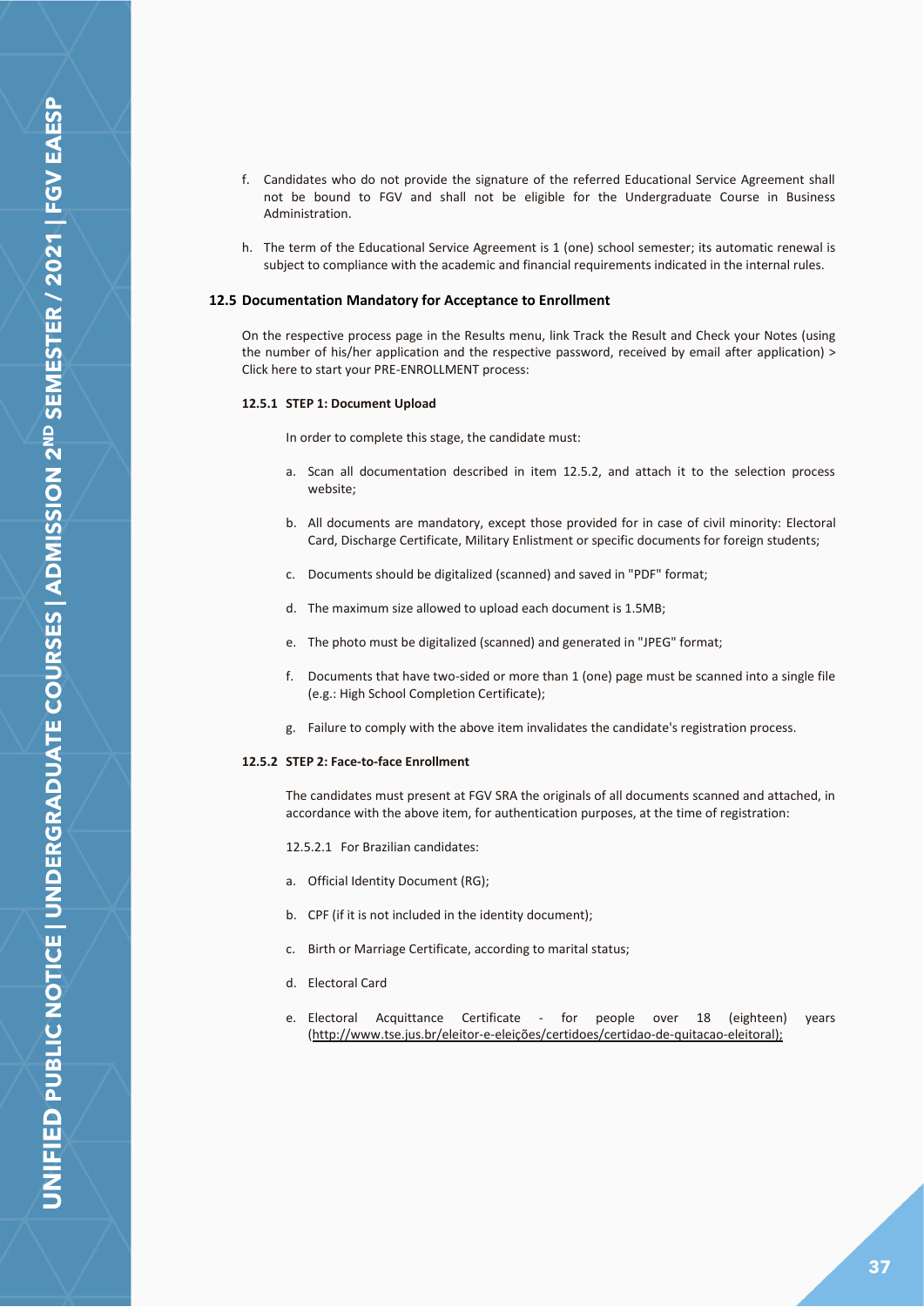- f. Certificate to be at good standing with the Military Obligations (Military Enlistment or Military Certificate), if of the male sex and older than 18 (eighteen) years;
- g. 1 (one) 3 x 4 color photo (recent);
- h. Medical Report (Person with Disabilities)- Annex IV;
- i Social Name Inclusion Request (optional)- Annex VI;
- j. Certificate of Completion of High School or equivalent<sup>(1)</sup> obtained by regular route or Adult Education program $<sup>(2)</sup>$  if it has been completed abroad, the candidate must present the</sup> Course Equivalence Opinion, issued by the State Board of Education and publication in the Official Gazette, if the information is contained in the document;
- k. Copy of the Publication in the Official Gazette mandatory for those graduates in the State of Rio de Janeiro, from 1985 to 2015 and for those graduates in the State of São Paulo from 1980 to 2000;
- l. Copy of The Publication at GDAE (Dynamic Management System of School of Administration)- mandatory for those completing course in the State of SP from 2011; (https://concluintes.educacao.sp.gov.br/publica/consultapublica/search)
- m. Academic Transcript for High School
- n. Bulletin scores of the ENEM (those being admitted by this modality);
- o. Certificate of the International Examination (Admission by this modality);
- p. The documents listed below shall be presented upon the school registration and are available for printing in the Pre-Enrollment link:
- 2 (two) copies of the Educational Service Agreement, signed;
- Payment slip, paid, referring to the first monthly fee of the course;
- Enrollment Form, signed;
- Term of Academic Responsibility

12.5.2.2 For foreign candidates:

- a. Passport;
- b. Student's visa
- c. Birth or Marriage Certificate, according to marital status;
- d. CPF:
- e. National Migratory Registry RNM;
- f. 1 (one) 3 x 4 color photo (recent);
- g. Medical Report (Person with Disabilities) Annex V;
- h. Social Name Inclusion Request (optional)- Annex VI;
- i Certificate of Completion of High School or equivalent<sup>(1)</sup> obtained by regular route or Adult Education program<sup>(2)</sup> if it has been completed abroad, the candidate must present the Course Equivalence Opinion, issued by the State Board of Education and publication in the Official Gazette, if the information is contained in the document;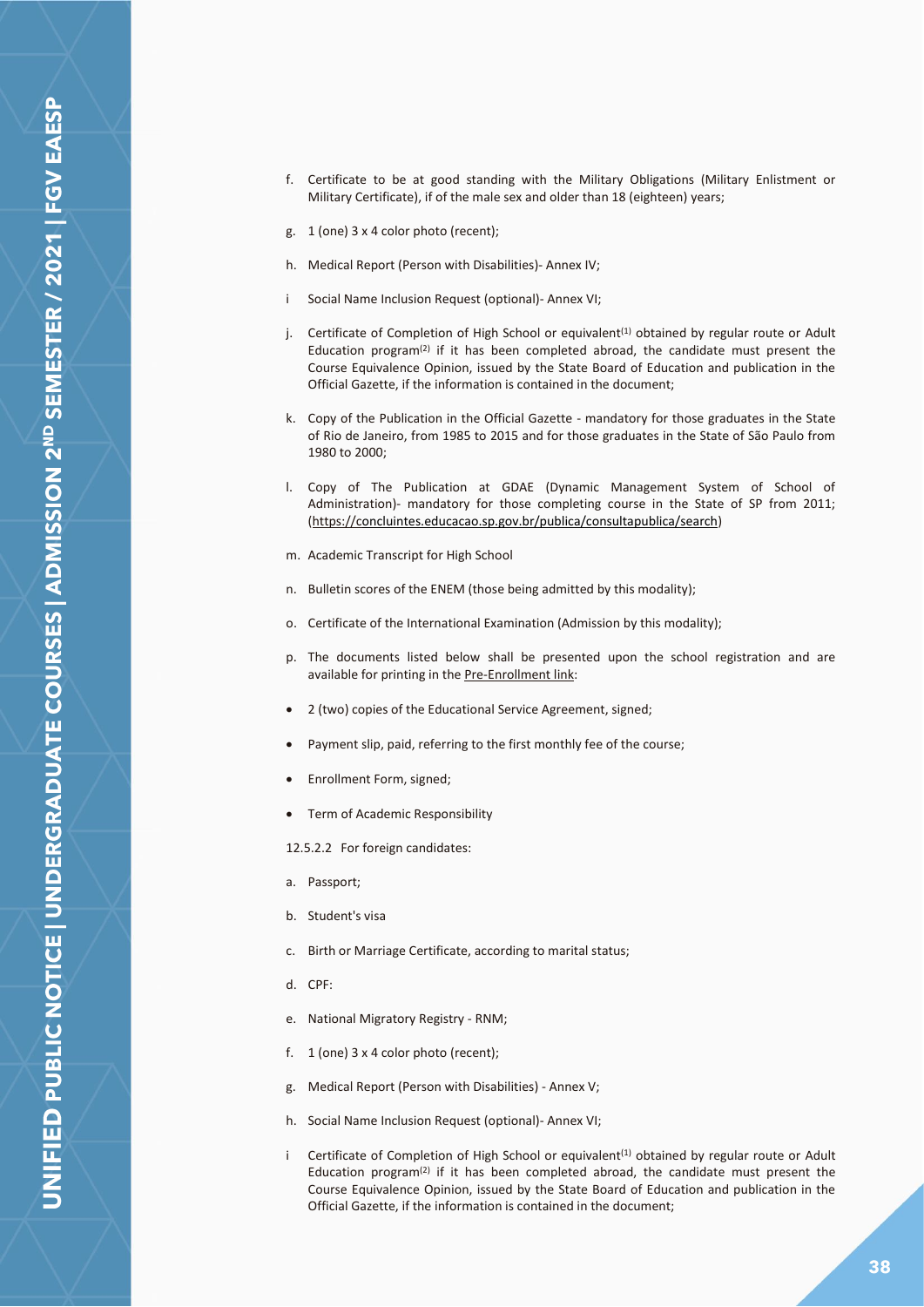- j. Academic Transcript for High School
- k. Certificate of the International Examination (Admission by this modality);
- l. Insurance policy in the minimum amount of € 30.000 (thirty thousand euros) or US\$ 42,000 (forty two thousand American dollars); with validity for the period of the course chosen by him/her, and that it contemplates, also, the posthumous transfer to his/her native country.
- m. The documents listed below shall be presented upon the school enrollment and are available for printing in the Pre-Enrollment link:
- 2 (two) copies of the Educational Service Agreement, signed;
- Payment slip, paid, referring to the first monthly fee of the course;
- Enrollment Form, signed;
- Term of Academic Responsibility;
- Declaration of Subsistence.
- (1) Secondary studies made abroad
- For the confirmation of conclusion of High School, the Brazilian or foreign candidate who has carried out fully the corresponding studies abroad: Equivalence Declaration of Studies Abroad issued by the State Department of Education.
- If he/she has attended the third year of High School abroad, the Equivalent Declaration of Studies Abroad and the School History referring to the first and second years attended in Brazil.
- If he/she has attended the first and second year of High School abroad, he/she should deliver his/her School Record with notes on the EEC Deliberation No. 21/2001.
- (2) Conclusion of High School by Adult Education program
- Conclusion of High School obtained by means of Adult Education program with article 38 of Law 9 394/96: Certificate of Conclusion.
- 12.5.3 In case of change of the legal name, the documents must have to be brought up to date in accordance with the effective Legal Certificate.
- 12.5.4 Lack of presentation of the certificate of conclusion of High School or equivalent, shall turn null for all effects, the classification of the candidate.
- 12.5.5 In case of impossibility of presentation of the Certificate of Conclusion of High School, the candidate shall present Declaration of Conclusion of High School issued less than 6 (six) months ago, including the date of conclusion of the course, signed and stamped by the Educational Institution.
- 12.5.6 The candidate who does not present the Certificate of Conclusion of High School shall not be able to renew the school registration for the subsequent school period.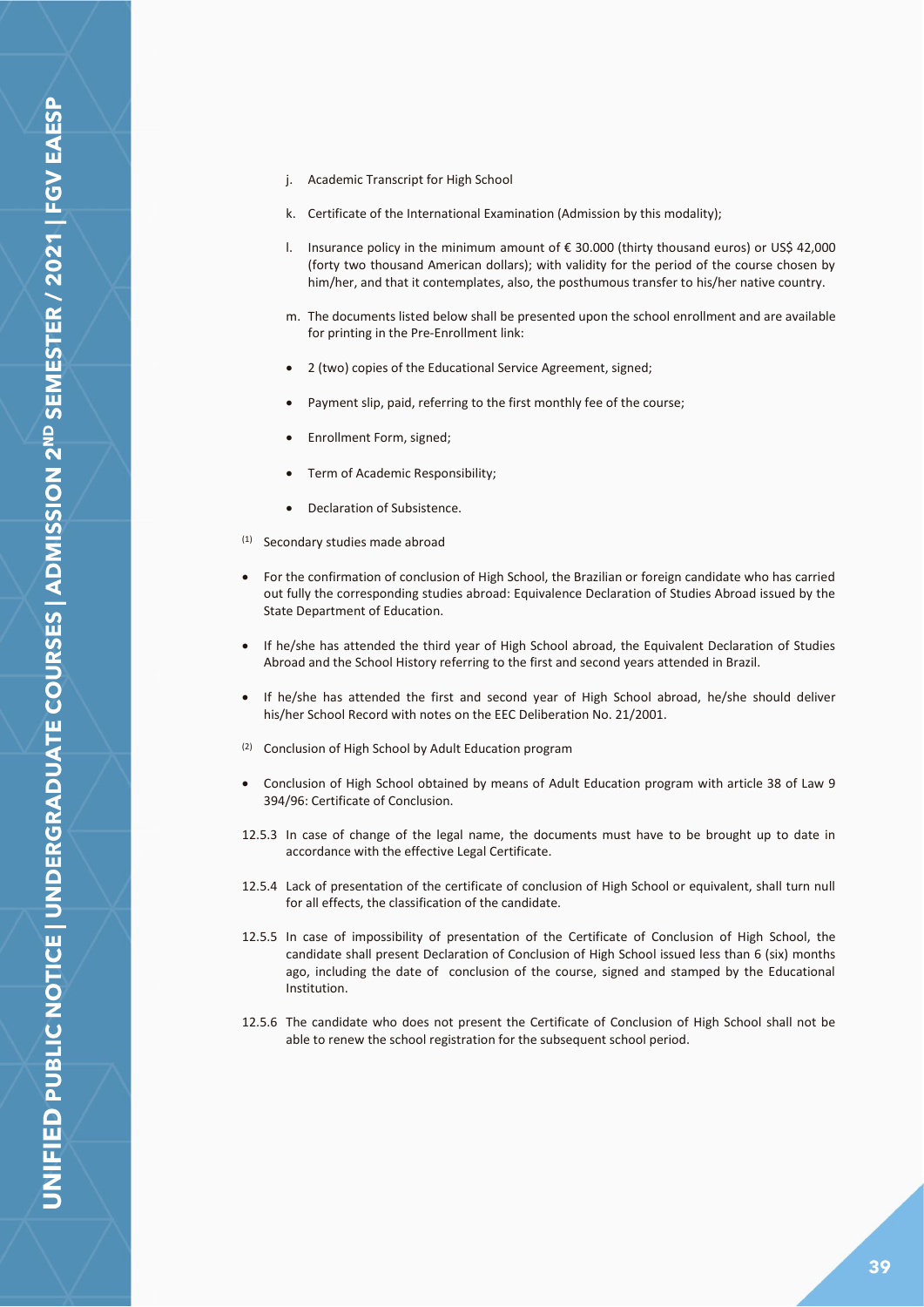- 12.5.7 Declarations of conclusion of series or certificates of incomplete courses in High School shall not be accepted.
- 12.5.8 As a result of the Brazilian Federal Police time periods for the issuance of the RNM National Migratory Register, the petition protocol shall be accepted, if it contains the validity of the referred document, temporarily, for enrollment purposes.
- 12.5.9 Protocols of any documents shall not be accepted, except for ones described in item 12.5.2.
- 12.5.10Incomplete, incorrect enrollments documentation that are divergent from the documents attached in item 12.5.1., or in disagreement with what is established in this Public Notice shall not be registrations with incomplete, incorrect documentation will not be carried through, that they are divergent of documents annexed in item 12.5.1, or in disagreement with the established in this Public Notice.

## <span id="page-39-1"></span><span id="page-39-0"></span>**13. SCHOLARSHIPS**

#### **Instructions for Scholarships Request**

- a. The instructions for scholarship requests and the request form shall be disclosed on the internet at www.fgv.br/processoseletivo, menu Results, upon the disclosure of the results of the selection processes.
- b. Under no hypothesis shall be accepted requests that are outside time limits.

#### <span id="page-39-2"></span>**13.1 Undergraduate Course in Business Administration**

## **13.1.1 Non-reimbursable scholarships**

Scholarships shall be granted for the first 4 students in the Entrance Exam Process, in accordance with the following percentages:

| <b>ENTRANCE EXAM</b> |
|----------------------|
| $1st$ place - 100%   |
| $2nd$ place - 50%    |
| 3rd place - 30%      |
| $4th$ place - 20%    |

• In case the candidate classified between  $1^{st}$  and  $4^{th}$  places does not make his/her enrollment, the classifying order for the scholarship grant shall be followed.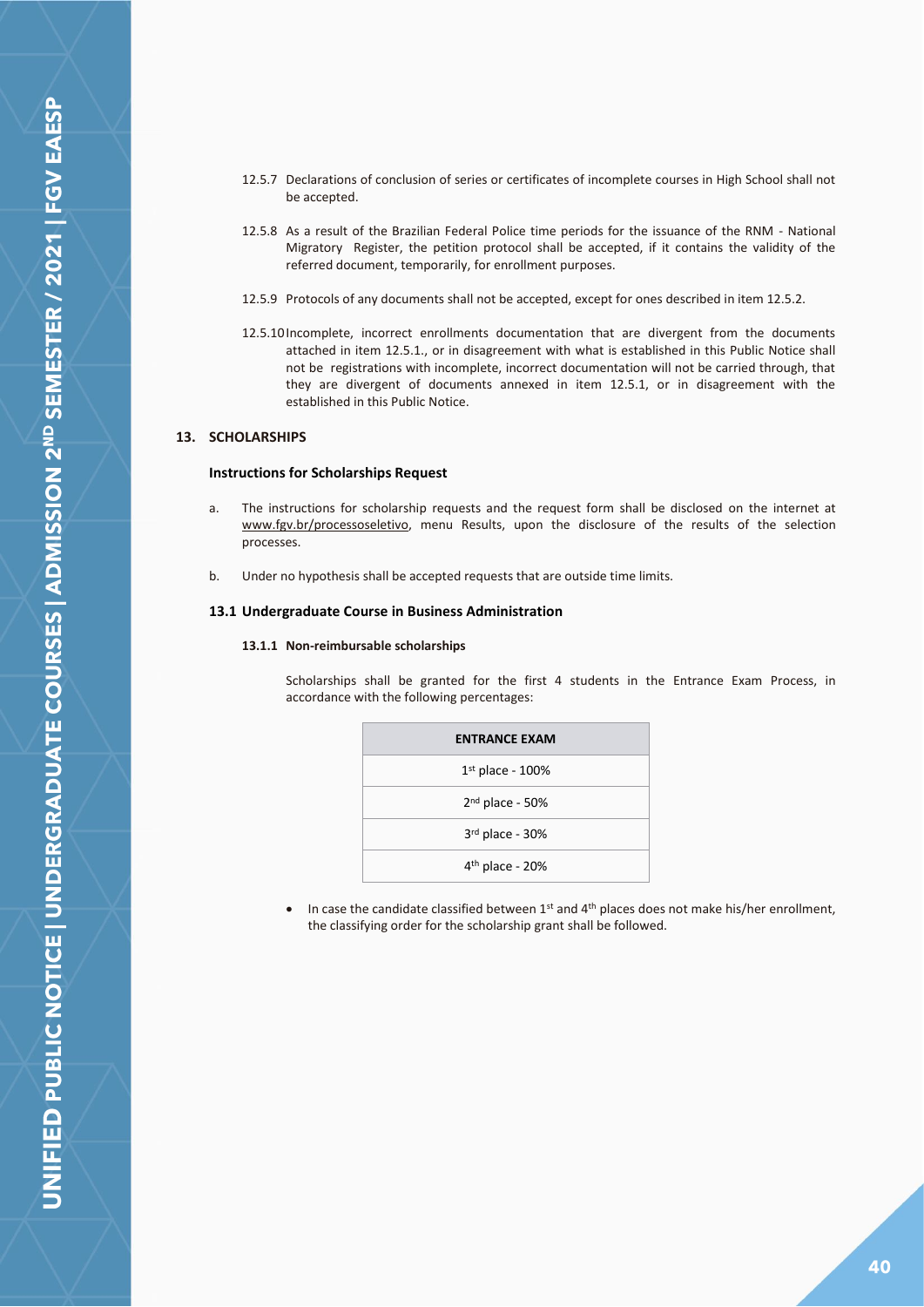## a. Conditions for maintenance:

The conditions for maintenance of this modality of scholarship demand that the beneficiary:

- obtains accumulated general average above or equal to 6.00 (six);
- presents behavior compatible with the academic standards.
- does not interrupt his/her studies in the course where he/she stood out in the corresponding Selection Process, except in the cases of:
- Interruption for reason of student interchange promoted by program supported by FGV EAESP, with duration not above one school year, and
- Summoning for the provision of service to the Brazilian nation.
- b. No compliance with the requirements for maintenance of the scholarship implies its definitive loss.
	- Scholarships for students with economic difficulties applicable for students approved in Entrance Exam and ENEM modalities.

In all, there shall be granted until 5 (five) scholarships not fully reimbursable (100%) to students approved in Entrance Exam and ENEM modalities, considering, respectively, the socio-economic situation of the candidate as well as his/her classification.

- a. The scholarship shall be granted in the necessary period for the payment in full of the 240 credits that make up the curriculum: for 8 semesters foreseen for payment in full of the Undergraduate Course in Business Administration - Daytime Period and for 10 semesters foreseen for payment in full of the Undergraduate Course in Business Administration - Evening Period.
- b. The candidates to these scholarships shall be selected on the basis of the following criteria:
	- i economic-financial need adequately proven;
	- ii. performance in the selection process.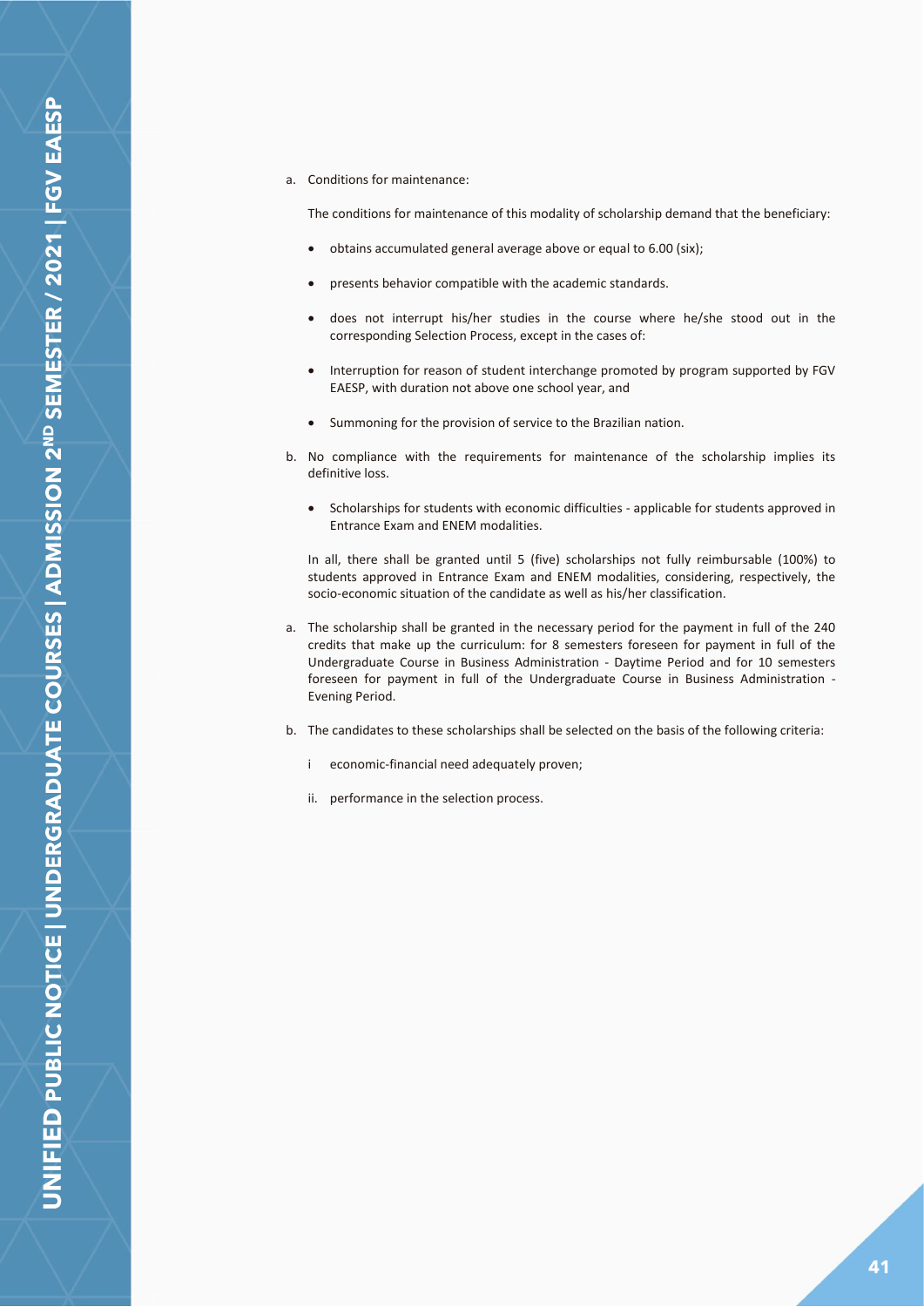- c. Conditions for maintenance: The conditions for maintenance of this Modality of scholarship demand that the beneficiary:
	- obtains accumulated general average above or equal to 6.00 (six);
	- presents behavior compatible with the academic standards.
	- does not interrupt his/her studies in the course where he/she stood out in the corresponding Selection Process, except in the cases of:
		- − Interruption for reason of student interchange promoted by program supported by FGV EAESP, with duration not above one school year, and
		- − Summoning for the provision of service to the Brazilian nation.
	- that it does not present significant change of his/her economic-financial situation.
- d. No compliance with the requirements for maintenance of the scholarship implies its definitive loss.
- e. The students who are attending a Graduation course cannot claim the merit scholarships or those of economic need in case of readmission in the course, by means of the accomplishment of a new selection process.
- f. The scholarships out of economic need include the school taxes (40% of the monthly fee) in case of accomplishment of interchange for one semester.

#### **13.1.2 Reimbursable Scholarships - applicable for students approved in Entrance Exam and ENEM modalities.**

- a. FGV EAESP grants, to Graduation students with proven need, financing of scholarships with mandatory compensation without interests, brought up to date by the variation of the IGP-M, in the following Modalities:
	- Scholarship (from 20% to 100% of the monthly fee in the semester).
	- School Material scholarship (semester aid for book and school material purchase).
	- Food Scholarship (semester aid to help with foods).
	- Housing Scholarship (semester aid to the students with largest economic difficulty and residents outside the city of São Paulo).
	- Transportation Scholarship (semester aid to the students with largest economic difficulty and residents outside the city of São Paulo).
- b. The approval of the student's request to participate in the Modality of Reimbursable Scholarship, granted by the Scholarship Fund of FGV EAESP, shall depend on the financial availability in each semester, as well as of the number of applications and the requested percentages.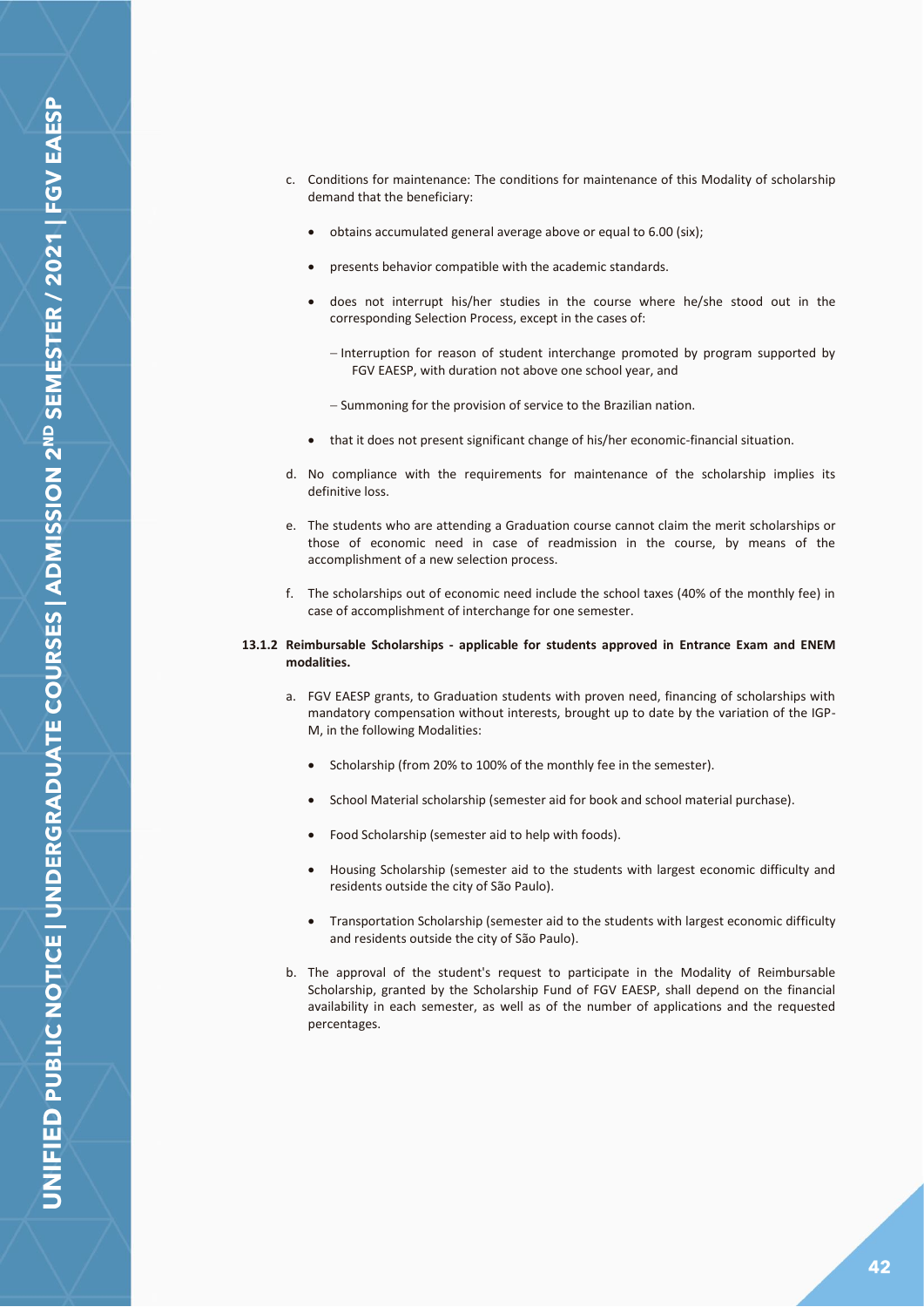- c. Conditions for maintenance: The conditions for maintenance of this Modality of scholarship demand that the beneficiary:
	- obtains accumulated general average above or equal to 6.00 (six);
	- presents behavior compatible with the academic standards.
- d. The Reimbursable Modality Scholarship does not contemplate the financing of: school registration lock-up.

#### <span id="page-42-0"></span>**13.2 Undergraduate Course in Public Administration**

The Undergraduate Course in Public Administration at São Paulo FGV EAESP offers scholarship for students who have been approved in the Selection Process in the following Modalities:

#### **13.2.1 Merit Scholarship**

Scholarships shall be granted for the first 4 students in the Entrance Exam Process, in accordance with the following percentages:

| <b>ENTRANCE EXAM</b> |
|----------------------|
| $1st$ place - 100%   |
| $2nd$ place - 50%    |
| 3rd place - 30%      |
| $4th$ place - 20%    |

• In case the candidate classified between  $1<sup>st</sup>$  and  $4<sup>th</sup>$  places does not make his/her enrollment, the classifying order for the scholarship grant shall be followed.

#### **13.2.2 Non-reimbursable scholarships**

Scholarships for students with economic difficulty: 10 (ten) full non-reimbursable scholarships shall be granted up to (100%) to students approved in Entrance Exam and ENEM modalities, considering the socio-economic situation of the candidate as well as his/her classification in the selection process.

- a. The candidates to these scholarships shall be selected on the basis of the following criteria:
	- i economic-financial need adequately proven;
	- ii. performance in the selection process.
- b. Conditions for maintenance: The conditions for maintenance of this modality of scholarship demand that the beneficiary:
	- i obtains accumulated general average above or equal to 7.00 (seven);
	- ii. presents behavior compatible with the academic standards.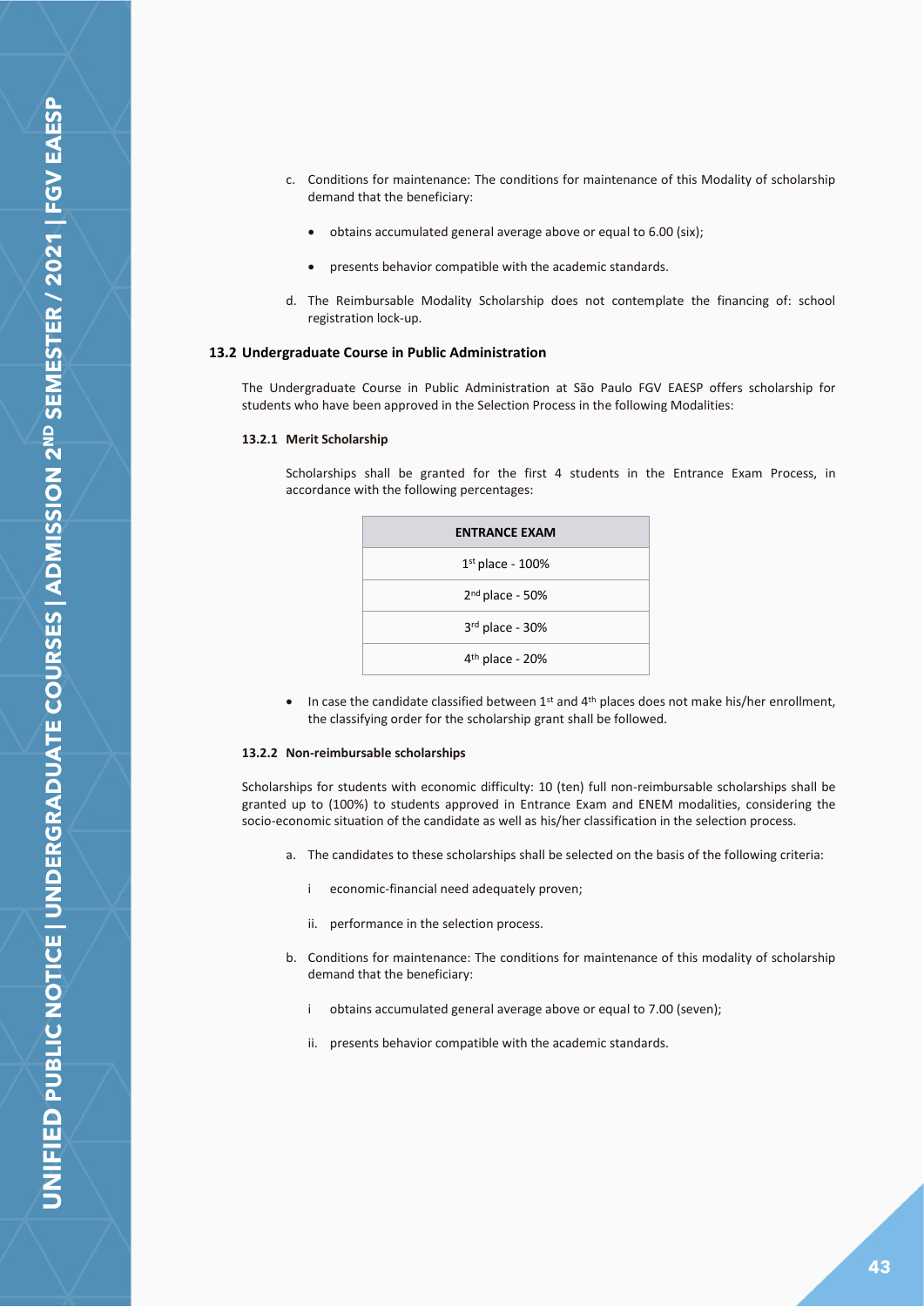**JNIFIED PUBLIC NOTICE | UNDERGRADUATE COURSES | ADMISSION 2<sup>ND</sup> SEMESTER / 2021 | FGV EAESP** 

- iii. does not interrupt his/her studies in the course where he/she stood out in the corresponding Selection Process, except in the cases of:
	- − Interruption for reason of student interchange promoted by program supported by FGV EAESP, with duration not above one school year, and
	- − Summoning for the provision of service to the Brazilian nation.
	- − That it does not present significant change of his/her economic-financial situation.
- c. No compliance with the requirements for maintenance of the scholarship implies its definitive loss.
- d. The students who are attending a Graduation course cannot claim the merit scholarships or those of economic need in case of readmission in the course, by means of the accomplishment of a new selection process.
- e. The scholarships out of economic need include the school taxes (40% of the monthly fee) in case of accomplishment of interchange for one semester.

#### **13.2.3 Reimbursable Scholarships - applicable for students approved in Entrance Exam, ENEM and International modalities IB, IBTUR, BAC and SAT.**

- a. FGV EAESP grants, to Graduation students with proven need, financing of scholarships with mandatory compensation in the following modalities:
	- i Scholarship (from 20% to 100% of the monthly fee in the semester).
	- ii. School Material scholarship (semester aid for book and school material purchase).
	- iii. Food Scholarship (semester aid to help with foods).
	- iv. Housing Scholarship (semester aid to the students with largest economic difficulty and residents outside the city of São Paulo).
	- v. Transportation Scholarship (semester aid to the students with largest economic difficulty and residents outside the city of São Paulo). The approval of the student's request to participate in the Modality of Reimbursable Scholarship, granted by the Fund of Scholarships of FGV EAESP, shall depend on the financial availability in each semester, as well as of the number of applications and the requested percentages.
- b. Conditions for maintenance: The conditions for maintenance of this modality of scholarship demand that the beneficiary:
	- i obtains accumulated general average above or equal to 6.00 (six);
	- ii. presents behavior compatible with the academic standards.
- c. The Reimbursable Modality Scholarship does not contemplate the financing of: school registration lock-up.
- d. FGV EAESP counts on a Fund of Scholarships that opens to the students the possibility of applying for reimbursable financing of the monthly fees.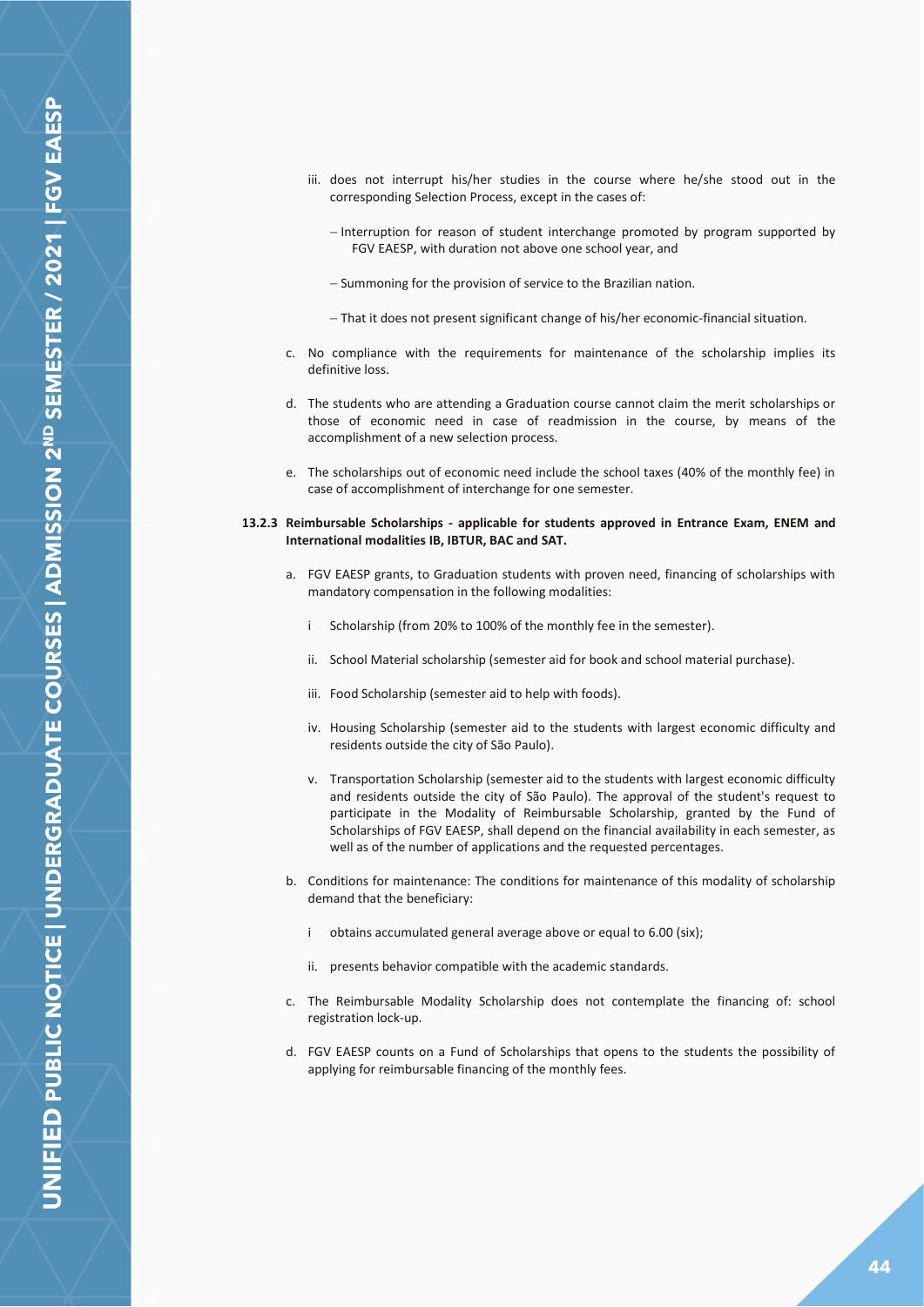## <span id="page-44-0"></span>**14. GENERAL PROVISIONS**

- 14.1 The courses could be offered, at the criterion of the FGV schools, in the following modalities:
	- a. MEDIATED BY TECHNOLOGY (EAD)

In accordance with Ordinance MEC 544, of 6/16/20, which provides for the substitution of the faceto-face classes for classes in digital means, while the situation of pandemics of new coronaviruscovid-19 lasts;

b. HYBRID

In accordance with article  $2<sup>nd</sup>$  of Ordinance MEC 2117, of 12/06/19, "the IES shall be able to introduce offers of hourly load in EAD modality in the pedagogical and curricular organization of their face-to-face graduation courses, until the limit of 40% of the total hourly load of the course".

Example: 60% face-to-face + 40% mediated by technology (EAD).

c. FACE-TO-FACE

As per the Authorization of each course.

- 14.2 The candidate who is making use of documents and/or false, fraudulent information, as well as information filled with irregularities or other torts shall have his/her enrollment cancelled. In this case, there shall not be a return of paid values.
- 14.3 The Getulio Foundation Vargas is not signatory of Fund of Student Financing FIES (Fundo de Financiamento Estudantil) and of the Program University for All - PROUNI (Programa Universidade para Todos).
- 14.4 The Undergraduate Course in Business Administration, in Public Administration shall have elective disciplines taught in the English language by FGV or visiting teachers.
- 14.5 The omissive cases, in relation to the Selection Processes, shall be settled by the Coordination of Selection Processes - FGV, where additional information may be obtained.
- 14.6 It is the absolute obligation of the candidate to remain himself informed of dates, places and periods of time settled in the Schedule (Annex I) of this Selection Process, being of his/her full responsibility the resulting damage of the non-observance of this information.
- 14.7 The present Selection Process only has validity for the  $2<sup>nd</sup>$  (second) period of the school semester of 2021.
- 14.8 The candidates enrolled in this Process, are subject to the standards included in this Public Notice, as well as the Supplementary Official Notices and in other documents officially disclosed, where a subsequent appeal cannot be filed.
- 14.9 The lock-up application of the 1<sup>st</sup> school semester is not allowed at FGV Schools.
- 14.10The omissive cases, in relation to the School Enrollment, shall be settled by the Academic Records Department - FGV SRA, where additional information may be obtained.
- 14.11As a result of sanitary requirements, vestibular steps and academic activities, at the beginning of the classes, synchronous activities may be carried out with the support of technological resources offering, when necessary, also assurance of adequate interaction among the participants.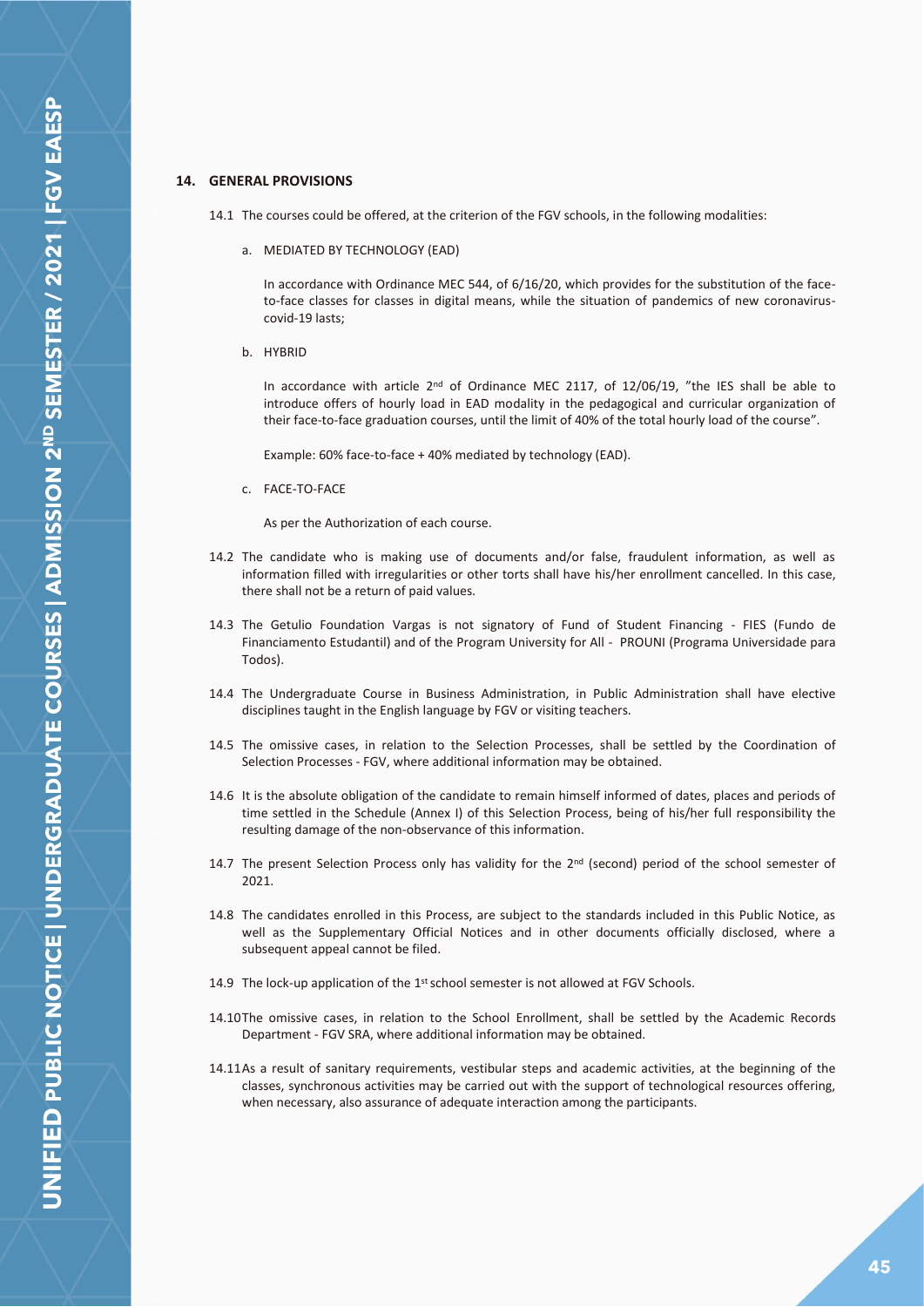14.12At its criterion and having the remaining vacancy availability, FGV may invite the candidates approved in waiting list, that could not get a vacancy in the course where they applied to, to enroll in other courses of other schools of the Institution. In addition, candidates not selected may be contacted, to become aware of other educational chances at FGV.

14.13The times mentioned in this Public Notice refer to the official Brasília time.

São Paulo, May 17, 2021.

Antonio de Araujo Freitas Junior Teaching, Research and Graduate Courses Vice-Dean Fundação Getúlio Vargas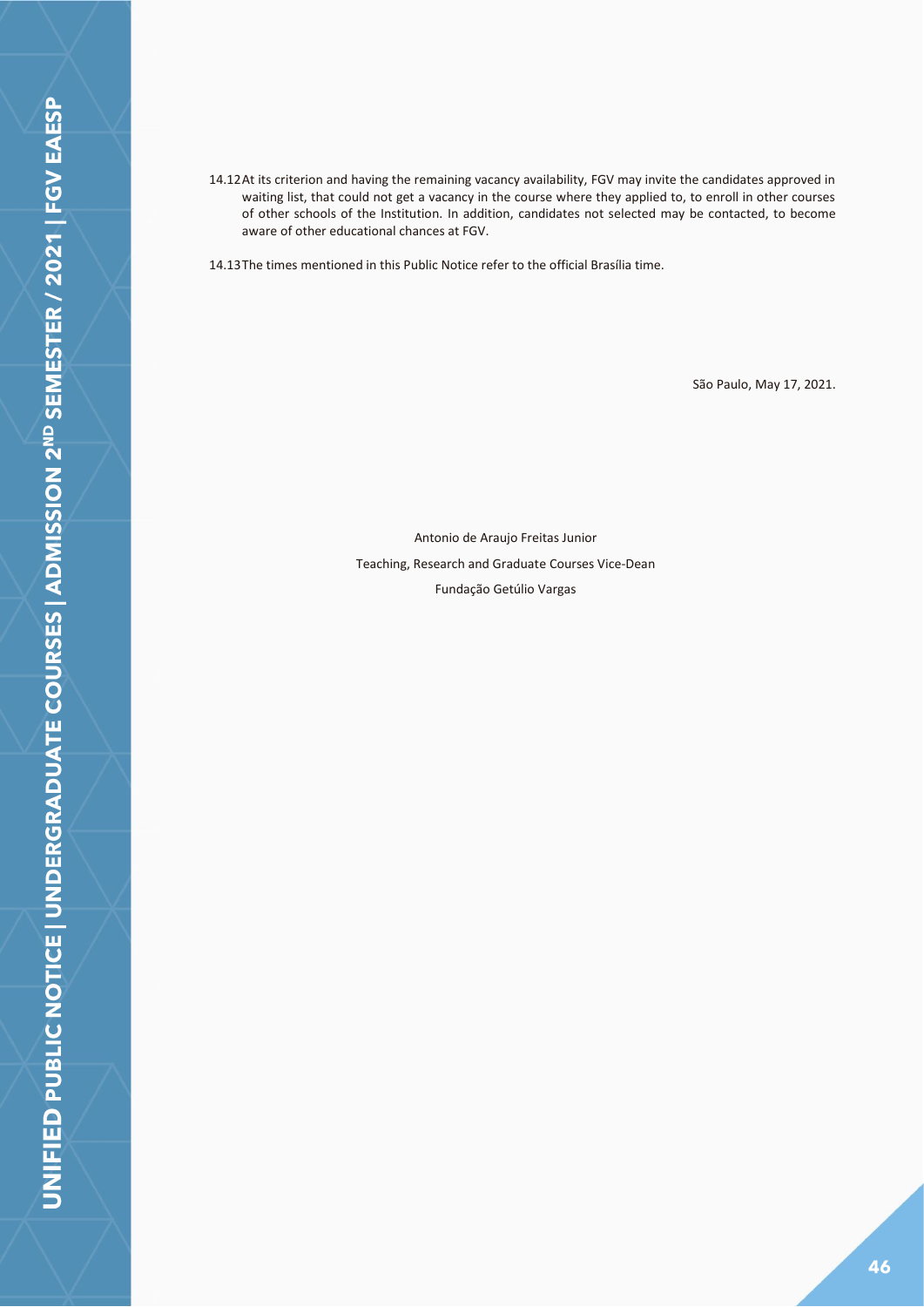# <span id="page-46-0"></span>**ANNEX I - ENTRANCE EXAM SELECTION PROCESS SCHEDULES**

|                                                                                                                                                         | <b>STAGES</b>                                                                 | <b>DATES</b>                                                                                                | <b>PLACES</b>                                                                                                                 |
|---------------------------------------------------------------------------------------------------------------------------------------------------------|-------------------------------------------------------------------------------|-------------------------------------------------------------------------------------------------------------|-------------------------------------------------------------------------------------------------------------------------------|
| Application with Discount (value R\$ 75.00)                                                                                                             |                                                                               | March 15 to April 9, 2021 by 6<br>pm                                                                        | www.fgv.br/processoseletivo                                                                                                   |
| Application without Discount (value R\$ 150.00)                                                                                                         |                                                                               | After 6 pm of Apr. 9 until May 12,<br>2021 to 6 pm                                                          | www.fgv.br/processoseletivo                                                                                                   |
| entrance exam                                                                                                                                           | Disclosure of the Webinar of presentation of the                              | As of May 3, 2021                                                                                           | It shall be sent by email and SMS<br>(Contacts registered in enrollment<br>form)                                              |
| Remittance of mandatory documents (Letter of<br>Motivation and Certificate of Conclusion of High<br>School)                                             |                                                                               | March 15 to May 19, 2021                                                                                    | Ref. Page 50                                                                                                                  |
| for exemption of enrollment fee                                                                                                                         | Remittance of the documentation regarding request                             | March 15 to May 7, 2021                                                                                     | Ref. Page 7                                                                                                                   |
| with Disabilities                                                                                                                                       | Remittance of the Medical Report for Candidates                               | March 15 to May 13, 2021                                                                                    | Ref. Page 54                                                                                                                  |
| 1st at the premises of FGV in São Paulo                                                                                                                 | Request for accomplishment of the tests of Phase                              | From March 15 to May 14, 2021                                                                               | Ref. Page 10                                                                                                                  |
| Petition for inclusion of Social Name                                                                                                                   |                                                                               | March 15 to May 12, 2021                                                                                    | Ref. Page 56                                                                                                                  |
| Disclosure of the Confirmation Card of Phase 15                                                                                                         |                                                                               | May 19, 2021 as of 6 pm                                                                                     | www.fgv.br/processoseletivo                                                                                                   |
| 1 <sup>st</sup> Phase - Disclosure of the Test Check-in                                                                                                 |                                                                               | May 20, 2021 after 12 pm                                                                                    | It shall be sent by email and SMS<br>(Contacts registered in application<br>form)                                             |
| Performance of the Tests                                                                                                                                |                                                                               | May 30, 2021                                                                                                | Ref. Pages 8 to 15                                                                                                            |
| Publication of the Template Sheet (objective<br>module) and Resolution of the Test of Applied<br>Mathematics for the course of Administration<br>EAESP. |                                                                               | June 2, 2021, after 6 pm                                                                                    | Ref. Page 22                                                                                                                  |
| Remittance of the Form of Template Challenge                                                                                                            |                                                                               | June 2, after 6 pm until 6 pm of<br>June 4, 2021                                                            | Ref. Page 22                                                                                                                  |
| Disclosure of the list of classified students and<br>confirmation card for Phase 25                                                                     |                                                                               | June 24, 2021, after 6 pm                                                                                   | www.fgv.br/processoseletivo                                                                                                   |
| Oral Exam                                                                                                                                               |                                                                               | June 28, 2021                                                                                               | Ref. Page 52                                                                                                                  |
| Disclosure of the Final Result                                                                                                                          |                                                                               | July 9, 2021, after 6 pm                                                                                    | www.fgv.br/processoseletivo                                                                                                   |
|                                                                                                                                                         | Declaration of Interest for vacancy<br>Solely from the website                | To be confirmed                                                                                             | Completion of electronic form of<br>Declaration of Interest<br>www.fgv.br/processoseletivo                                    |
|                                                                                                                                                         | <b>Stage 1: Upload of</b><br>documents and scheduling<br>of school enrollment | To be confirmed                                                                                             | www.fgv.br/processoseletivo                                                                                                   |
| <b>Enrollment on 1st Call</b>                                                                                                                           | Stage 2: Establishment of<br>the Enrollment                                   | To be confirmed                                                                                             | <b>FGV SRA-SP</b>                                                                                                             |
|                                                                                                                                                         |                                                                               | Candidate Manual, available from the beginning of the registrations on website www.fgv.br/processoseletivo. | The Schedule for determination of the bond with FGV by means of the Entrance Exam Selection Process shall be disclosed in the |
|                                                                                                                                                         | Deadline for vacancy withdrawal in the course                                 | To be confirmed                                                                                             | FGV SRA-SP                                                                                                                    |
|                                                                                                                                                         | Beginning of the School Semester                                              | To be confirmed                                                                                             | FGV SRA-SP                                                                                                                    |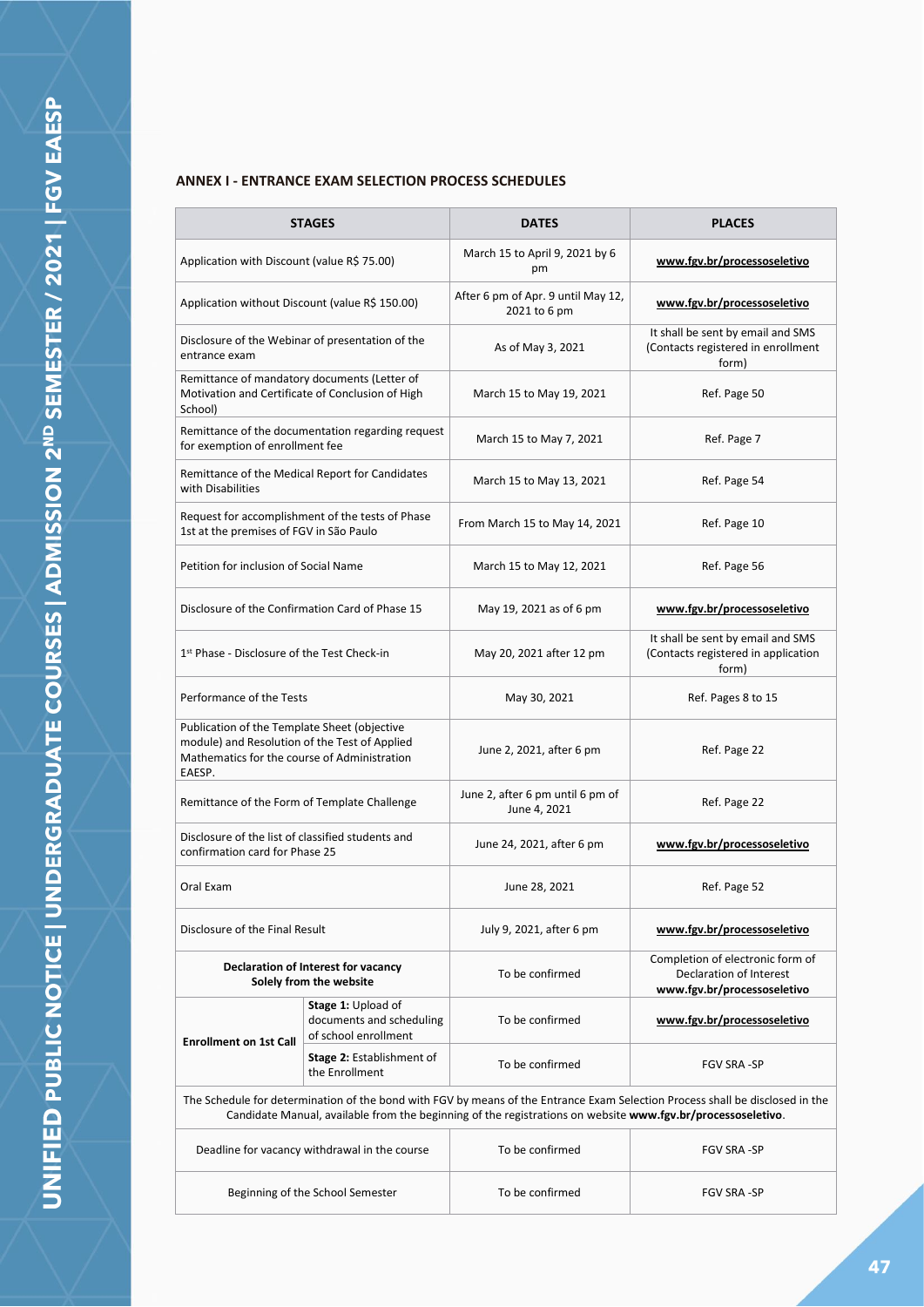## **ANNEX I - ENEM SELECTION PROCESS SCHEDULES**

| į                                                           |  |
|-------------------------------------------------------------|--|
|                                                             |  |
|                                                             |  |
| <b>NASAS</b>                                                |  |
|                                                             |  |
|                                                             |  |
|                                                             |  |
|                                                             |  |
|                                                             |  |
|                                                             |  |
|                                                             |  |
|                                                             |  |
| CHARLACHA TOCO A CHARLACHA CHO ANGELA A ALASAN ANG ANGELA A |  |
|                                                             |  |
|                                                             |  |
|                                                             |  |
|                                                             |  |
|                                                             |  |
|                                                             |  |
|                                                             |  |
|                                                             |  |
|                                                             |  |
|                                                             |  |
|                                                             |  |
|                                                             |  |
|                                                             |  |
|                                                             |  |
|                                                             |  |
|                                                             |  |
|                                                             |  |
| Ş                                                           |  |
|                                                             |  |
|                                                             |  |
|                                                             |  |
|                                                             |  |
|                                                             |  |
|                                                             |  |
|                                                             |  |
|                                                             |  |
|                                                             |  |
|                                                             |  |
|                                                             |  |
|                                                             |  |
|                                                             |  |
|                                                             |  |
|                                                             |  |
|                                                             |  |
|                                                             |  |
|                                                             |  |
|                                                             |  |
|                                                             |  |
|                                                             |  |
|                                                             |  |
|                                                             |  |

 $\mathbf{r}$ 

|                                                                                                                                                                                                                                     | <b>STAGE</b>                                                           | <b>DATE</b>                                        | <b>PLACE</b>                                                                               |
|-------------------------------------------------------------------------------------------------------------------------------------------------------------------------------------------------------------------------------------|------------------------------------------------------------------------|----------------------------------------------------|--------------------------------------------------------------------------------------------|
| Application with Discount (value R\$ 25.00)                                                                                                                                                                                         |                                                                        | March 15 to April 9, 2021 by 6<br>pm               | www.fgv.br/processoseletivo                                                                |
| Application without Discount (value R\$ 50.00)                                                                                                                                                                                      |                                                                        | After 6 pm of Apr. 9 until May<br>28, 2021 at 6 pm | www.fgv.br/processoseletivo                                                                |
| Remittance of mandatory documents (Letter of<br>Motivation and Certificate of Conclusion of High<br>School)                                                                                                                         |                                                                        | March 15 to June 9, 2021 by 6<br>pm                | Ref. Page 50                                                                               |
| Remittance of the documentation regarding request<br>for exemption of enrollment fee                                                                                                                                                |                                                                        | March 15 to May 24, 2021 by 6<br>pm                | Ref. Page 7                                                                                |
| Petition for inclusion of Social Name                                                                                                                                                                                               |                                                                        | March 15 to May 28, 2021                           | Ref. Page 56                                                                               |
| Disclosure of the list of classified students to Phase<br>25                                                                                                                                                                        |                                                                        | June 24, 2021, after 6 pm                          | www.fgv.br/processoseletivo                                                                |
| Performance of the Oral Exam                                                                                                                                                                                                        |                                                                        | June 28, 2021                                      | Ref. Page 52                                                                               |
| Disclosure of the Final Result                                                                                                                                                                                                      |                                                                        | July 9, 2021                                       | www.fgv.br/processoseletivo                                                                |
| The Schedule for determination of the bond with FGV by means of the ENEM Selection Process shall be disclosed in the<br>Candidate Manual, available from the beginning of the registrations on website www.fgv.br/processoseletivo. |                                                                        |                                                    |                                                                                            |
|                                                                                                                                                                                                                                     | Declaration of Interest for vacancy<br>Solely from the website         | To be confirmed                                    | Completion of electronic form of<br>Declaration of Interest<br>www.fgv.br/processoseletivo |
| <b>Enrollment on 1st Call</b>                                                                                                                                                                                                       | Stage 1: Upload of<br>documents and scheduling<br>of school enrollment | To be confirmed                                    | www.fgv.br/processoseletivo                                                                |
|                                                                                                                                                                                                                                     |                                                                        |                                                    |                                                                                            |

From (date to be confirmed), having vacancy available, the candidate shall be summoned, who, amongst those that have filled the Declaration of Interest for Vacancy, have obtained the best general classification.

Stage 2: Establishment of To be confirmed FGV SRA -SP<br>the Enrollment

**Stage 2:** Establishment of

| Deadline for vacancy withdrawal in the course | To be confirmed | FGV SRA -SP        |
|-----------------------------------------------|-----------------|--------------------|
| Beginning of the School Semester              | To be confirmed | <b>FGV SRA -SP</b> |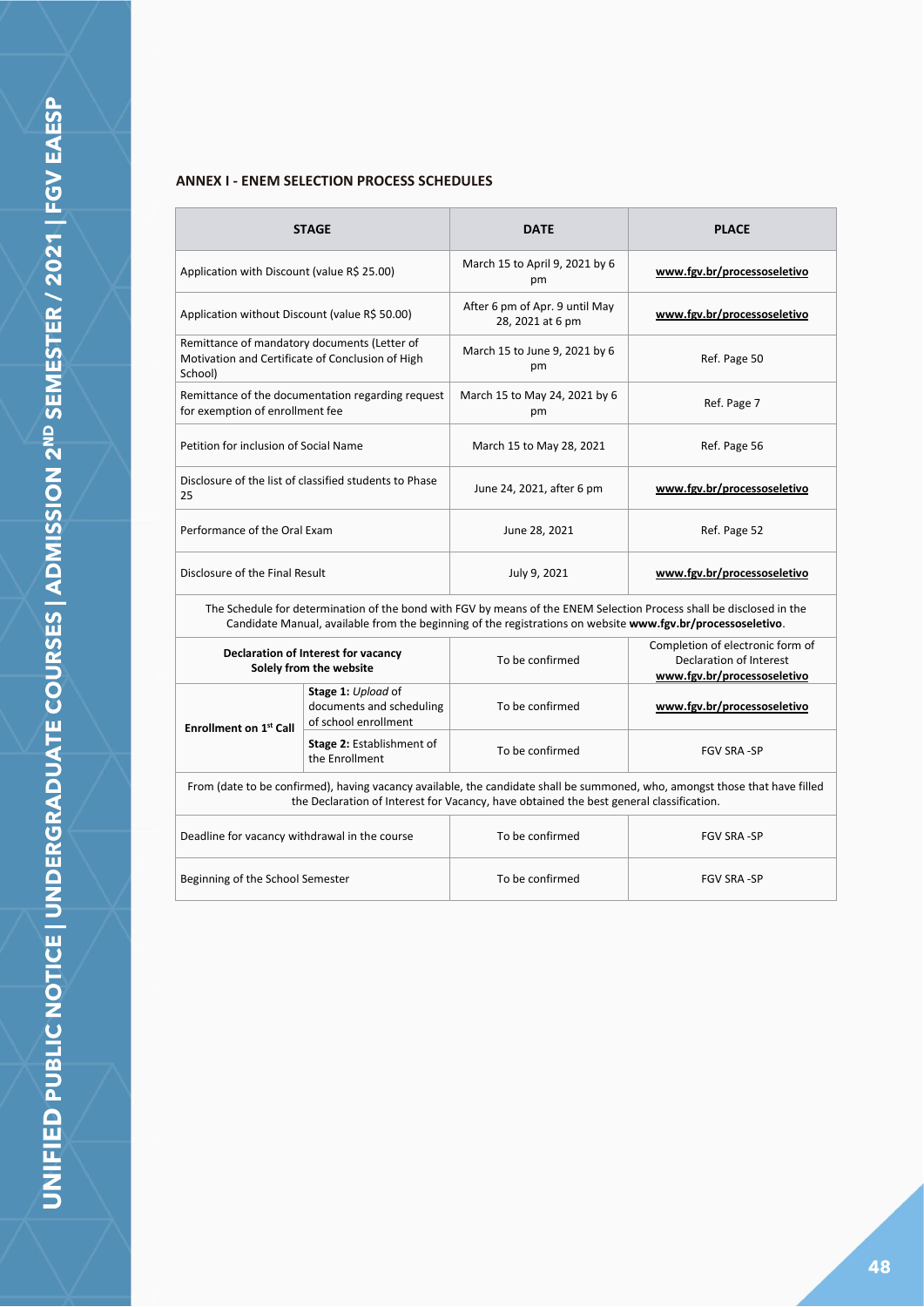# **ANNEX I – SCHEDULES FOR SELECTION PROCESS BASED ON THE RESULT OF INTERNATIONAL EXAMS IB/ABITUR/BAC/SAT**

|                                                                                                                                                                                                                                                              | <b>STAGE</b>                                                           | <b>DATE</b>                                        | <b>PLACE</b>                                                                               |
|--------------------------------------------------------------------------------------------------------------------------------------------------------------------------------------------------------------------------------------------------------------|------------------------------------------------------------------------|----------------------------------------------------|--------------------------------------------------------------------------------------------|
| Application with Discount (value R\$ 75,00)                                                                                                                                                                                                                  |                                                                        | March 15 to April 9, 2021 by 6<br>pm               | www.fgv.br/processoseletivo                                                                |
| Application without Discount (value R\$ 150,00)                                                                                                                                                                                                              |                                                                        | After 6 pm of Apr. 9 up to May<br>28, 2021 at 6 pm | www.fgv.br/processoseletivo                                                                |
| Remittance of mandatory documents                                                                                                                                                                                                                            |                                                                        | March 15 to June 9, 2021 by 6<br>pm                | Ref. Page 50                                                                               |
|                                                                                                                                                                                                                                                              | Remittance of the result of the International Exams                    | July 7, 2021                                       | Ref. Page 28                                                                               |
| Petition for inclusion of Social Name                                                                                                                                                                                                                        |                                                                        | March 15 to May 28, 2021                           | Ref. Page 56                                                                               |
| Disclosure of the list of classified students and<br>confirmation card for Phase 25                                                                                                                                                                          |                                                                        | July 9, 2021, after 6 pm                           | www.fgv.br/processoseletivo                                                                |
| Oral Exam                                                                                                                                                                                                                                                    |                                                                        | July 13, 2021                                      | Ref. Page 52                                                                               |
| Disclosure of the Final Result                                                                                                                                                                                                                               |                                                                        | July 16, 2021                                      | www.fgv.br/processoseletivo                                                                |
| The Schedule for determination of the bond with FGV by means of the International Selection Processes IB/ABITUR/BAC shall be<br>disclosed in the Candidate Manual, available from the beginning of the registrations on website www.fgv.br/processoseletivo. |                                                                        |                                                    |                                                                                            |
| Declaration of Interest for vacancy Solely from the<br>website                                                                                                                                                                                               |                                                                        | To be confirmed                                    | Completion of electronic form of<br>Declaration of Interest<br>www.fgv.br/processoseletivo |
| <b>Enrollment on 1st Call</b>                                                                                                                                                                                                                                | Stage 1: Upload of<br>documents and scheduling<br>of school enrollment | To be confirmed                                    | www.fgv.br/processoseletivo                                                                |
|                                                                                                                                                                                                                                                              | Stage 2: Establishment of<br>the Enrollment                            | To be confirmed                                    | <b>FGV SRA-SP</b>                                                                          |
| From (date to be confirmed), having vacancy available, the candidate shall be summoned, who, amongst those that have filled                                                                                                                                  |                                                                        |                                                    |                                                                                            |

the Declaration of Interest for Vacancy, have obtained the best general classification.

| Deadline for vacancy withdrawal in the course | To be confirmed | <b>FGV SRA -SP</b> |
|-----------------------------------------------|-----------------|--------------------|
| Beginning of the School Semester              | To be confirmed | <b>FGV SRA -SP</b> |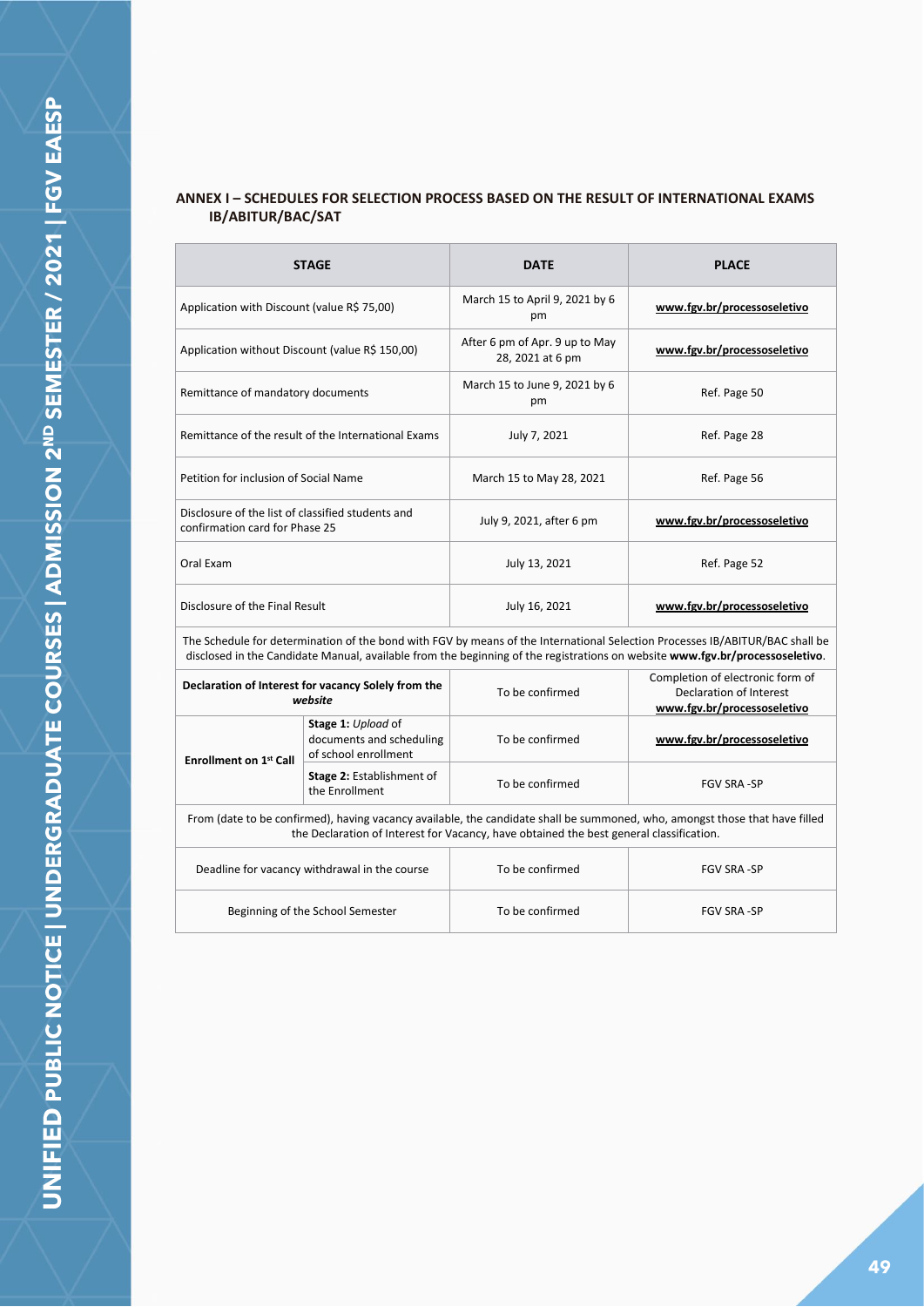## <span id="page-49-0"></span>**ANNEX II - DOCUMENTATION MANDATORY FOR THE SELECTION PROCESS**

#### *1. FORMALIZATION OF THE ENROLLMENT*

To formalize your registration in the Entrance Exam, ENEM and International IB/ABITUR/BAC/SAT Selection Process the interested parties shall submit until the period established in the Schedule (Annex I), exclusively through the internet in the Application Form or in *link* "Track your application", the documents below:

#### **1.1 Entrance Exam Selection Process**

- a. Letter of motivation (item 2);
- b. Certificate of conclusion of High School or equivalent (in pdf format) (item 3).

#### **1.2 ENEM Selection Process**

- a. Letter of motivation (item 2);
- b. Certificate of conclusion of High School or equivalent (in pdf format) (item 3).

#### **1.3 International process IB/ABITUR/BAC/SAT**

- a. Motivation Letter (item 2);
- b. Certificate of conclusion of High School or equivalent (in pdf format) (item 3).
- c. Result of one of the IB/ABITUR/BAC/SAT exams.

#### *2. MOTIVATION LETTER*

The candidate shall write a text in which he/she presents the reasons for which he/she has interest in attending a course in Business Administration or Public Administration at FGV EAESP. The text can include information on the trajectory of the candidate, his/her interests in terms of disciplines and knowledge areas, the type of work that he/she intends to carry out and what social impact he/she desires to have with the future profession, as long as such information contributes to justify the option for FGV EAESP. The text shall include the full name of the candidate and number of registration and be delivered in pdf format, with the following formatting:

- Font: Times New Roman (size 12);
- Line spacing: simple;
- Margin: normal (upper: 2.5 cm; lower: 2.5 cm; left: 3.0 cm; right:
- Lines: minimum 30 and maximum 100.
- The Letter of Motivation shall be verified through a software antiplagiarism. In case plagiarism in the document is found, the candidate shall be eliminated from the selection process. Plagiarism shall be considered the copy or mere adaptation of excerpts of other sources without the due citation. The original source must be duly identified in the bibliographical citation in accordance with the standards of ABNT.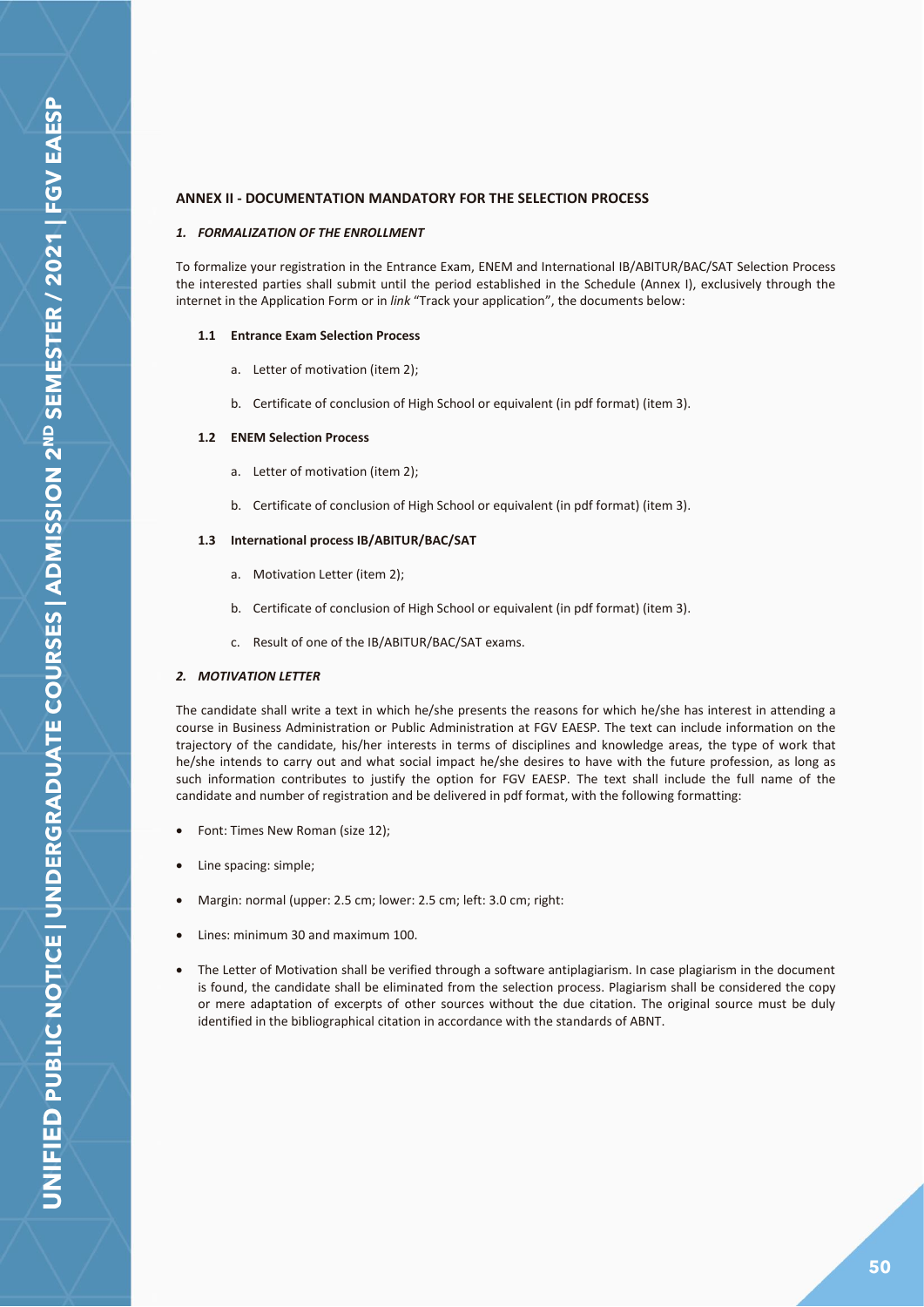#### *3. HIGH SCHOOL OR EQUIVALENT COMPLETION CERTIFICATE*

- The candidates who are in phase of conclusion of High School shall present a Declaration of School Enrollment with forecast of conclusion of High School, in letterhead paper of the school with stamp and signature of the Principal or his/her legal substitute, informing that the candidate shall conclude the  $3^{rd}$  year in June 2021.
- For the evidence of conclusion of High School obtained by means of Substitution, in accordance with Article 38 of Law 9 394/96, the candidate shall deliver the referred Certificate of Conclusion. Declarations or Statements shall not be accepted informing that the candidate performed the substitution examinations.
- In the case of foreigners, the regular migratory condition in Brazil, which understands the attainment of the visa and the update of the foreigner's register, it is the responsibility of the student, and is indispensable for the establishment of the school enrollment and, later, for the renewal of the school enrollment at each beginning of the school year.
	- 3.1 In case that he/she does not submit the documentation nor does he/she prove the conclusion of High School until the period established in the Schedule (Annex I), the candidate shall be eliminated from the Selection Process.
	- 3.2 Under no hypothesis shall documents be accepted after the deadline and if they are not compatible with what had been requested.
	- 3.3 Candidates who carry out the registration for the Entrance Exam and Enem Processes shall submit the documentation to both applications, despite the fact that the documents are the same ones.
	- 3.4 Candidates who are participating in the Entrance Exam Selection Process as "trainees" do not need to attach the documentation.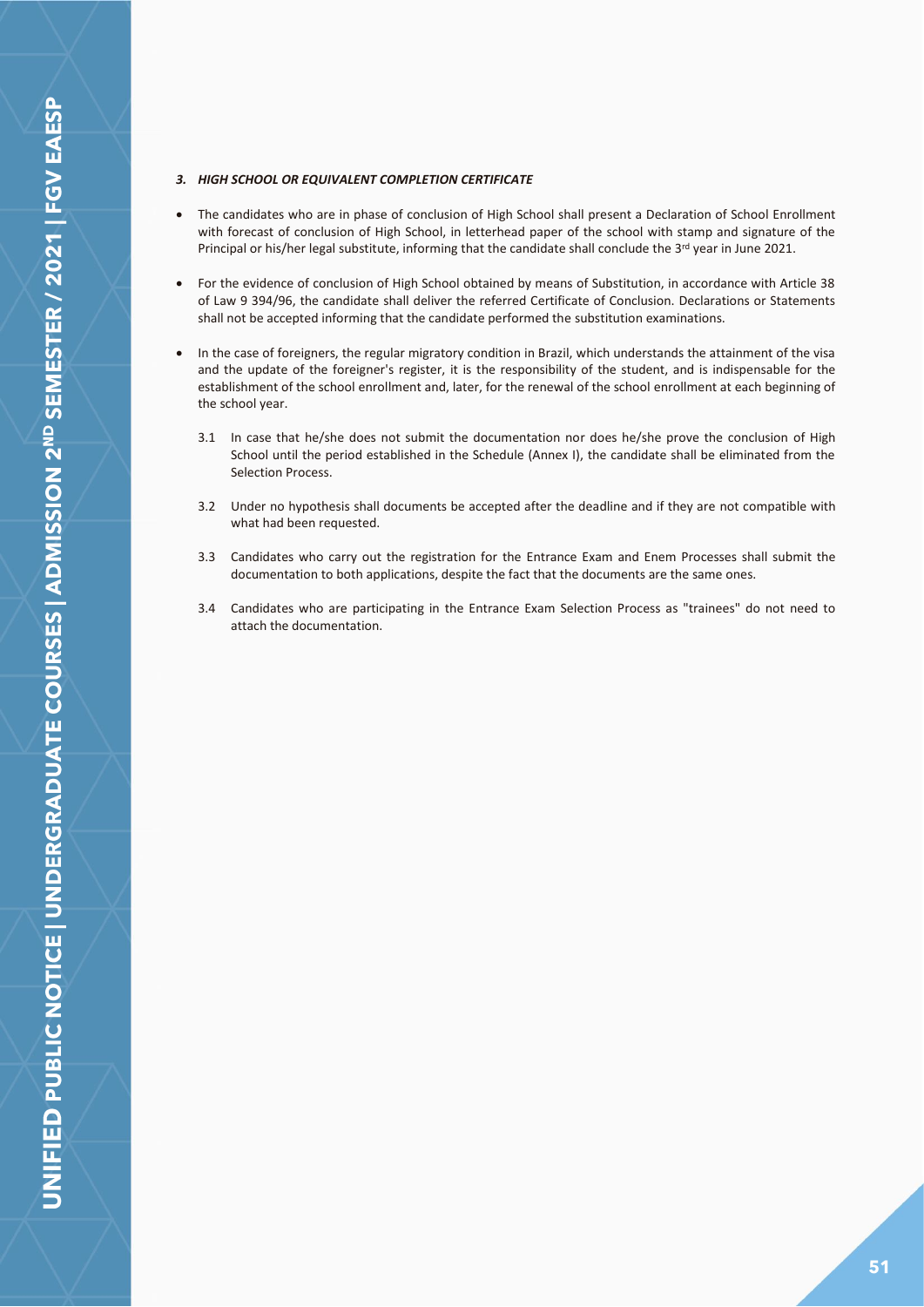## <span id="page-51-0"></span>**ANNEX III- CLARIFICATIONS ON THE ORAL EXAM**

#### *1. Content and Classification Criteria - 2 nd- Phase*

- 1.1 The 2<sup>nd</sup> Phase shall be carried out online by means of a specific platform.
- 1.2 The Oral Exam shall happen on the date established in the Schedule (Annex I) and shall set appointments previously by the Coordinator of the selection process. There shall not be any rescheduling, under any hypothesis.
- 1.3 The Confirmation Card of the  $2^{nd}$  Phase with the schedule of performance of the Oral Exam shall be divulged on the date established in the Schedule (Annex I) on the website www.fgv.br/processoseletivo menu Results > Confirmation Card 2nd Phase.

2. The Oral Exam comprises the Second Phase of the Entrance Exam, ENEM and International IB/ABITUR/BAC/SAT Selection Processes and shall be performed Online by means of a specific platform. This examination has as objective to evaluate the 3 (three) items below assessing three aspects:

- a. The first one is the capacity to argue and to justify the vocational choice.
- b. The second point assessed has to do with the analytical abilities expressed orally by the candidate.
- c. And finally, also assesses the capacity of initiative presented by the candidate in the interview bound to three dimensions: capacity of the candidate to influence the environment where he/she acts, to interact with new social experiences and, also, to fully exercise his/her autonomy in the organizations, respecting the positions of the other individuals.

3. The examining board shall comprise professors of FGV EAESP, grouped in doubles per candidate being reviewed. The examining stand is trained to carry out this phase of the evaluation process and shall follow standardized criteria of performance verification.

4. The candidate to the International Processes who happens to be foreign and cannot manage to communicate with the Examining Stand in Portuguese or English during the Oral Exam shall be eliminated from the Selection Process.

5. The candidate is responsible for the impression of the Confirmation Card of the 2<sup>nd</sup> Phase for the Oral Exam with the data of scheduling of the Examination. The Oral Exam could only be carried out on the date established in the Schedule (Annex I) and in the schedule to be disclosed in the Confirmation Card.

6. On the day of the Examination, the candidate who accesses the link after the established schedule, shall be eliminated from the Selection Process.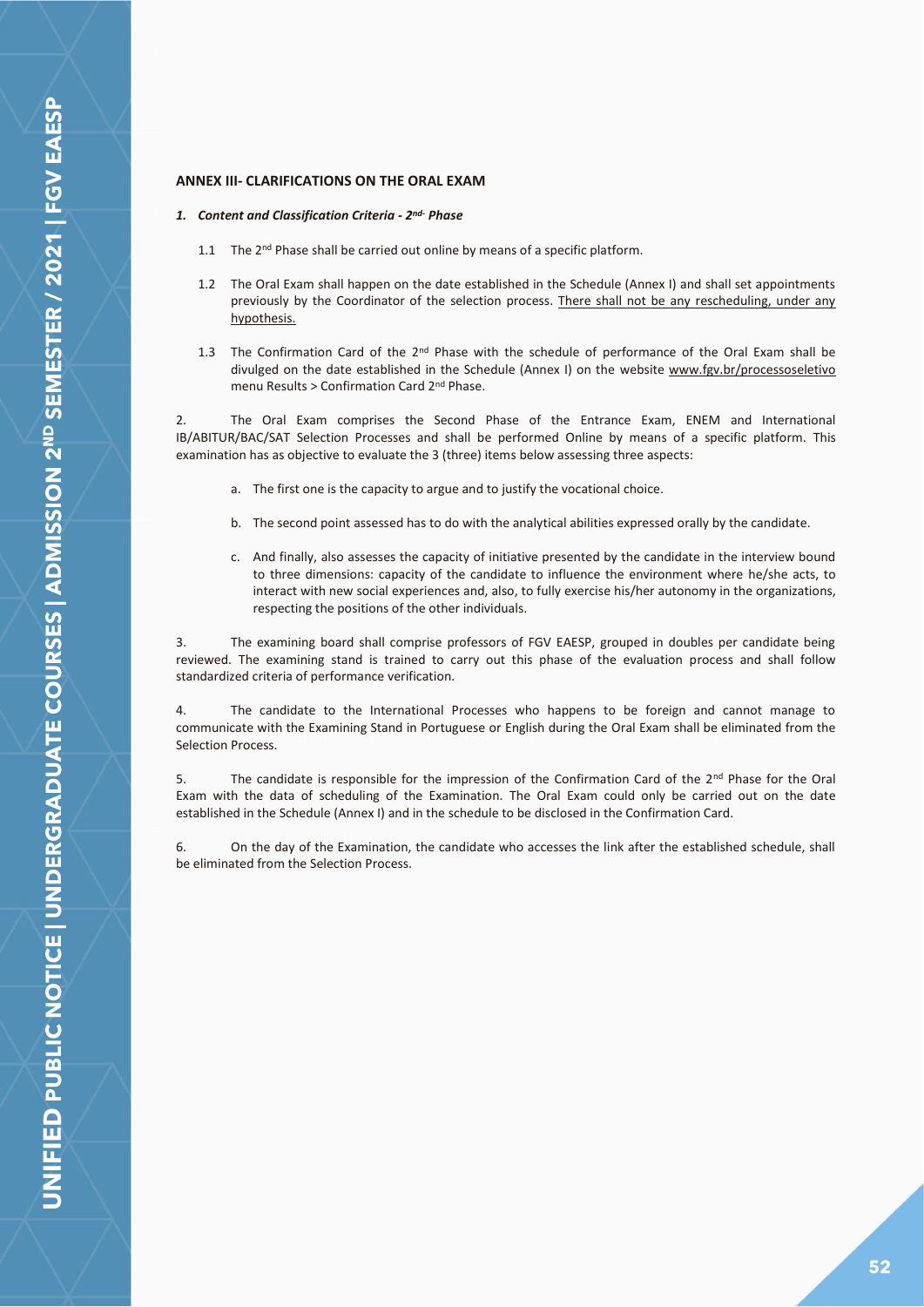8. FGV is not responsible for reasons that hinder the performance of the Oral Exam for any factors that disable the access transmission through the Internet on the part of the candidate. In there is a case of technical impediment, the candidate shall be eliminated from the selection process.

9. More information on the accomplishment of the Oral Exam Online shall be sent, by email, on the date of the disclosure of the Confirmation Card.

10. There shall be no revision or review of the Oral Exam under any hypothesis and original or copies of materials of the Examination shall not be supplied.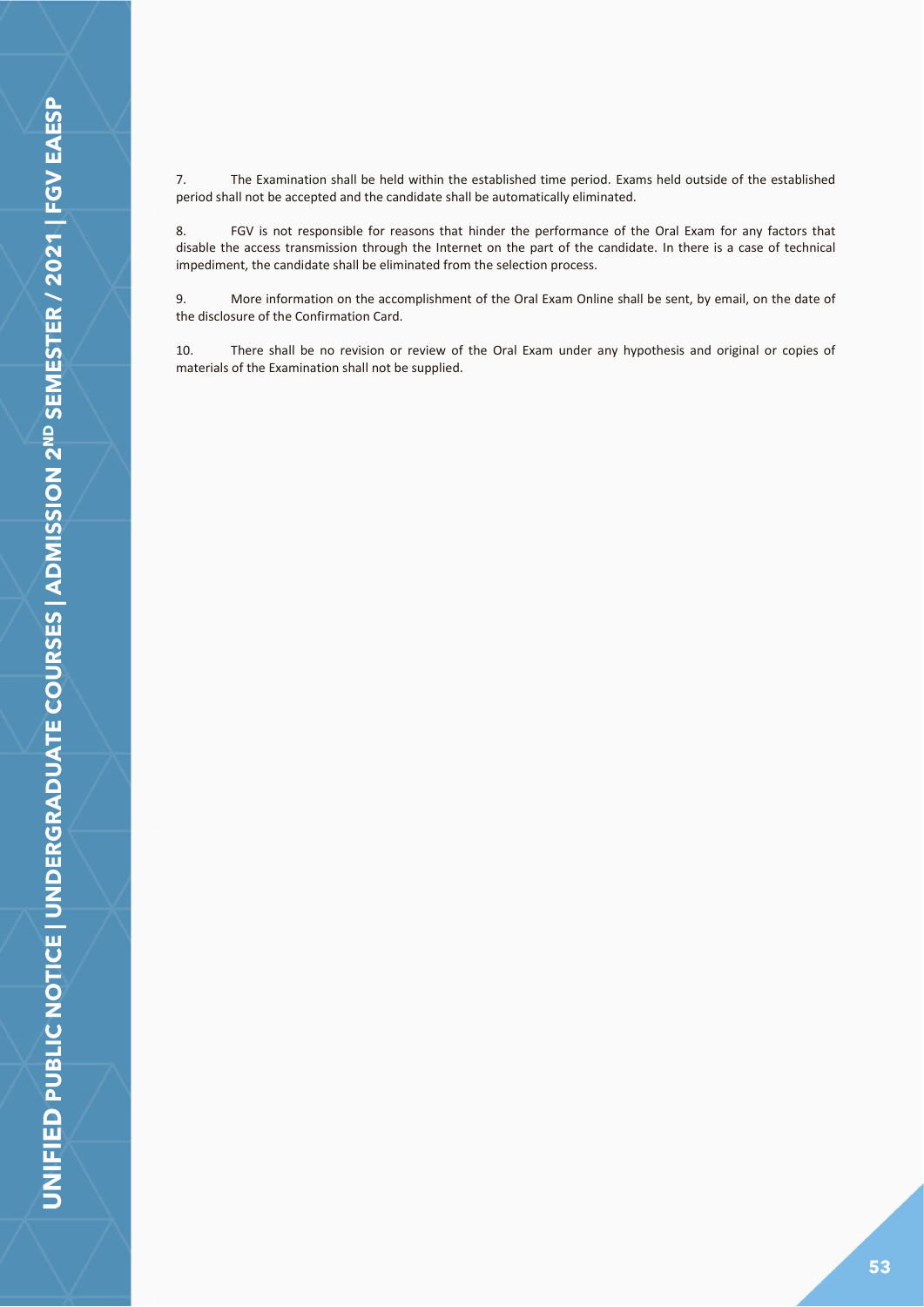## <span id="page-53-0"></span>**ANNEX IV - CANDIDATES WITH DISABILITIES**

- 1. To prove the need of special support, the candidate shall send an email to processoseletivo@fgv.br, attaching a medical report and Selection Process application number until the period established in Annex I.
- 2. The place of accomplishment of the tests, adjusted to the service shall be indicated by FGV.
- 3. Candidates with Dyslexia or ADHD shall deliver a report including the diagnosis signed by a multidiscipline team (Psychologist, Speech Therapist and Psychopedagogue, Physician, or other healthcare professionals up to such a diagnosis, maintaining, however, the multidisciplinarity). The candidate shall present medical reports including accurate and trustworthy information, under the penalty of responding by acting against Public Faith and being eliminated from the Selection Process. Requests shall only be analyzed that direct, at least, reports from two professionals, thus taking care of the multidisciplinary diagnosis requirement. The report must include the disability of the candidate in carrying out a test. The candidate who requires additional time for accomplishment of the examination, after presenting the medical reports demanded and have the request granted, shall have the right to the additional time of 30 minutes in each period of tests in the morning period and 30 minutes in the afternoon period, but he/she cannot exceed this time.
- 4. It is up to the candidate to provide all the necessary information to his/her service. The absence of the requested documentation in this Public Notice and the Candidate Manual implies the accomplishment of the tests under the same conditions of the other candidates.
- 5. If approved in the Selection Process and in case he/she needs specific resources for mobility, accompaniment of the classes and academic activities, the candidate shall request them, through specific form, upon school registration, attaching the respective medical report.
- 6. The candidate with request of special attendance that contains beyond additional time, order of reader and typist shall do the tests in place indicated for FGV. In this space all the recommendations of the health agencies as to the prevention of the COVID-19 shall be followed as, for example, measurer of fever, distancing between candidates, hygienic cleaning of the environment and use of masks.
- 7. The attendance to the special conditions shall be subject to the analysis of the legality, viability and reasonability of the request.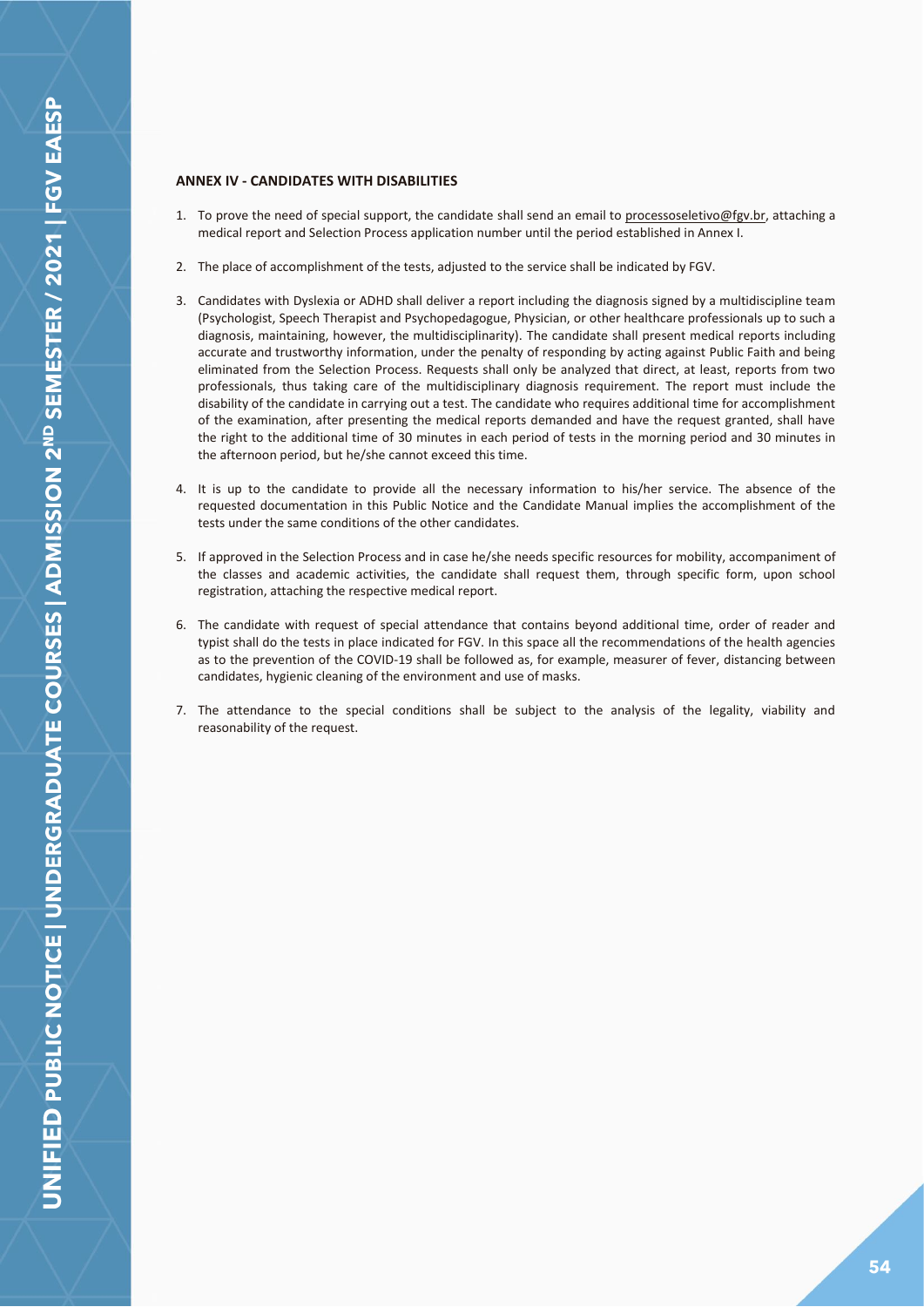## <span id="page-54-0"></span>**ANNEX V - ADDRESSES**

| School                                                            | Homepage         | <b>Address</b>                                                       |
|-------------------------------------------------------------------|------------------|----------------------------------------------------------------------|
| São Paulo School of Business Administration - FGV<br><b>EAESP</b> | www.fgv.br/eaesp | Av. Nove de Julho, 2029, CEP 01313 902,<br>Bela Vista, São Paulo, SP |

## ADDRESSES

## *SELECTION PROCESSES - FGV*

Rua Itapeva, 432,

CEP 01332-000, São Paulo, SP

Telephone numbers: (11) 3799-7711 or 0800 770 0423 from Monday to Friday from 9 am to 6 pm.

Email: processoseletivo@fgv.br

## *FGV SRA – ACADEMIC RECORDS DEPARTMENT - FGV SP*

Avenida Nove de Julho, 2029 – 2ª andar CEP 01332-000, São Paulo, SP email: srafgvsp@fgv.br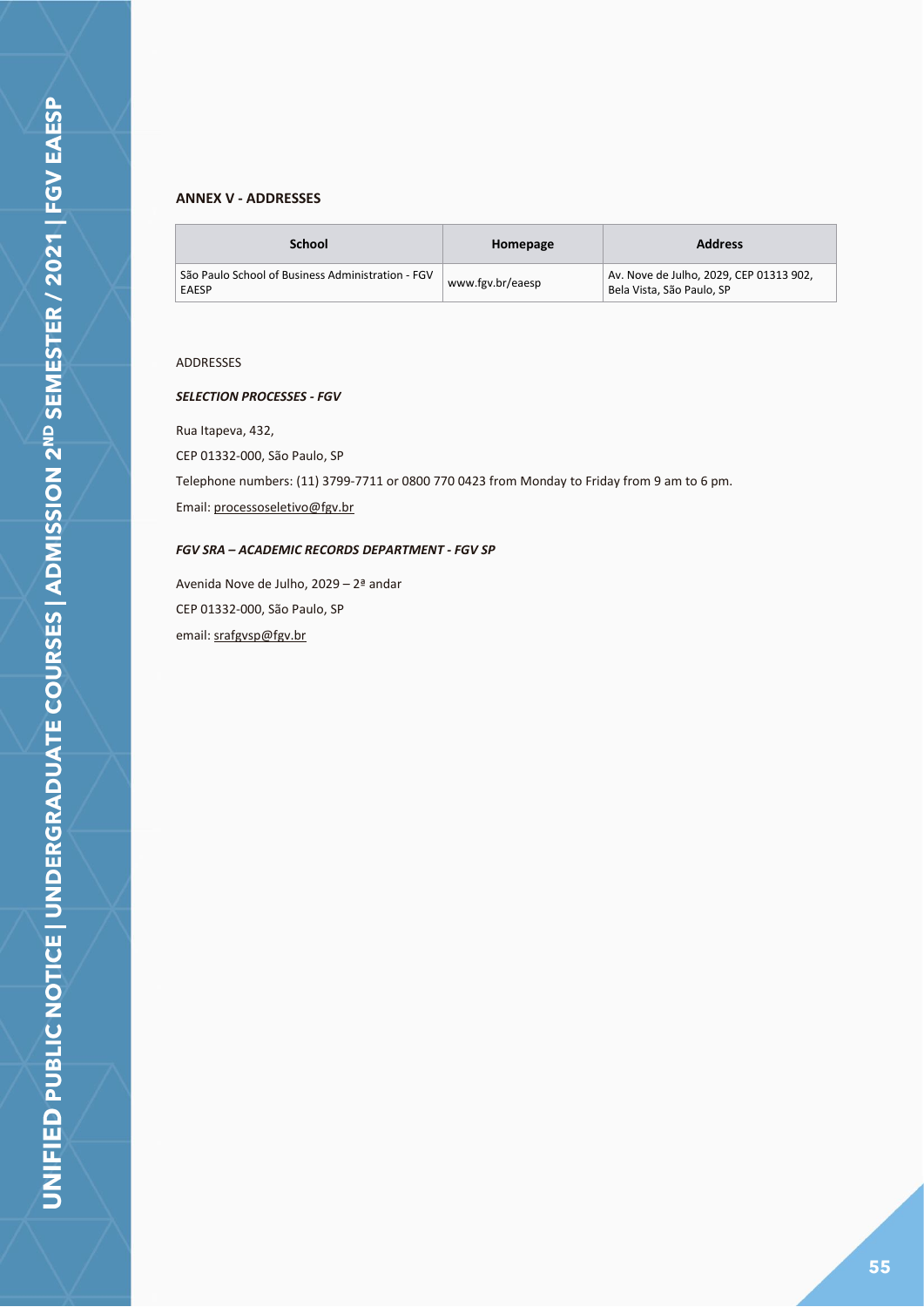## <span id="page-55-0"></span>**ANNEX VI - GENDER IDENTITY**

- 1. In compliance with the terms of the effective legislation, Resolution CNE/CP No. 01 of 1/19/2018, the candidate will be able to require, by email to processoseletivo@fgv.br, the inclusion of his/her Social Name in the Selection Process system, by means of the remittance of the form below and all the documentation described in it, in the period established in the Schedule (Annex I).
- 2. For the establishment of the school registration, the form and the specific documentation shall be presented upon his/her establishment - see item 12.5.
- 3. FGV reserves the right to demand, at any time, additional documents, if necessary.

| <b>REQUEST FOR INCLUSION OF SOCIAL NAME</b>                                |         |  |  |
|----------------------------------------------------------------------------|---------|--|--|
| In compliance with the terms of Resolution CNE/CP No. 01, of Jan. 19, 2018 |         |  |  |
|                                                                            |         |  |  |
| <b>STUDENT:</b>                                                            |         |  |  |
| LEGAL NAME:                                                                |         |  |  |
| <b>SOCIAL NAME:</b>                                                        |         |  |  |
| SCHOOL ENROLLMENT NUMBER:                                                  | COURSE: |  |  |
| TELEPHONE.                                                                 | EMAIL:  |  |  |
| <b>LEGAL GUARDIAN:</b>                                                     |         |  |  |
| TELEPHONE.<br>EMAIL:                                                       |         |  |  |
|                                                                            |         |  |  |

## **DECLARATION:**

- 1 I declare to be aware of the use of the SOCIAL NAME in the School Records, according to the Legislation in force.
- 2 FGV reserves the right to demand, at any time, other evidential documents as to the request of inclusion of Social Name, as well as the conference of the veracity of the information from Legal Guardian, in the case of students younger than 18 (eighteen) years.

 $\_\,\_\,\_\,\_\,\_\$ date

\_\_\_\_\_\_\_\_\_\_\_\_\_\_\_\_\_\_\_\_\_\_\_\_\_\_\_\_\_\_\_\_\_\_\_\_ student's signature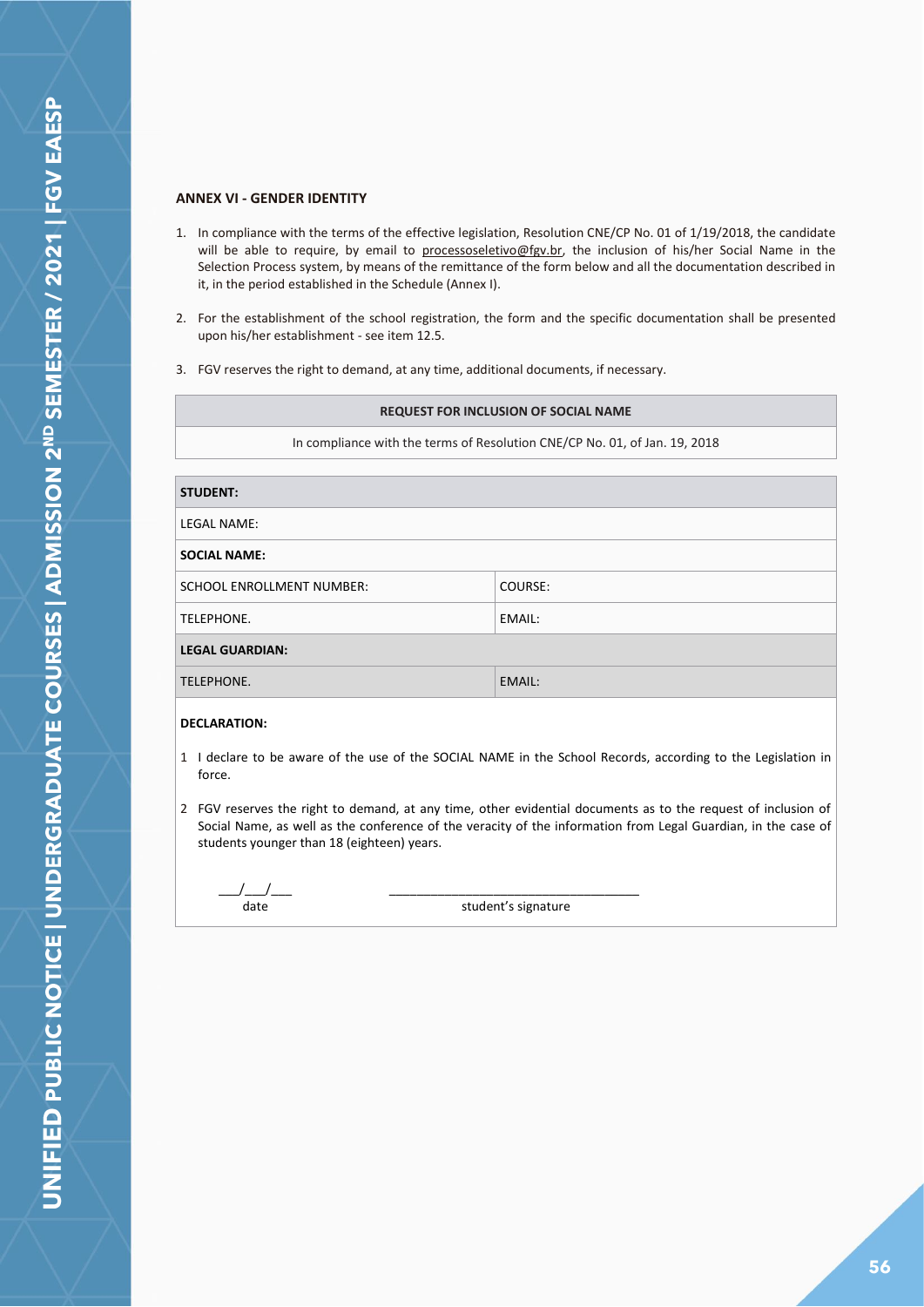## <span id="page-56-0"></span>**ANNEX VII - DATA PROTECTION**

- 1. The personal data handling operations carried out in the scope of this Selection Process shall happen in accordance with the Brazilian legislation on protection of personal data in effect and applicable and with the provisions on this Public Notice.
	- 1.1 For purposes of the Selection Process, the terms "Personal Data", "Sensitive Personal Data", "Personal Data Handling", "Bearer of Personal Data", "Controller", "Operator" and "Elimination" shall be defined in accordance with the meaning attributed by Law 13 709/2018 (General Personal Data Protection Law, hereinafter "LGPD").
- 2. With regard to the handling of personal data performed as a result of this Selection Process, FGV guarantees that:
	- 2.1 They will be carried out from a valid, legitimate and adjusted legal base to the assigned Handling, exclusively for the determined specific purposes in this Selection Process.
	- 2.2 The legal Bases used in this Selection Process shall be of Contract Execution, including the preliminary procedures article  $7<sup>th</sup>$ , V, LGPD (considering that the selection is a preliminary procedure for the formation of the list of academic rendering of services), Fulfillment of Legal Obligation, articles 7th, II and 11, II, "a", LGPD (considering that the Constitution, in its article 207, caput, establishes the didactic-scientific and administrative autonomy to the Institutions of Higher Education, also for the definition of admittance aspects, as well as Law 9,394/96 it fixes, to article 44, II, the obligation of selection process accomplishment for admission in regular courses of Graduation, at no damage to other legislations or regulations of the Ministry of the Education that deal with the subject of selection processes) and Guarantee of prevention to frauds, article 11, II, "g", LGPD (considering that the honesty of the selection process must be guaranteed).
	- 2.3 It will take the necessary and possible measures, taking into consideration the costs and possible consequences, to prevent and to avoid the non-authorized use, the dissemination, the accidental loss, the destruction or the damage of the withheld personal data, including the adoption of technical, administrative measures and of appropriate security, limiting the access and the manipulation of the personal data only to the teams that need to have knowledge of these data so that the relative obligations to this Selection Process are fulfilled.
	- 2.4 Not to modify any purpose for which the personal data handling was authorized without informing the bearer of the personal data.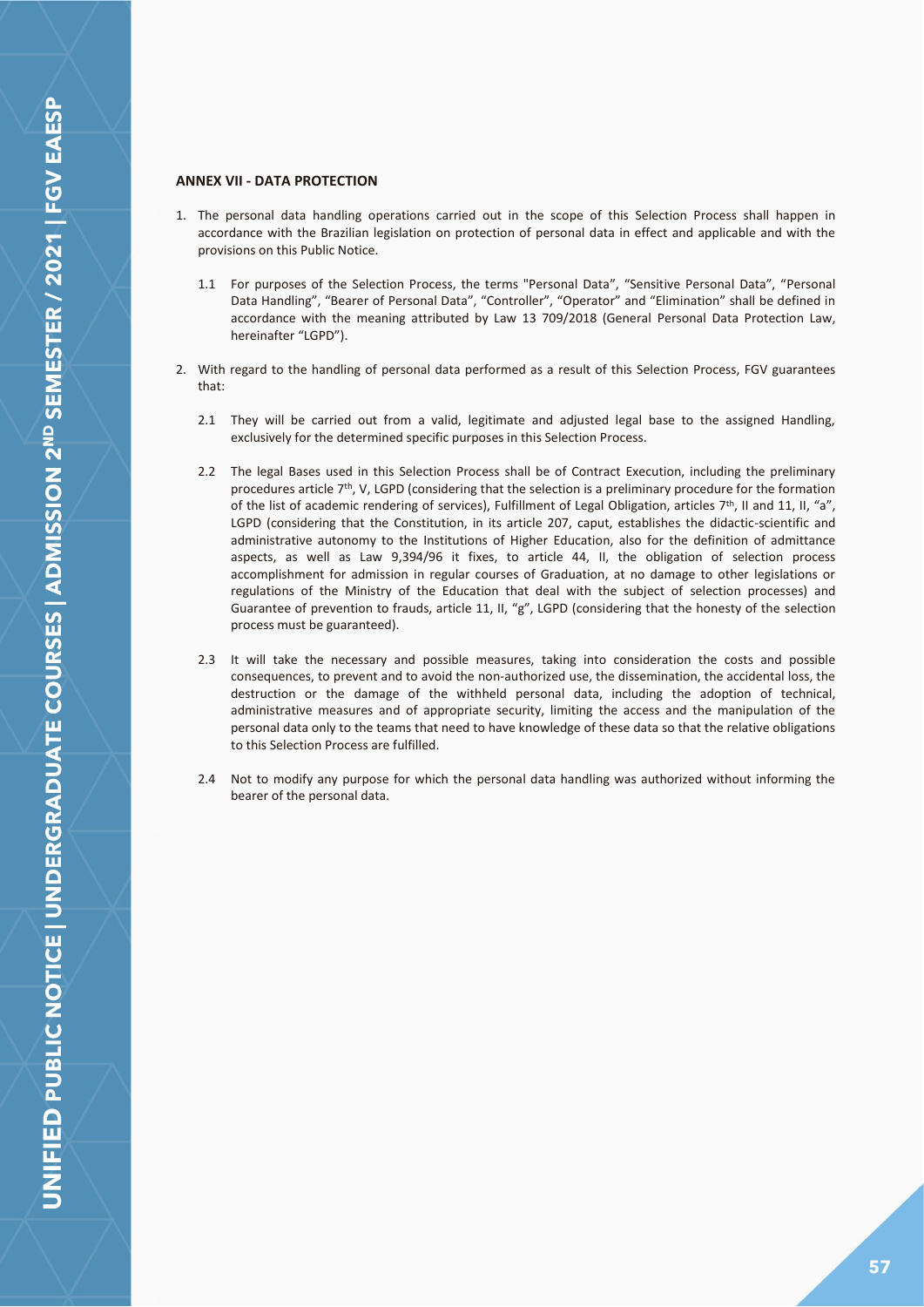- 3. During the Selection Process, the personal data shall be internally treated by the employees and collaborators, assigned by FGV, that are directly involved in the execution of the present Selection Process.
	- 3.1 As to the sensitive personal data, FGV undertakes to take all the possible steps so that: (i) a restricted number of people has access to such information; (ii) these data are in a server that guarantees security and protection to the information; and (iii) these data are encrypted.
	- 3.2 For the purposes of this Selection Process, the motivational letters shall be understood as documents that can disclose information on the bearer, and always shall be treated as if they contained personal data.
	- 3.3 The sensitive personal data handled as a result of the present Selection Process shall not be shared among the units of FGV, except when such sharing is necessary to take care of the purpose of complying with legal or regulatory obligations, consonant to Art. 7, II, of LGPD.
	- 3.4 The handling of photo and video images, as well as the handling of audio recordings, collected during the accomplishment of the tests of selection, shall be carried out by specific platforms of FGV, with which the sharing of data supplied by the bearer at his/her registration to make possible the accomplishment of the Selection Process, observed the above-mentioned legal bases for this operation.
	- 3.5 Protected the rights of the bearers of personal data, especially those of the opposition to the receipt, FGV undertakes to deal with its personal data involving name and contact for the purposes of legitimate interest and disclosure of new academic opportunities, such as the opening of new Selection Processes.
- 4. The personal data handling, including those of the sensitive personal data, to be carried out in conformity consists of the present public notice, has as central purpose the feasibility of the Selection Process.
- 5. For all the purposes, all the personal data published in platform where academic profiles are elaborated, (i.e., Lattes Platform), will be considered as public by the bearer of data and can be consulted in the course of the Selection Process.
- 6. FGV will be responsible for the claims, judicial or extrajudicial, made by bearers of personal data, as well as for the requests, questionings, administrative proceedings or penalties emanated by competent authority (hereinafter "Liabilities of Personal Data"), derived from the improper treatment of personal data, only as far as it participates in the improper handling and to give cause to the respective Liabilities of Personal Data, in the terms of art. 42, of Law 13,709/2018.